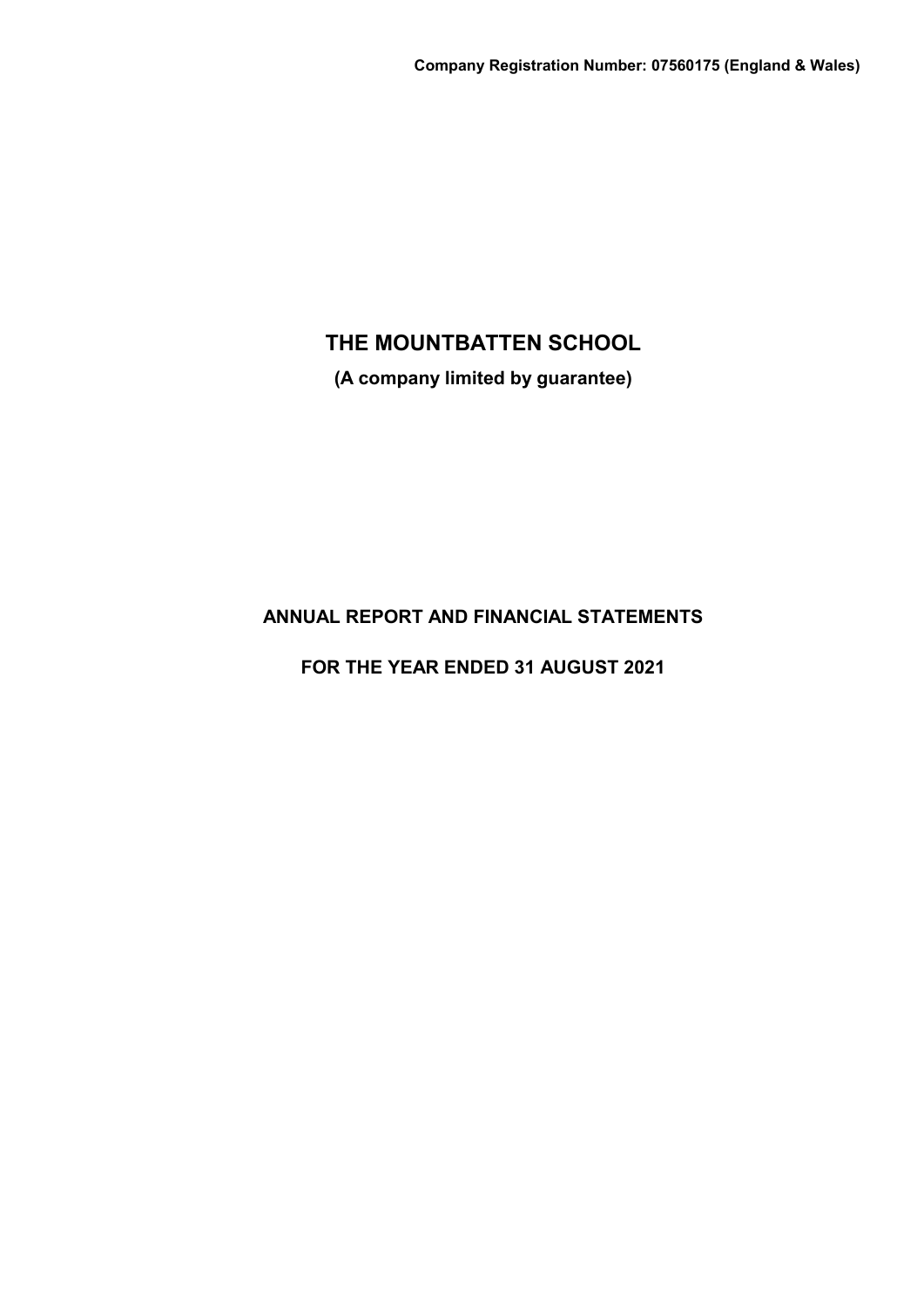# **THE MOUNTBATTEN SCHOOL (A company limited by guarantee)**

# **CONTENTS**

|                                                                                                | Page      |
|------------------------------------------------------------------------------------------------|-----------|
| Reference and administrative details                                                           | $1 - 2$   |
| <b>Trustees' report</b>                                                                        | $3 - 17$  |
| Governance statement                                                                           | $18 - 22$ |
| Statement on regularity, propriety and compliance                                              | 23        |
| <b>Statement of Trustees' responsibilities</b>                                                 | 24        |
| Independent auditor's report on the financial statements                                       | $25 - 28$ |
| Independent reporting accountant's report on regularity                                        | $29 - 30$ |
| Consolidated statement of financial activities incorporating income and expenditure<br>account | $31 - 32$ |
| <b>Consolidated balance sheet</b>                                                              | $33 - 34$ |
| Academy balance sheet                                                                          | $35 - 36$ |
| <b>Consolidated statement of cash flows</b>                                                    | 37        |
| Notes to the financial statements                                                              | $38 - 64$ |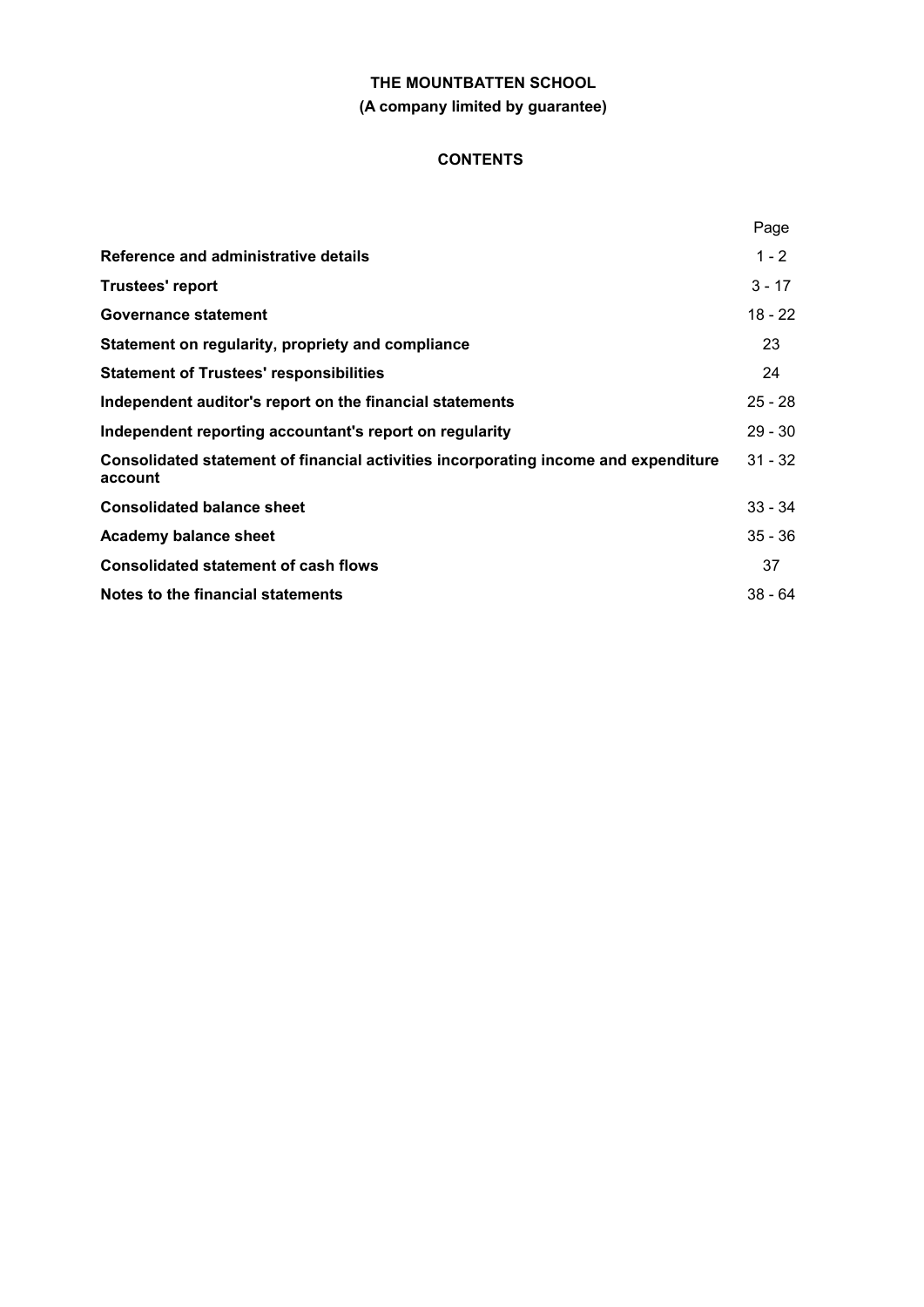# **(A company limited by guarantee)**

# **REFERENCE AND ADMINISTRATIVE DETAILS**

| <b>Members</b>                      | Mr Sean Flood (appointed 15 March 2021)<br>Mr Samuel Longmore (appointed 15 March 2021)<br>Mr Michael Murphy (appointed 15 March 2021)<br>Mrs Amanda Stevens (appointed 15 March 2021)<br>Mrs Jane Thompson (appointed 15 March 2021)<br>Mrs Jill Hall (resigned 15 March 2021)<br>Mr Mark Edgerley (resigned 15 March 2021)<br>Mr Robert Le Grice (resigned 15 March 2021)                                                                                                                                                                                                                                                                                                                                                                                                                                                                                                       |
|-------------------------------------|-----------------------------------------------------------------------------------------------------------------------------------------------------------------------------------------------------------------------------------------------------------------------------------------------------------------------------------------------------------------------------------------------------------------------------------------------------------------------------------------------------------------------------------------------------------------------------------------------------------------------------------------------------------------------------------------------------------------------------------------------------------------------------------------------------------------------------------------------------------------------------------|
| <b>Trustees</b>                     | Mrs Jill Hall<br>Mrs Heather McIlroy, Executive Headteacher, Accounting Officer and Chief<br>Executive of PBED<br>Mr Robert Le Grice, Chair of Audit, Finance and Risk<br>Mr Mark Edgerley, Director of PBED<br>Mr Andrew Gunn<br>Mr Chris Goodrich, Staff Trustee (resigned 6 October 2020)<br>Mrs Charlie Fisher, Staff Trustee (resigned 6 October 2020)<br>Mr Gavin Rumsey (resigned 6 October 2020)<br>Mr Michael Murphy (resigned 6 October 2020)<br>Mr Sean Flood (resigned 7 December 2020)<br>Mr Christopher Cox, Associate Headteacher - Co-opted (resigned 6 October 2020)<br>Mr Sam Longmore<br>Mr Paul Urben, Vice Chair of Trustees, Director of PBED<br>Mrs Jane Thompson<br>Dr Karl Staples (resigned 19 September 2021)<br>Sofia Meacham (appointed 19 April 2021)<br>Kevin Hartshorn (appointed 19 April 2021)<br>Stuart Mcauliffe (appointed 18 November 2021) |
| <b>Company registered</b><br>number | 07560175                                                                                                                                                                                                                                                                                                                                                                                                                                                                                                                                                                                                                                                                                                                                                                                                                                                                          |
| <b>Company name</b>                 | The Mountbatten School                                                                                                                                                                                                                                                                                                                                                                                                                                                                                                                                                                                                                                                                                                                                                                                                                                                            |

| <b>Principal and registered</b> Whitenap Lane<br>office | Romsey                |  |
|---------------------------------------------------------|-----------------------|--|
|                                                         | Hampshire<br>SO51 5SY |  |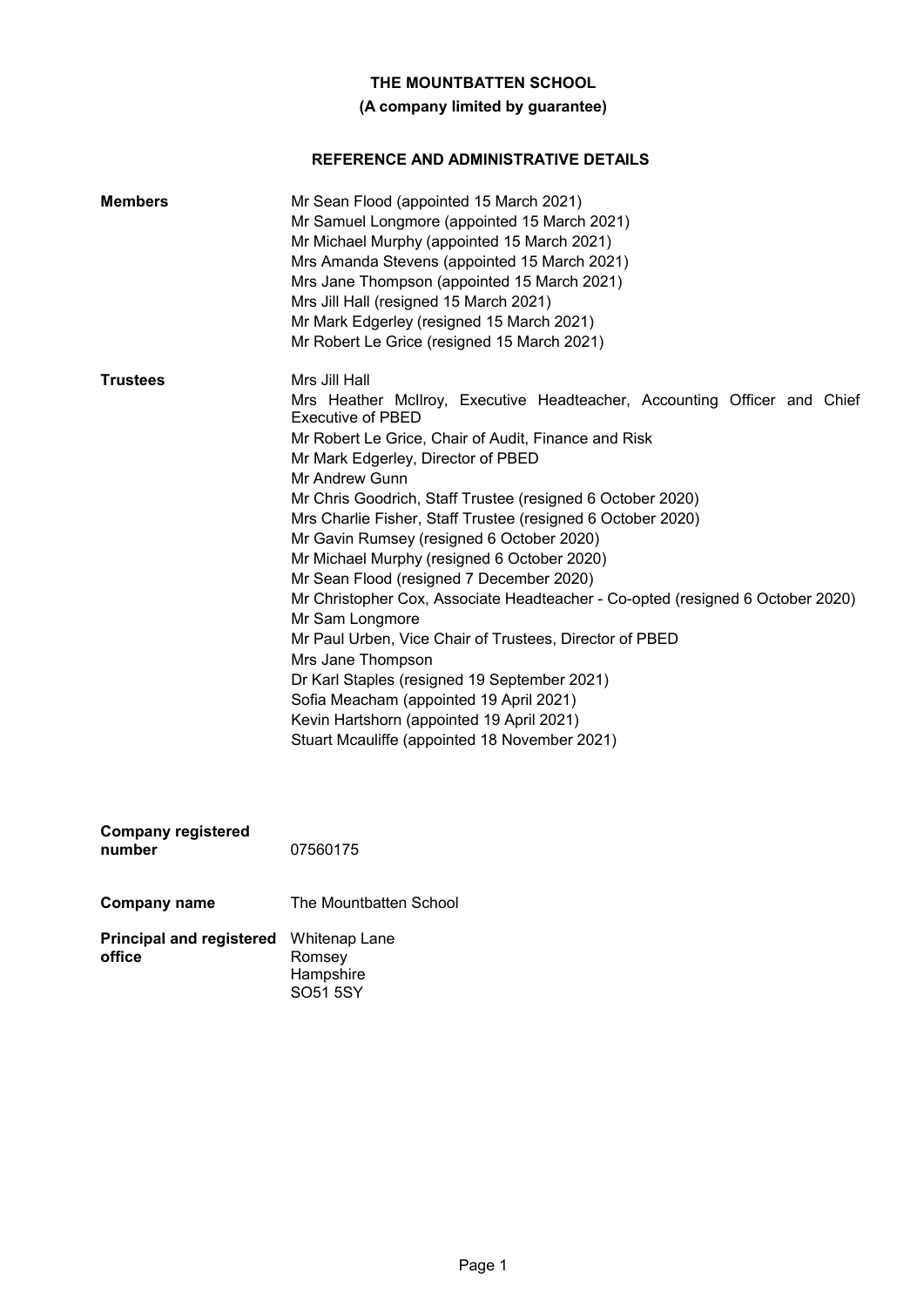# **(A company limited by guarantee)**

### **REFERENCE AND ADMINISTRATIVE DETAILS (CONTINUED) FOR THE YEAR ENDED 31 AUGUST 2021**

|                                  | Senior Leadership Team Heather McIlroy, Executive Headteacher<br>Christopher Cox, Associate Headteacher<br>Andrew Portas, Senior Deputy Headteacher<br>Christopher Martin, Deputy Headteacher<br>Robert Davenport, Assistant Headteacher<br>Ian Dunn, Assistant Headteacher<br>Christopher Goodrich, Director of Business Services<br>Sian Cumming, Assistant Headteacher |
|----------------------------------|---------------------------------------------------------------------------------------------------------------------------------------------------------------------------------------------------------------------------------------------------------------------------------------------------------------------------------------------------------------------------|
| <b>Company secretary</b>         | <b>Christopher Goodrich</b>                                                                                                                                                                                                                                                                                                                                               |
| <b>Senior management</b><br>team | Mrs Heather McIlroy, Executive Headteacher<br>Mr Christopher Cox, Associate Headteacher<br>Mr Andrew Portas, Senior Deputy Headteacher<br>Mr Chris Martin, Deputy Headteacher<br>Mr Robert Davenport, Assistant Headteacher<br>Mrs Charlie Fisher, Assistant Headteacher<br>Mr Ian Dunn, Assistant Headteacher<br>Mr Chris Goodrich, Director of Business Services        |
| Independent auditor              | James Cowper Kreston<br><b>Chartered Accountants and Statutory Auditor</b><br>Reading Bridge House<br>George Street<br>Reading<br><b>Berkshire</b><br>RG18LS                                                                                                                                                                                                              |
| <b>Bankers</b>                   | Lloyds Bank Plc<br>1 City Road East<br>Manchester<br><b>M154PU</b>                                                                                                                                                                                                                                                                                                        |
| <b>Solicitors</b>                | Browne Jacobson<br>Victoria Square House<br>Victoria Square<br>Birmingham<br><b>B24BU</b>                                                                                                                                                                                                                                                                                 |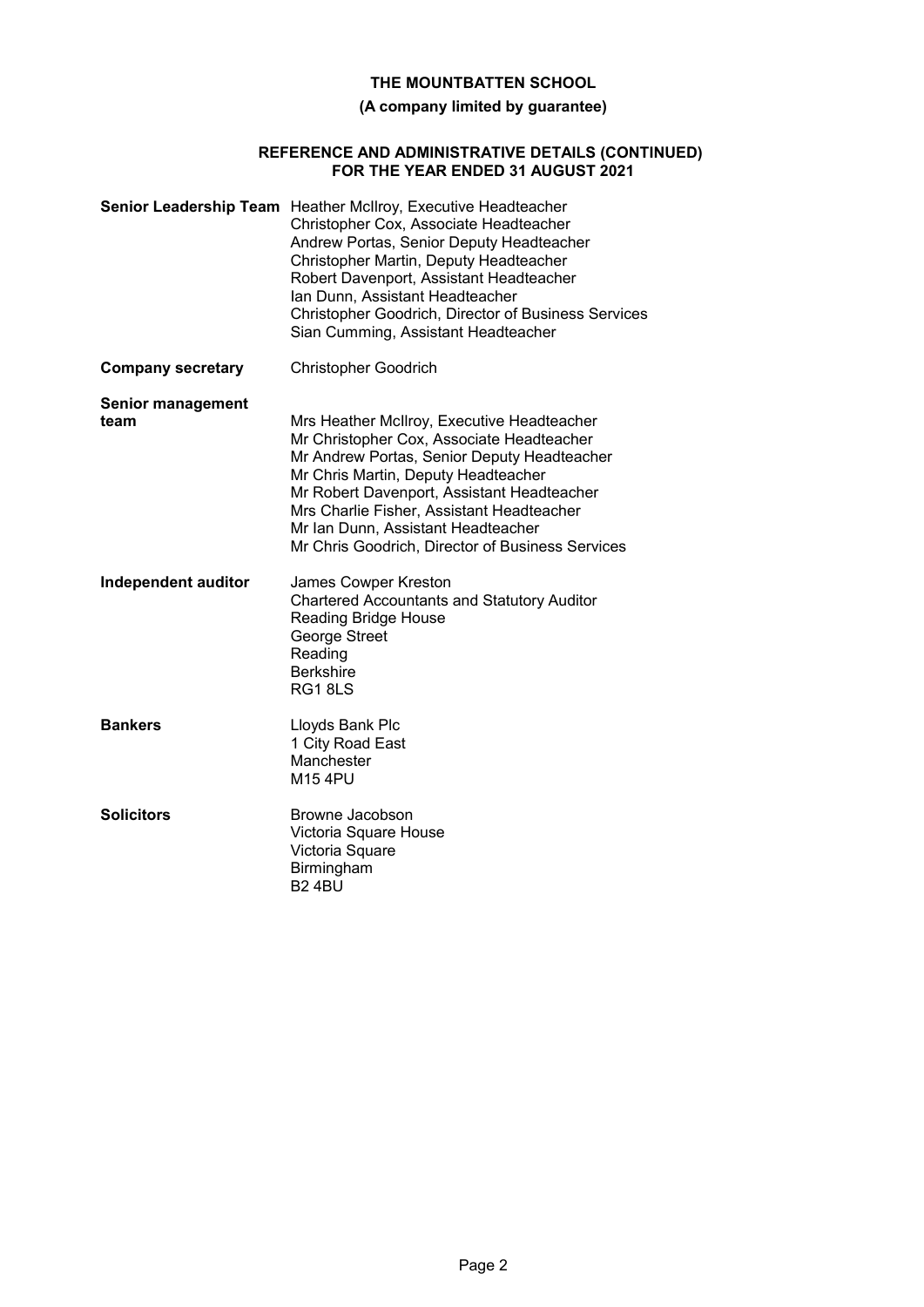# **THE MOUNTBATTEN SCHOOL (A company limited by guarantee)**

# **TRUSTEES' REPORT FOR THE YEAR ENDED 31 AUGUST 2021**

The trustees present their annual report together with the financial statements and auditors' report of the charitable company for the year beginning 1 September 2020 to 31 August 2021. The annual report serves the purposes of both a trustees' report, and a directors' report under company law.

The trust operates an academy for pupils aged 11 to 16 serving a catchment area in Romsey and surrounding area. It has a pupil capacity of 1420 and had a roll of 1453 in the school census 1 October 2021.

#### **Structure, governance and management**

#### **a. Constitution**

The Mountbatten School is a limited company by guarantee with no share capital (registration number 07560175) and an exempt charity. It is not required to be registered with the Charity Commission but it is, however, subject to the Charity Commissioner's regulatory powers which are monitored by the Secretary of State for Education through the ESFA (Education Funding Agency).

The Academy's memorandum and articles of association are the primary governing documents of the academy.

The trustees act as the trustees for the charitable activities of The Mountbatten School and are also the directors of the Charitable Company for the purposes of company law.

The Charitable Company is known as The Mountbatten School.

Details of the trustees who served during the year are included in the Reference and Administrative Details on page 1.

#### **Principal Activities**

The principal activity of the Academy is to advance for the public benefit by establishing, maintaining, carrying on, managing and developing a secondary school offering a broad and balanced curriculum.

# **Trustees (Trustees)**

The trustees are directors of the charitable company for the purposes of the Companies Act 1985 and trustees for the purposes of charity legislation.

During the 12-month period the trustees have held five meetings and various committee meetings, (the school has five main committees). All trustees receive copies of all key documentation such as policies, budgets and procedures in advance of any meetings. Trustees are attached to faculties and are encouraged to spend time visiting their faculty links.

The Academy has three members who meet annually where the Trustees annual report is presented. During the year we have updated our Articles of Association, from the 15 March 2021 we have five members, three of which are not trustees.

#### **b. Members' liability**

Each member of the Charitable Company undertakes to contribute to the assets of the Charitable Company in the event of it being wound up while they are a member, or within one year after they cease to be a member, such amount as may be required, not exceeding £10, for the debts and liabilities contracted before they ceased to be a member.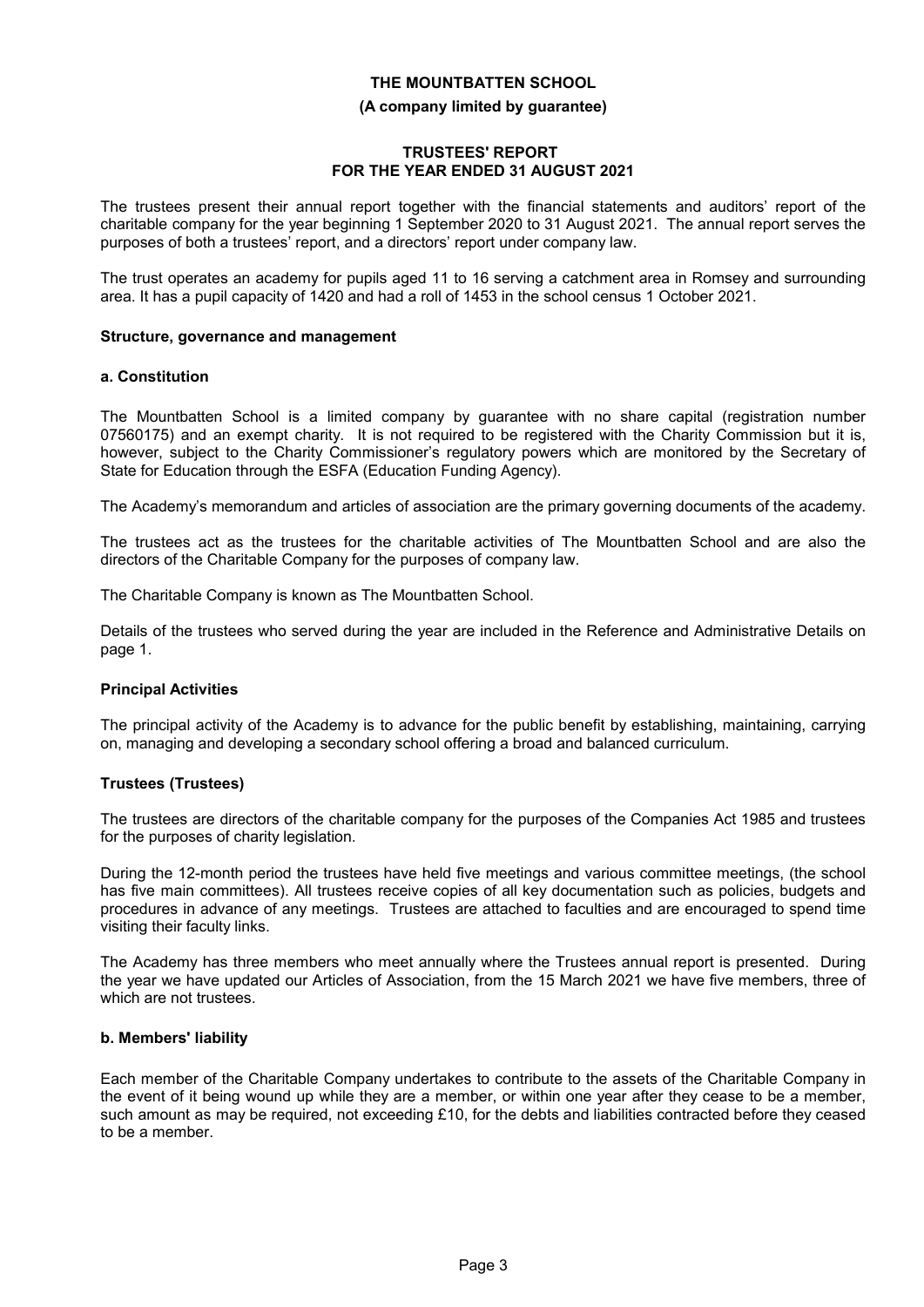#### **(A company limited by guarantee)**

#### **TRUSTEES' REPORT (CONTINUED) FOR THE YEAR ENDED 31 AUGUST 2021**

#### **Structure, governance and management (continued)**

#### **c. Trustees' indemnities**

As part of its overall insurance with Zurich the school has insurance which protects members of the Trustees against claims arising from negligent acts, errors or omissions. The insurance provides cover up to £5,000,000 for any one claim.

#### **d. Method of recruitment and appointment or election of Trustees**

On 1 April 2011 the Trustees appointed all those Governors that served the predecessor school to be Governors of the newly formed Academy. These Governors were appointed on a term of office that would end when their original term at the predecessor school would have ended, thus ensuring a staggered re-election or replacement process. In March 2021 the academy updated its Articles of Association, at that point governors become trustees. The trustees were appointed on a term of office that would end when their original term, thus ensuring a staggered re-election or replacement process.

The Academy shall have the following Trustees as set out in its Articles of Association and Funding Agreement:

- up to 6 Trustees who are appointed by the Members;
- up to 2 Parent Trustees who are elected by the parents of registered pupils at the Academy;
- an unlimited number of Co-opted Trustees who are appointed by the Board of Trustees (based on skills need); and
- the Executive Headteacher who is treated for all purposes as being an ex-officio Trustee.

Trustees are appointed for a 4-year period, except that this time limit does not apply to the Executive Headteacher. Subject to remaining eligible to be a particular type of Trustees, any Trustees can be reappointed or re-elected.

When appointing new Trustees, the Board of Trustees will give consideration to the skills and experience mix of existing Trustees in order to ensure the Board of Trustees has the necessary skills to contribute fully to the Academy's development.

#### **e. Policies adopted for the induction and training of trustees**

The training and induction provided for new Trustees will depend upon their existing experience but would always include a tour of the Academy and a chance to meet staff and pupils. All Trustees are provided with copies of policies, procedures, minutes, accounts, budgets, plans and other documents they will need to undertake their role as Trustees. As there are normally only a few new Trustees a year, induction tends to be done informally and is tailored specifically to the individual. All new trustees meet with the Chair of Trustees and the Executive Headteacher. New trustees are given a 'buddy' to support them in settling in.

We subscribe to Hampshire Trustee Services who provide a range of courses. We encourage trustees to attend as individuals and also to attend local trustee conferences, an online information service is also available to all Trustees. We have a place in our regular meetings when feedback is encouraged from any trustee who has attended training recently. Every year we hold an in-house Whole Board Training session, a trainer from Trustee Services presents on a subject that has been agreed by the whole Board. We usually also invite members of the senior leadership team to attend these evening sessions. We have an identified trustee who is our Training Liaison Trustee whose role involves coordinating our training as trustees. In the Autumn and Spring terms we hold a "Trustee Experience Day" when all trustees are invited in to school to experience a day around a previously agreed theme, usually following an individual student during a normal school day's activities. It is our policy that every trustee should serve on at least one committee or sub-committee, and care is taken to find the best fit according to the needs of the school and the strengths of the new trustee involved.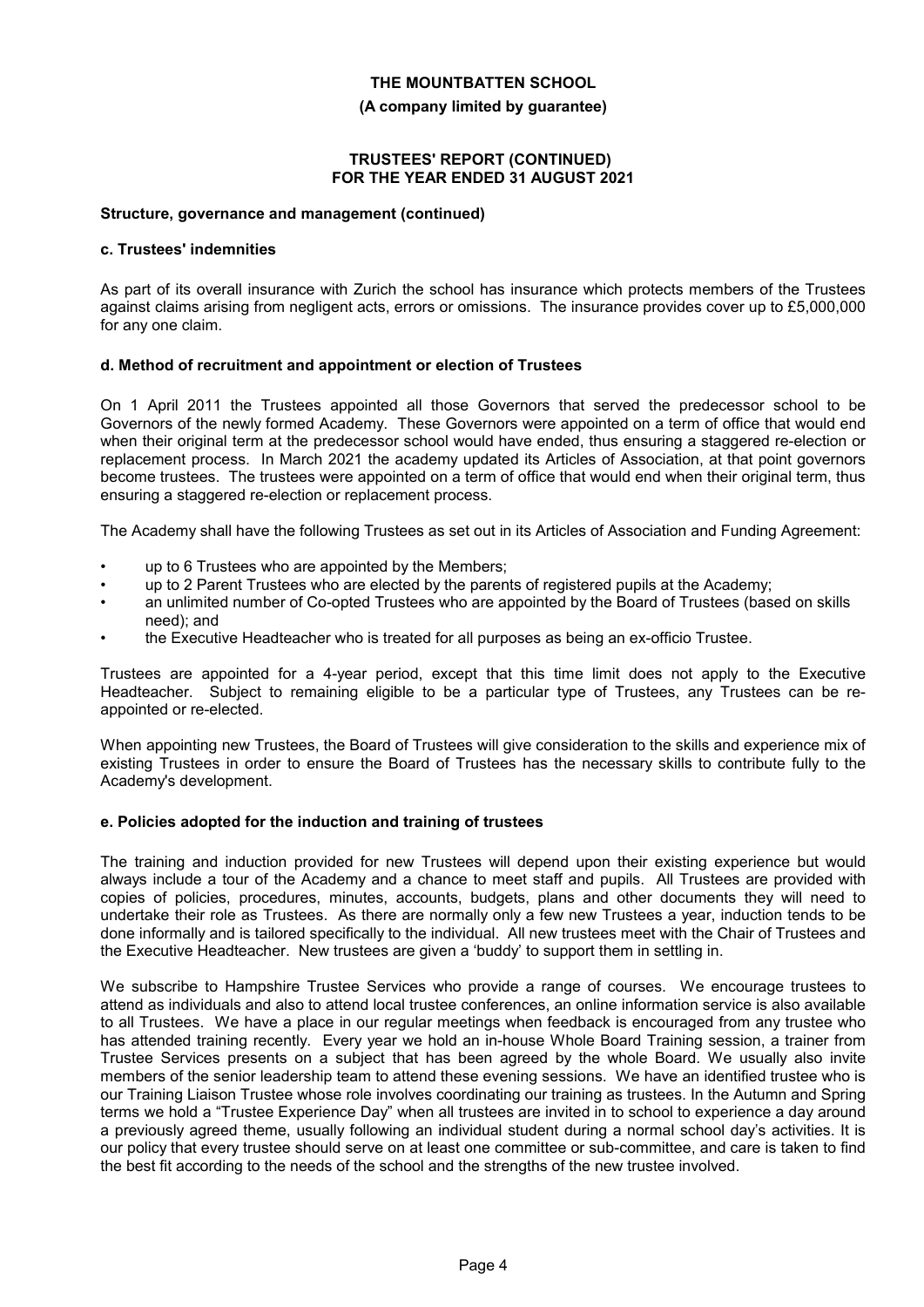#### **(A company limited by guarantee)**

#### **TRUSTEES' REPORT (CONTINUED) FOR THE YEAR ENDED 31 AUGUST 2021**

#### **Structure, governance and management (continued)**

#### **f. Organisational structure**

The Executive Headteacher is the Accounting Officer of the Academy Trust.

The Board of Trustees operates a system of clerked Committees with delegated responsibilities. All minutes are presented and reported on at the half termly Board of Trustees.

Major issues will be referred to the Board of Trustees for ratification. (Ref the Board of Trustees' Standing Orders)

The Board of Trustees' sets objectives annually as part of the Mountbatten Improvement Plan (MIP).

Each Committee has a set Terms of Reference agreed by the Board of Trustees and reviewed annually.

#### **Leadership**

To assist the decision making of the Board of Trustees, by considering strategic issues, contributing to the school's medium and long term planning. This committee facilitates a very close working relationship between the Trustees and the Senior Leadership Team. To regularly make appropriate comments and recommendations, on such matters, to the Board of Trustees.

#### **Audit and Risk**

The Audit and Risk committee functions are dealt with separately at the end of the finance meeting. The finance agenda is split to cover the audit functions. The audit committee performs the regularity and probity functions.

#### **Finance and Estates**

To assist the decision making of the Board of Trustees, by enabling more detailed consideration to be given to the best means of fulfilling the Board of Trustees' responsibility to ensure sound management of the academy's finances and resources, including proper planning, monitoring and probity. To regularly make appropriate comments and recommendations, on such matters, to the Board of Trustees. The meetings of this committee are divided into audit functions and financial matters.

#### **School Improvement**

To assist the decision making of the Board of Trustees, by enabling more detailed consideration to be given to the best means of fulfilling the Board of Trustees' responsibility to ensure sound management of the academy's teaching and learning including proper planning, monitoring and probity. To regularly make appropriate comments and recommendations, on such matters, to the Board of Trustees.

#### **Human Resources**

To assist the decision making of the Board of Trustees, by enabling more detailed consideration to be given to the best means of fulfilling the Board of Trustees' responsibility to ensure sound management of the academy's human resources, including proper planning, monitoring and probity. To regularly make appropriate comments and recommendations, on such matters, to the Board of Trustees.

# **Appraisal & Pay Committee**

To assist the Board of Trustees in the area of staff remuneration, by enabling more detailed and confidential consideration to be given to the Board of Trustees' obligations to ensure sound management of the academy's pay ranges and levels of payment, including proper planning, monitoring the school appraisal process and probity. Any major issues that arise at any Committee meeting will always be referred to the Board of Trustees for ratification. (Ref the Board of Trustees' Standing Orders).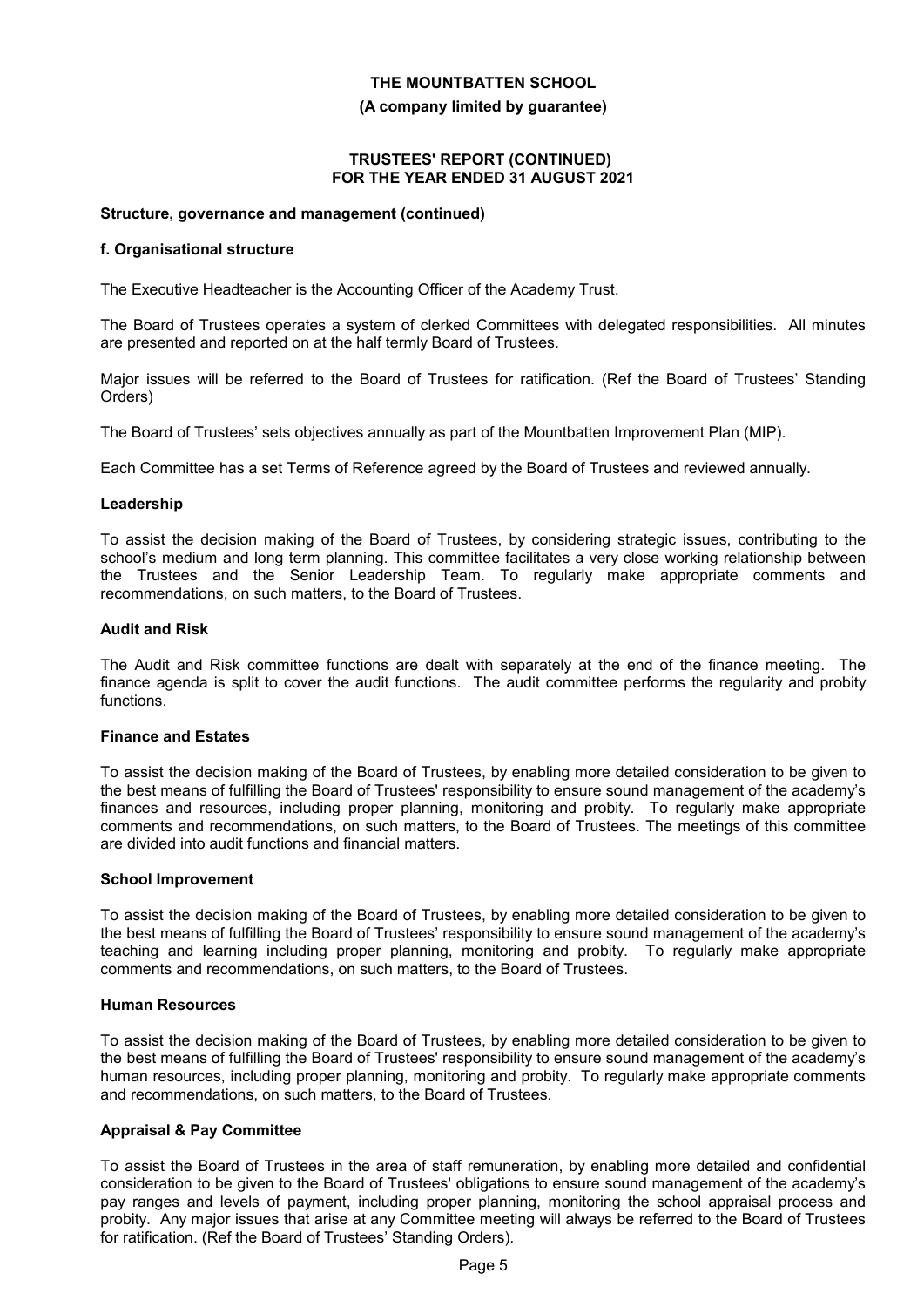#### **(A company limited by guarantee)**

#### **TRUSTEES' REPORT (CONTINUED) FOR THE YEAR ENDED 31 AUGUST 2021**

### **Structure, governance and management (continued)**

#### **g. Arrangements for setting pay and remuneration of key management personnel**

#### **SLT Appraisal Process and Salary Review**

Annual Appraisal decisions are made by the Pay and Appraisal Committee (PAC) and reported to the Board of Trustees.

July - PAC 1 Pay and Appraisal Policy in readiness for new cycle.

October - PAC 2 Review of Teachers and Support Staff

November - PAC 3 – Review of SLT.

Objectives are set in the Autumn term for all SLT informed by the school improvement plan.

Interim assessments take place throughout the year through line management structure

Formal review takes place at the end of the one-year cycle where evidence is produced by each member of SLT. A report on outcomes and recommendations is produced by the Executive Headteacher (EHT). This is presented to the PAC 3 annually in November

The Executive Headteacher and Associate Headteacher undertake the Appraisal Process for both Deputies and AHT.

#### Executive Headteacher and Associate Headteacher

The Associate Headteacher objectives are set by EHT in liaison with Chair of PAC. Progress is monitored throughout the year by EHT and reported to PAC

The EHT Pay and Appraisal committee, advised by external consultant, (this year the Principal of a large successful sixth form college) meet to review the EHT objectives. Recommendation based on the extent to which objectives have been met/exceeded are made to the PAC 3 meeting. Pay scales are determined by the PAC in line with the Pay Policy. This is reviewed and published annually. The Pay policy is communicated and signed by all staff annually.

Reports on proposals for all SLT and the Directorate are prepared in detail in readiness for the Autumn 2 HR committee and the PAC 3 Autumn meeting.

# **h. Trade union facility time**

No employees were relevant union officials during the year.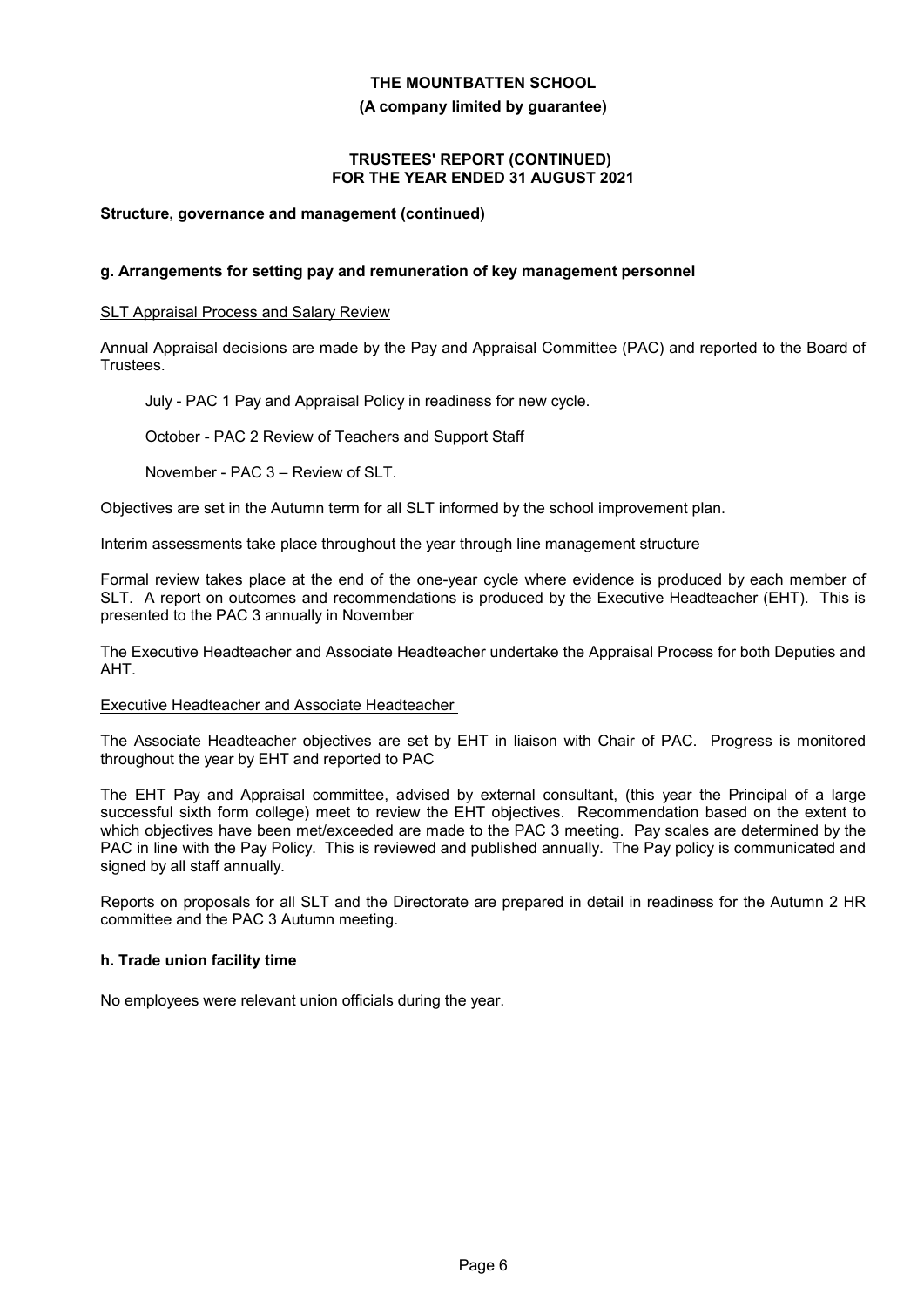**(A company limited by guarantee)**

#### **TRUSTEES' REPORT (CONTINUED) FOR THE YEAR ENDED 31 AUGUST 2021**

#### **Objectives and activities**

#### **a. Objectives, strategies and activities**

The Board of Trustees believe that one of their most important roles is to provide clear and focused guidance in the area of financial management, ensuring through our monitoring processes we meet the requirements of our regulators, achieve value for money and the very best offering for our students that we can afford.

However, given the nature of our core activity the type of key financial performance indicators used by commercial companies is not deemed appropriate to our activity, our financial objectives are focused on achieving value for money, a steady return from low risk investments and a budget that ensures students receive the full benefit from in year funding allocation.

The nature of state funding for education means that opportunities to seek capital funding will continue to be opportunistic.

The Academy's main objectives for 2021-2022 are to:

- Maintain an excellent education throughout the Covid situation, ensuring that students with learning gaps are supported and achieve academically, supporting students who must learn at home with blended learning activities, supporting their mental health and an effective transition back to school.
- To ensure our response to Covid is informed by the scientific advice of the DfE and PHE.
- Maintain excellent GCSE outcomes for Year 11 students;
- Continue to close the progress gap between disadvantaged and non-disadvantaged students;
- Further develop the campus according to our strategic site development plan;
- Ensure the school continues to remain the school of choice in the locality with strong numbers on roll in all year groups and therefore a strong income position.

#### **b. Public benefit**

The Mountbatten School is funded by the Education Funding Agency to provide free education to 11 to 16-yearold students from the Romsey and surrounding area. Some activities fall outside of the scope of this core funding, parents and guardians are requested to make voluntary payments for those activities. Where an activity is considered to be essential to a student's education if parents/guardians are unable to fund an activity consideration will be given to meeting the cost from school funds. Where significant numbers are unable to pay it is possible the whole activity would be cancelled.

Some activities such, as musical instrument tuition, is considered to be outside of the scope of our core education offer and is only offered to students who can fund the activity. When possible the school will endeavour to help students, who find funding these activities difficult, seek external funding for this type of activity. Staff and Trustees are considering possible future sources of funding to ensure full access to these activities.

Our trading subsidiary is now firmly established to deliver services using our own facilities and those at other locations. This company now delivers national contracts for central government, Hampshire as well all The Mountbatten School community activity; the company has its own management and support staff structure and receives no funding from our ESFA funding.

The Trustees recognise that the campus exists because of considerable investment of public funds since the original school was constructed in 1969. To that end when pricing of activities aimed at the general community of Romsey charges are generally less than might reasonably be expected to be charged by a totally commercial operation. Trustees consider this policy to be fair given the restrictions we have to impose to ensure our students have priority use of facilities in term time. An example would be membership fees for use of the Fitness Suite which is not available during school hours in term time.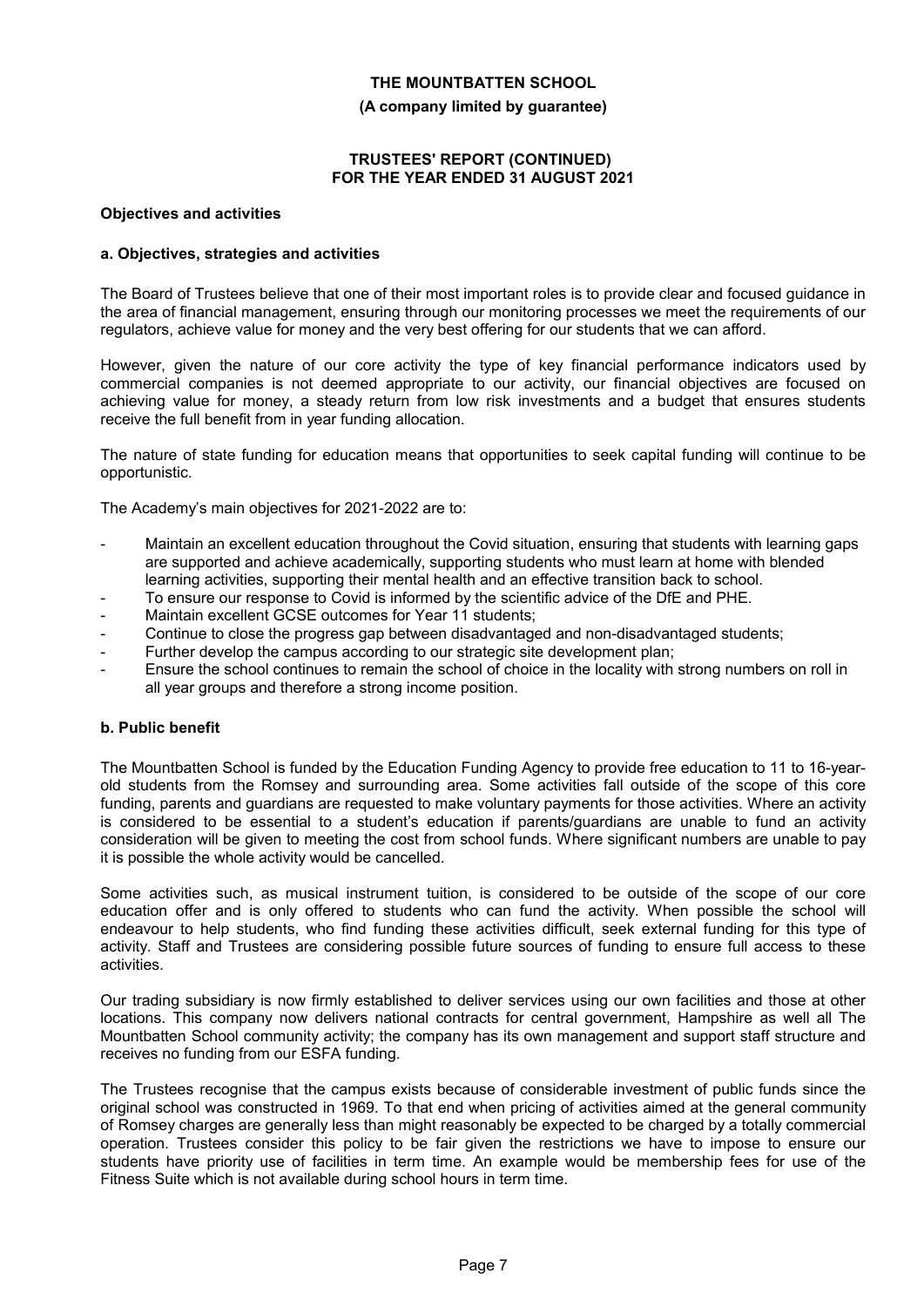#### **(A company limited by guarantee)**

#### **TRUSTEES' REPORT (CONTINUED) FOR THE YEAR ENDED 31 AUGUST 2021**

#### **Objectives and activities (continued)**

When considering new sports facilities or major upgrades to existing facilities Trustees' consider the potential for community use and the commercial opportunities new facilities might offer. Our pricing ethos considers the benefits to current students and the young people of the local community who remain our principle target audience.

#### **a. Strategic Report including Key Performance Indicators**

The School retained its 'Good' judgment in the Ofsted Report of September 2018. It was by some margin the School's most favourable inspection despite the more demanding GCSE examinations.

The next Ofsted Inspection can be expected during the academic year 2022-2023. GCSE examination outcomes in 2021 maintained the School's excellent examination outcomes. Student recruitment to the new Year 7 was strong and has once again necessitated an increase in our operational PAN from 284 to 296.

#### 1.Teaching & Learning

Teaching and Learning enjoys a high profile in the school. All members of the SLT undertake timetabled learning walks where day-to-day standards are monitored and all teaching staff have a pedagogy focus which forms the basis of ungraded lesson observations which are undertaken by their peers, Middle Leaders and Senior Leaders throughout the academic year. This is creating an 'Open Door' culture where staff feel empowered to support each other in a non-judgemental environment. The staff are supported by a comprehensive CPD framework with identified strands for ITT, NQT, RQT and whole staff and is complemented by bespoke Middle Leadership and coaching programmes. A weekly 'Learning Thursday' provides whole-school CPD and supports the whole school improvement plan. Teaching and Learning is closely linked to Appraisal and acts as a key driver for school improvement. Student outcomes (based on FFT 20 and 50 targets) form a key factor in Appraisal recommendations and support staff in developing their craft of the classroom alongside a Personal Pedagogy Appraisal Objective. During lockdown, the school moved swiftly into remote learning. Google Classroom is the school's chosen platform for facilitating online learning and is supplemented by screencast lessons (via Loom), live lessons (via Zoom) and a range of interactive web-based learning resources (e.g. Kerboodle, Seneca, ActiveLearn).

#### 2. Achievement and Performance

Due to the Government changes to the way GCSE results were produced in 2021, due to the pandemic, there are no national benchmarks for the school's performance. We are, however, able to compare our results to previous years in order the evaluate our success. The schools Progress 8 Score in 2021 was 0.82 when compared to 2019 benchmarks (the last available comparison), which would represent excellent progress. The proportion of students achieving a standard pass in English and Mathematics, another headline measure, remains high at 80%. These are good results when compared to both local and national standards in 2019. The English Baccalaureate Average Points Score remains strong at 4.9.

Students made excellent progress, achieving results above the national average enabling them to access the next appropriate stage of their education. Summary of results:

- Progress 8 Score of 0.82
- Attainment 8 Score of 55.85
- 80% achieving a standard pass in English & Maths
- English Baccalaureate average points score of 4.9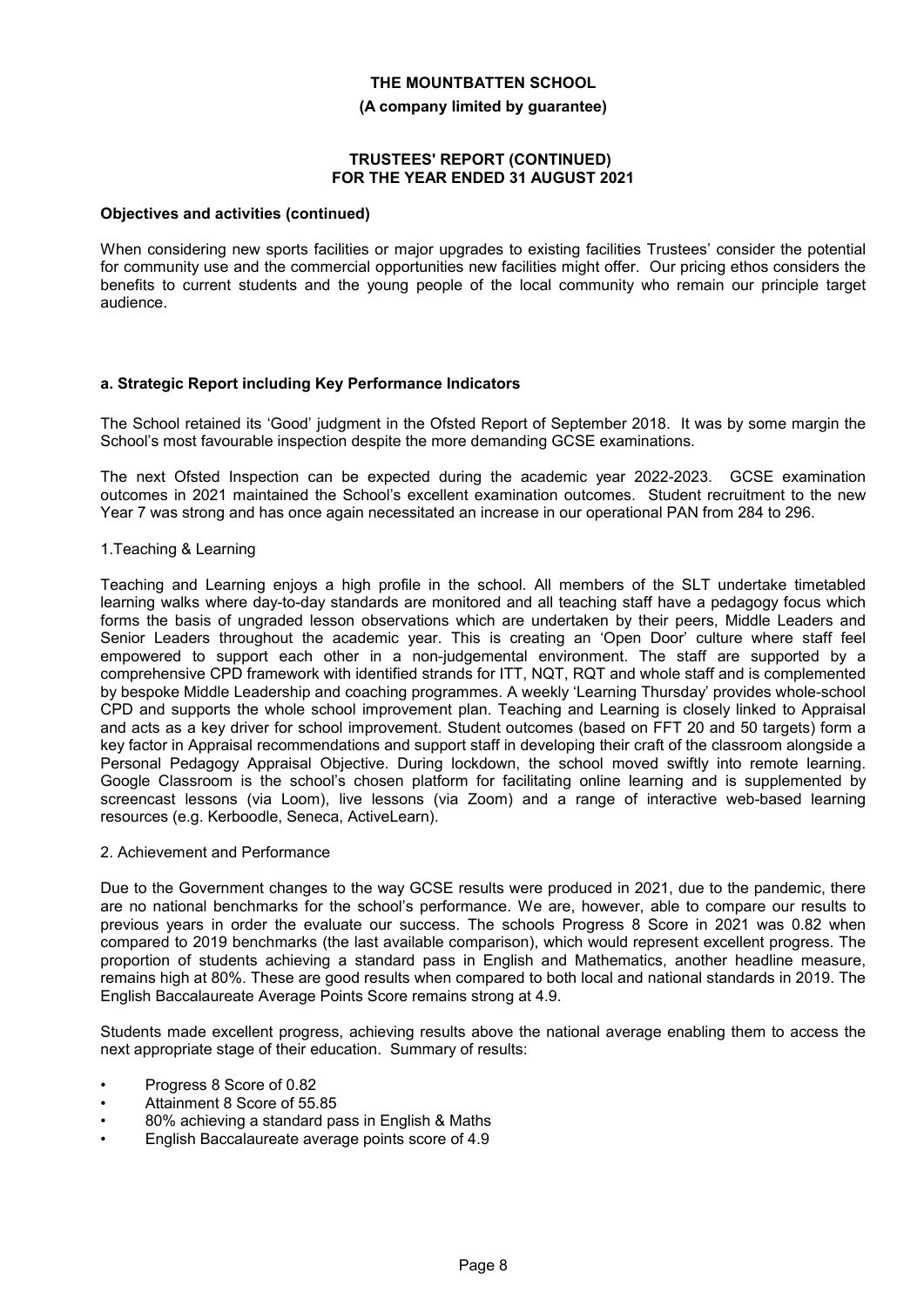#### **(A company limited by guarantee)**

### **TRUSTEES' REPORT (CONTINUED) FOR THE YEAR ENDED 31 AUGUST 2021**

# **(continued)**

# 3. To maintain a medium / long term plan for The Mountbatten School

Trustees have been part of some major strategic decisions, particularly with regard to curriculum and campus developments. Over the past few years, we were fortunate to be successful with three CIF bids in excess of £2 million for the refurbishment of the science department, changing rooms and gymnasium. Funds have also committed from our reserves for a new build on site.

# 4. Business Development

Personal Best Education, the trading arm of the Mountbatten School, provides a wide range educational and leisure services aimed at improving the physical and mental well-being of the local community and beyond, whilst generating strong revenue streams to enable significant annual financial contribution to the school to support improvements to facilities and access to a more diverse educational proposition.

In ring-fencing itself from the impact of the COVID pandemic, Personal Best had a successful year in 2020-21 to make a positive financial contribution to the organisation as a whole. This was achieved through building on the success of its established portfolio – NCS, Cycling, Sports & Leisure Coaching, Holiday Camps, Football and Lettings – and successfully expanding its reach into new provision such as funded Holiday Activity Camps in Hampshire, Surrey and Dorset as well as becoming a Gateway provider of the UK Government's Kickstart scheme on behalf of the DWP.

With the continued and gradual opening up from COVID restrictions, Personal Best is well placed to continue to grow in 2021-22, seeking to increase the capacity in the provision of funded Activity Camps, Employability programmes and its other established provision. In addition, with market conditions now more receptive and dependable, it will aim to launch a number of new commercial streams of academic, professional training, cycling, sports and leisure provision for juniors, adults and seniors, as well as finalising the new international proposition ready for market entry in Autumn 2022. The outlook is extremely positive and Personal Best is expected to continue its upward trajectory resulting in increased financial contributions to the Mountbatten School as well as supporting its aims within the wider community.

5. Pastoral Developments (including attendance and Pupil Premium student achievement)

# Attendance

Last year's attendance figures are greatly affected by the COVID pandemic and no national figures appear to be available. This is understandable, since different areas of the country have been affected in different degrees and comparisons would be unfair. Please note that national comparisons are for the academic year 2018-19. Absenteeism rose from 5.6% to 7.69% compared to a national of 5.5%. Persistent absenteeism is defined as the number of students who are absent for more than 10% of the time. The rate of persistent absenteeism at Mountbatten rose from 18.6% to 24.5%. The national figure for 2018-19 was 13.7%.

Absence rates for SEN and PP students are 22.6% and 13.2%, rising from 13.10% and 8.7% respectively, compared with national figures in 2018-19 of 8.1% and 8.2%. Our attendance and pastoral staff have worked extremely hard to liaise with households over this pandemic period, but we have seen a big increase in anxiety and mental health issues, especially among our SEN students. Improving attendance, especially for our most disadvantaged students is a priority for all staff, especially our designated attendance staff and deputy heads of year.

# Achievement of Pupil Premium Students

Below are GCSE results for students in receipt of the Pupil Premium 2020-21, compared to 2019-20 (in brackets) based on 2018-19 data in SISRA (the last year that national figures were available, due to COVID lockdown).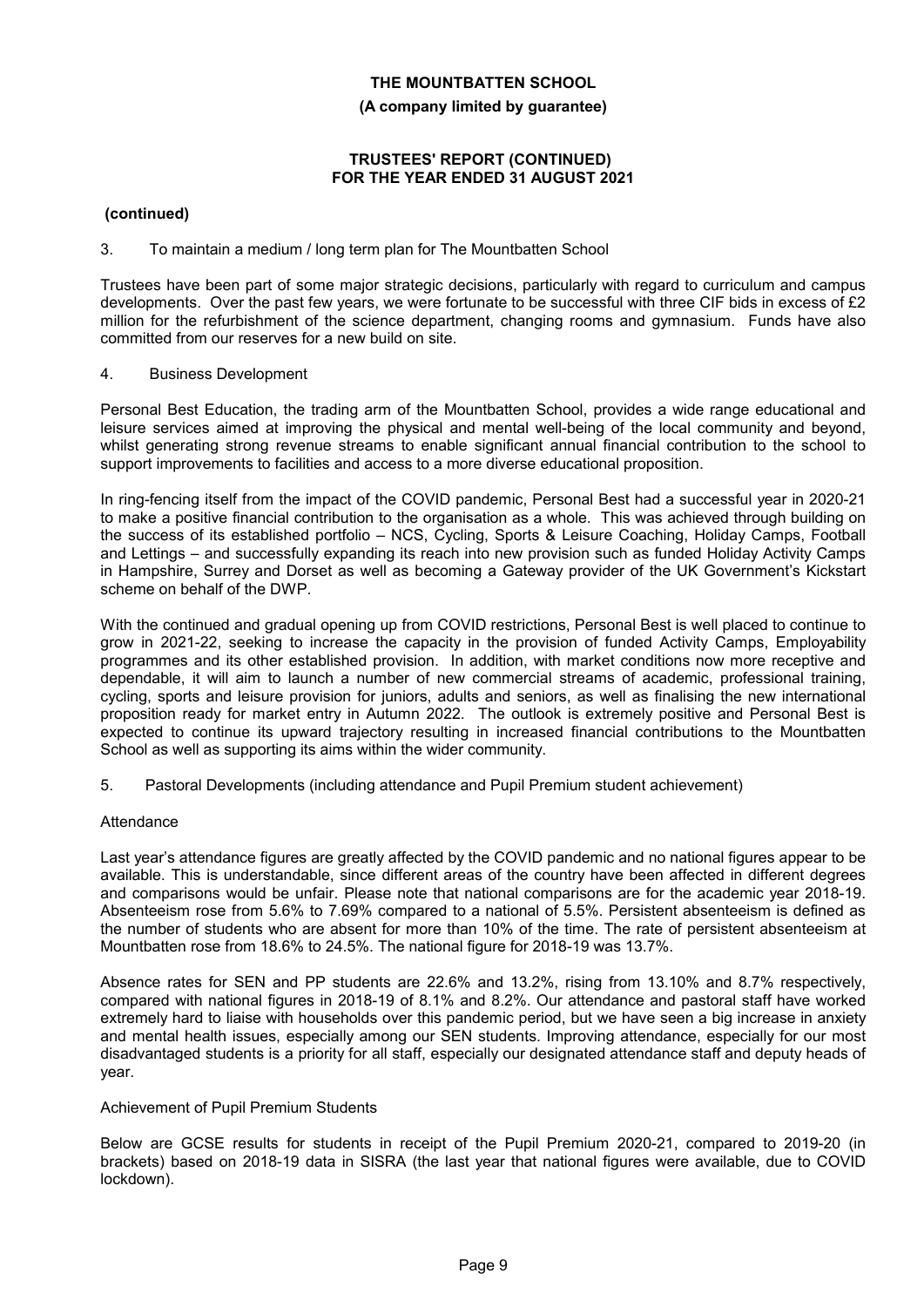#### **(A company limited by guarantee)**

#### **TRUSTEES' REPORT (CONTINUED) FOR THE YEAR ENDED 31 AUGUST 2021**

# **(continued)**

|              | PP              | Non-PP          | All students    |
|--------------|-----------------|-----------------|-----------------|
| <b>Boys</b>  | $0.130(-0.434)$ | $0.566(-0.055)$ | $0.522(-0.110)$ |
| Girls        | 0.735(0.216)    | 1.198(0.594)    | 1.104(0.534)    |
| All students | $0.543(-0.101)$ | 0.875(0.262)    | 0.824(0.207)    |

The data show a large gender gap, similar for PP and Non-PP students, but is positive for all subgroups. We believe that this is due to the excellent preparation and the guidance that students were given: students were very clear about what work would be assessed and how they should prepare for it. This allowed even disadvantaged students to produce better than they would have normally. The Progress 8 figure for this group as a whole is consistent with the progress of all students nationally.

#### **Exclusions and Behaviour**

Exclusions data for the previous academic year are shown below

| 2020-2021            | Number of<br>exclusions | Cumulative<br>days lost | Av'no of<br>days per<br>exclusion | <b>Number</b><br>of pupils<br>excluded | <b>NOR</b> | Number of<br><b>Exclusions</b><br>as % of<br><b>NOR</b> | Excluded<br>students<br>as % of<br><b>NOR</b> |
|----------------------|-------------------------|-------------------------|-----------------------------------|----------------------------------------|------------|---------------------------------------------------------|-----------------------------------------------|
| Total                | 130                     | 222                     | 1.71                              | 47                                     | 1437       | 9.05%                                                   | 3.27%                                         |
| <b>SEN</b>           | 13                      | 22                      | 1.69                              | 6                                      | 116        | 11.21%                                                  | 5.17%                                         |
| Non-SEN              | 117                     | 200                     | 1.71                              | 41                                     | 1321       | 8.86%                                                   | 3.10%                                         |
| Male                 | 79                      | 145                     | 1.84                              | 33                                     | 736        | 10.73%                                                  | 4.48%                                         |
| Female               | 51                      | 77                      | 1.51                              | 14                                     | 701        | 7.28%                                                   | 2.00%                                         |
| Pupil<br>Premium     | 56                      | 98.5                    | 1.76                              | 18                                     | 225        | 24.89%                                                  | 8.00%                                         |
| Non-Pupil<br>Premium | 74                      | 123.5                   | 1.67                              | 29                                     | 1212       | 6.11%                                                   | 2.39%                                         |

Exclusion figures were reduced for the last academic year. In part, this was due to attendance, with fewer days in School and fewer students when the school was open. However, it was also due to the Covid-related measures that we needed to put in place, which meant that year groups were separated, reducing opportunities for inter-year group friction. Though we are able to relax some Covid measures this academic year, we have decided to keep some in place (e.g. separation of year groups) because of the benefit we saw last year.

#### 6. Special Educational Needs

There are currently 15 students with EHC Plans at The Mountbatten School, with one student with a draft EHC Plan in place, one student with an assessment in place and eighteen additional consults recently received. At the start of the year, the hours stipulated on the EHCPs ranged from 15 hours of support to 36 hours, totalling just over 329 hours of support per week. We continue to see an increase in the complexity of need, which at times has not been addressed at Primary School making the role more challenging.

The new logistics in place around break time arrangements appear to have supported the new starters with SEN, particularly Year 7, as it has helped them to transition to the larger site and busier social areas.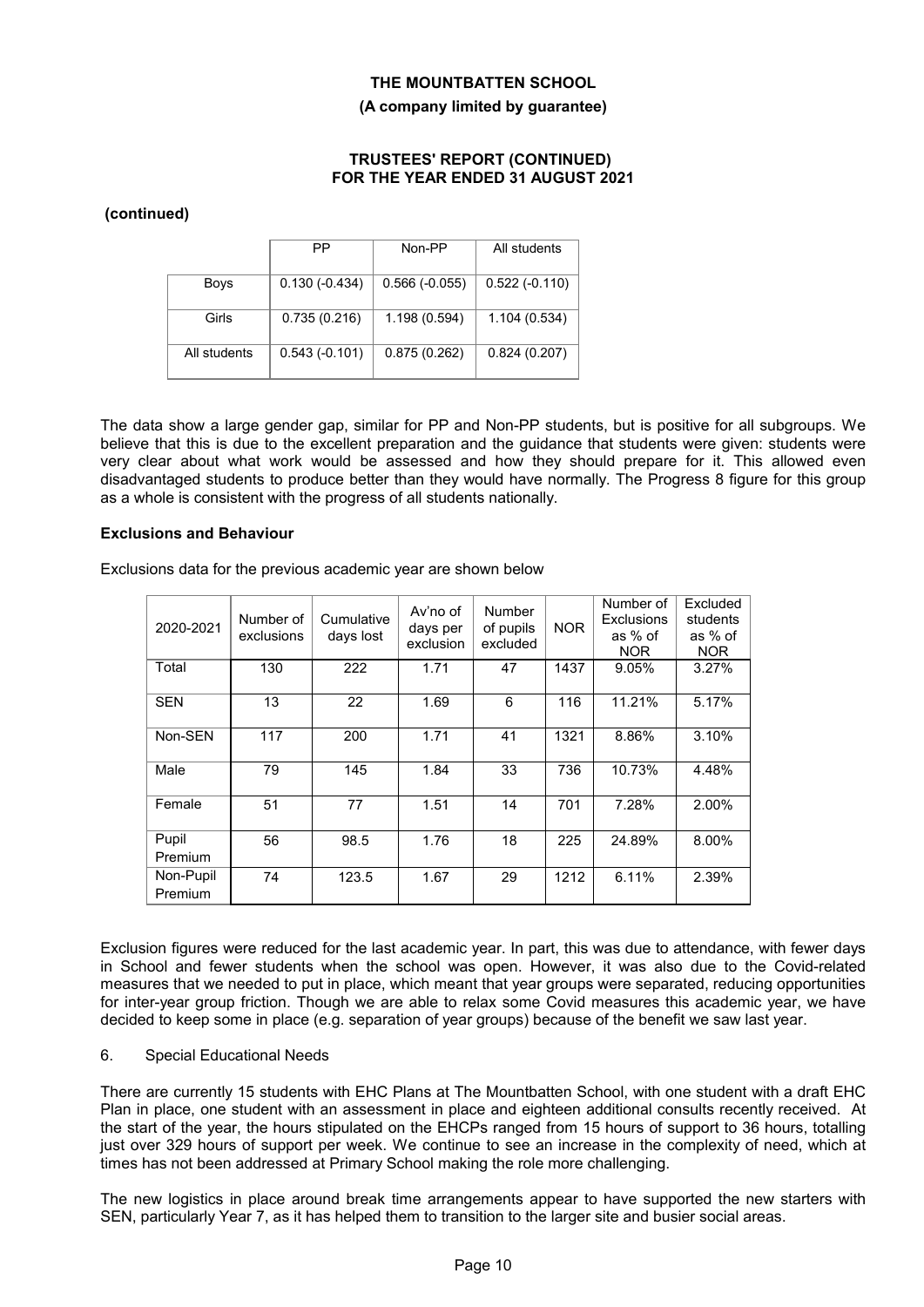#### **(A company limited by guarantee)**

#### **TRUSTEES' REPORT (CONTINUED) FOR THE YEAR ENDED 31 AUGUST 2021**

### **(continued)**

In addition to the students with EHC Plans, students across the school with a range of special educational needs require the support of the Learning Support team. There is a greater level of need identified by both parents and Primary Schools. The team of teaching assistants bring a range of experience and subject specialisms and are very good at developing positive working relationships with the students. The Assistant SENCo adds another dimension of leadership to this evolving faculty.

As COVID-19 restrictions have lifted we have been able to start to return to more normal practices for intervention and support from external agencies.

#### 7. Safeguarding

Following a challenging academic year (2019-20) for safeguarding with the arrival of Covid-19, the school amended its Child Protection and Safeguarding Policies to suit the circumstances under which the school was working. This meant that all children could be safeguarded no matter whether the school was fully/partially open or all students were working remotely. The use of CPOMs allowed the DSLs to have accurate and up-to-date records for children and allowed a seamless transition to blended learning.

The school has seen an unprecedented increase in the safeguarding concerns surrounding our students, especially amongst those pertaining to mental health and domestic violence. We have never experienced such complex cases at the highest level, of child protection and have welcomed the advice and guidance provided by Quickcall from Browne Jacobson when working on such cases.

The school introduced the #NotOk campaign and have been using the findings from student voice, and the June 2021 Ofsted report into this issue to remove any potential barriers to reporting concerns around sexual harassment/sexual abuse, which in turn, increases the workload of the safeguarding team. Following the Student Services health check, additional capacity will be built into the Student Services team to further support stunts as they emerge from the pandemic, as it is likely that disclosures relating to the lockdowns will continue for some time. The school will increase the counselling service from Youth in Romsey to four days onsite for the 2021-22 academic year.

#### 8. The Development of the Music Academy

As we begin to emerge from the restrictions imposed as a result of the pandemic we have encountered a number of challenges, but have also received a lot of support in our quest for a return to something like normality. Outreach work into our feeder Primary schools has picked up, but has not yet returned to prepandemic levels. All of our extra-curricular activities have now resumed (with COVID safety measures in place following government guidelines), and before the October half-term we were able to stage our first concert since December 2019 in Romsey Abbey. The Mountbatten Community Choir has also resumed rehearsals, with just over 100 adults attending ach week. Peripatetic instrumental/vocal lessons have resumed, with social distancing between teacher and students still in place. Numbers dropped off dramatically during the various lockdowns, but have begun to increase as the new cohort settle into school. Peripatetic teachers are still working from behind screens, due to the risk of aerosol spread from wind instruments and singers, and the necessity of working in a confined space. Student engagement with class Music lessons has never been so strong, and we have seen numbers of students oping for the subject in Year 9 increase significantly, so that we are currently running 5 classes of Music as opposed to the 3 that we ran last year. We are consequently expecting an increased uptake for KS4 next September as a result of this.

We plan to appoint an additional member of the Music Academy team early in 2022 to facilitate the expansion of our work. Plans include establishing a Saturday Music school, and closer links with partner organisations such as HM Royal Marines Band Service, where we now have 5 former students serving, and Hampshire Music Service.

We are currently looking at new strands of delivery, and exploring new finding streams to facilitate this.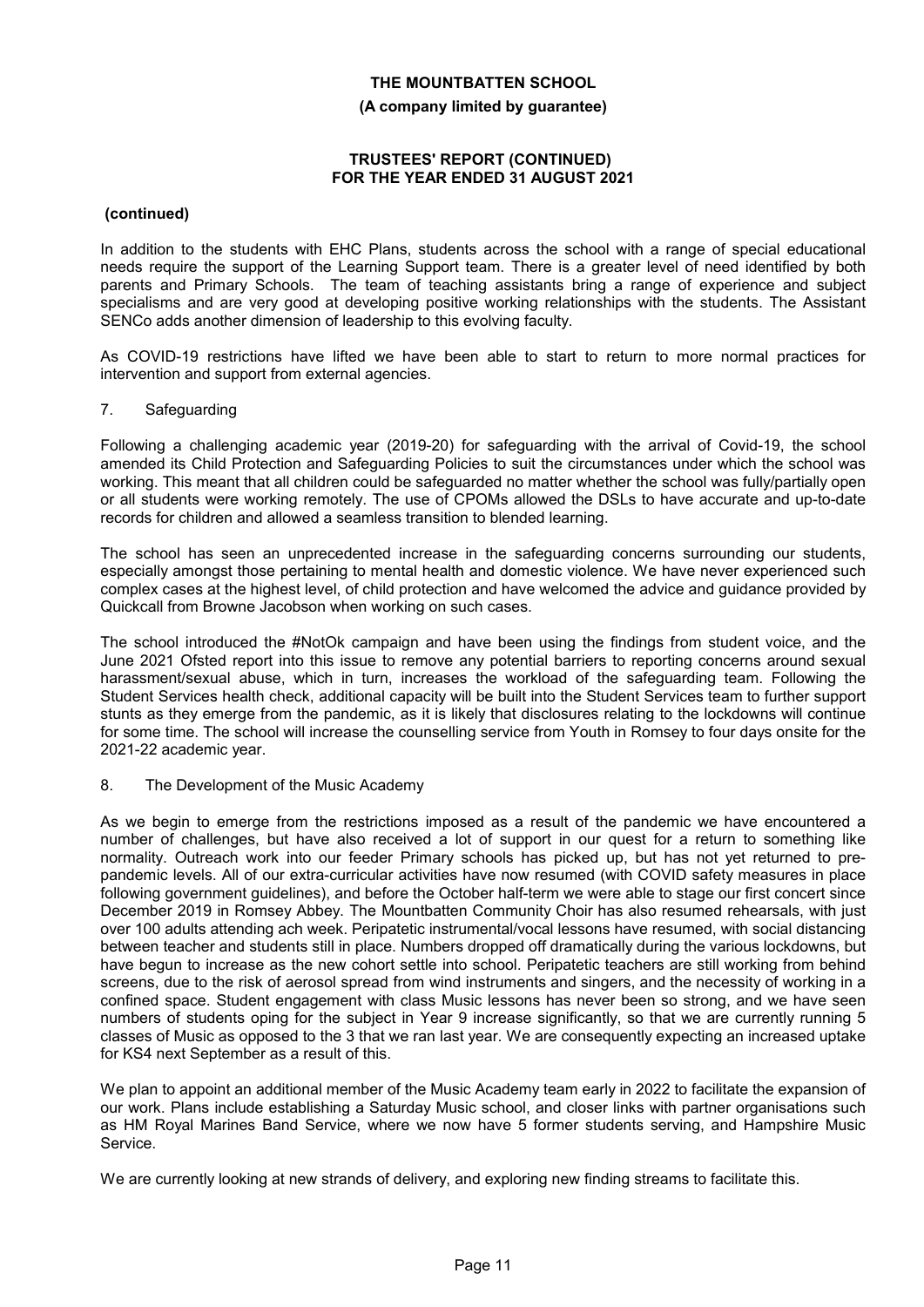**(A company limited by guarantee)**

### **TRUSTEES' REPORT (CONTINUED) FOR THE YEAR ENDED 31 AUGUST 2021**

# **(continued)**

# 9. The Development of the Sports Academy

The new Sports Academy has been affected by the pandemic and the progress made in establishing the Academy has been put on hold for the majority of 2020-21.

This has given the faculty time to review our plans for the Academy and align our vision.

We have relaunched the Sports Academy in September 2021 with a clear vision and focus around participation, performance and pathways. Collaboratively we have created our mission statement 'To create a culture of participation, performance and sporting development'.

We strongly believe that due to the lockdowns we need to engage students back into PE & Sport and create new active habits of exercise. Therefore, our focus in Lower School was to create a broad and rich extracurricular timetable that allowed our students to be engaged and have the opportunity to participate within interhouse and interschool competition.

Our academy teams have been restarted in Rugby, Football & Netball in Lower & Upper School. Participation to those clubs and other recreational clubs have been superb and commitment levels have increased post pandemic restrictions.

A key focus area of the academy teams and Upper School Academy students was to develop students' strength and conditioning to improve them as athletes. The purchase of the new S&C equipment in February 2020 meant that Upper School Academy students would be given access to the suite. Unfortunately, due to the pandemic and restrictions we could not make use of the suite and due to ongoing building work, we had to find a more permanent home for the S&C suite. We have recently created a new S&C suite in the back of the Dance studio, which is now fully equipped and ready for students to access.

One strand of the Sports Academy model is to develop and support High Performance Athletes. We started this process in 2019-20 with mentoring of students and giving them access to Bath Universities' Sport in Action Scheme. Unfortunately, our follow up with Bath University never materialised due to the national lockdowns and school closure. However, during the second lockdown we continued to support our High-Performance students with their academic studies by mentoring them within school and via zoom calls.

# 10. 3D Curriculum

At The Mountbatten School we know that we achieve excellent test and examination results. What makes our school special is that we value other qualities and characteristics just as highly as academic success.

We prepare students to become:

- Rounded individuals of integrity
- Successful in the world of work
- Happy and fulfilled young people

The 3D Curriculum is how we describe the qualities and characteristics that we value, develop and reward in every aspect of school life.

The 3D Curriculum

WE CARE – We are: Compassionate – caring for and supporting others Resilient – keeping going and doing our best, even when things get tricky Cooperative – working with others to succeed together Thoughtful – thinking carefully about our opinions and actions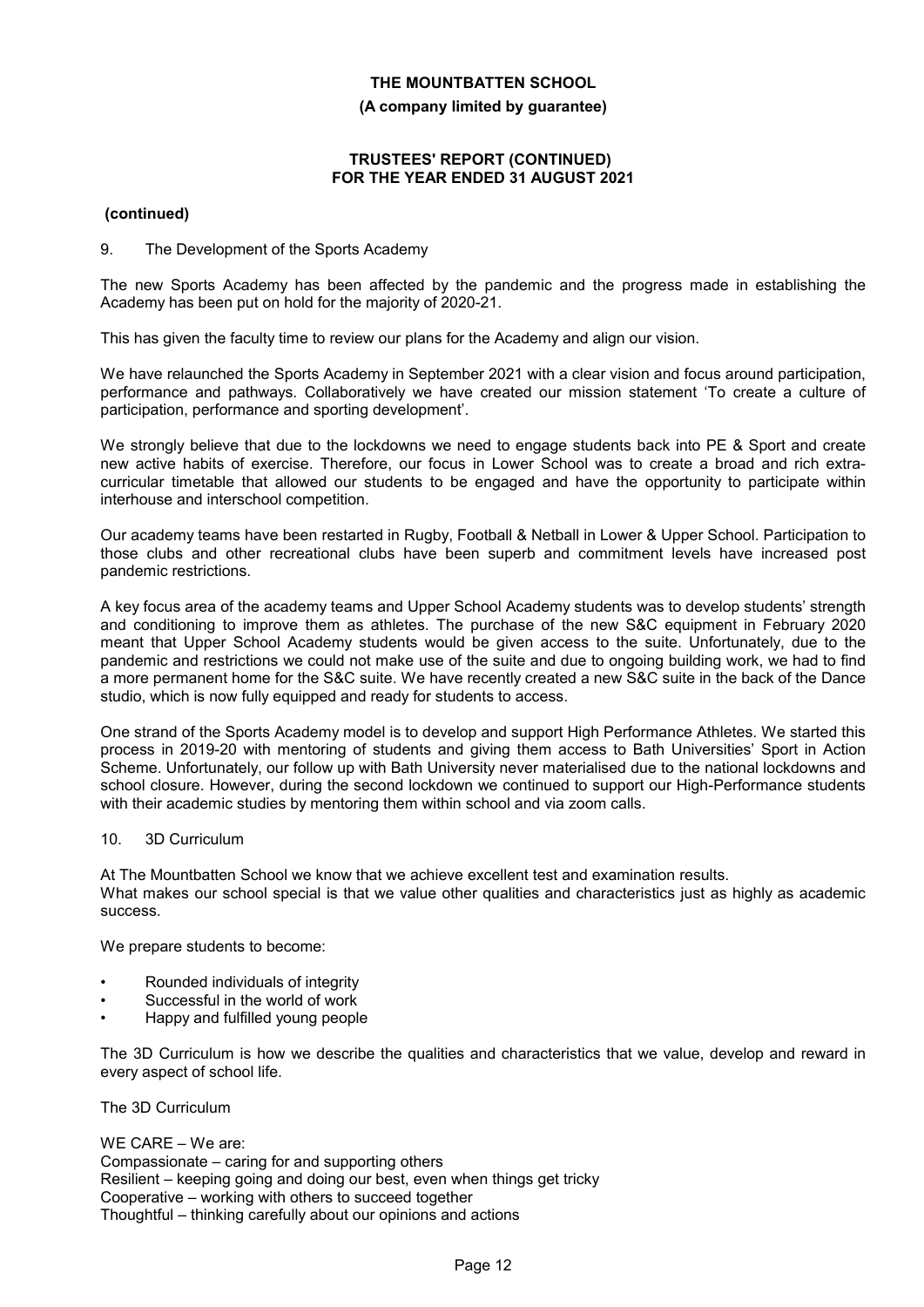**(A company limited by guarantee)**

### **TRUSTEES' REPORT (CONTINUED) FOR THE YEAR ENDED 31 AUGUST 2021**

 **(continued)**

WE RESPECT – We show:

Excitement – by being enthusiastic and putting effort into our learning Curiosity – by showing interest in everything and asking questions Independence – by taking responsibility for our learning and our decisions Tolerance – by understanding that others are different to us, not better or worse

WE ACHIEVE – We become:

Leaders – taking action and inspiring others to make the world a better place Communicators – listening, and using words to make ourselves understood Problem-solvers – using all our skills and learning to find solutions Creators – using our imaginations to make (and think) new things

#### **b. Going concern**

The governing body has a reasonable expectation that the academy trust has adequate resources to continue in operational existence for the foreseeable future. The half termly monitoring information, 5-year financial planning processes and the annual accounts have informed this statement. The trust has assessed the risk of COVID-19 and have concluded that the risk is minimal. For this reason, it continues to adopt the going concern basis in the preparation of financial statements.

The Academy has a working balance at the end of the period of £945K (excluding the LGPS pension liability).

### **c. Key performance indicators**

Although the Academy's Funding Agreement is not subject to a specific carry forward limit on the amount of GAG funding, the main financial performance indicator is the level of reserves held at the balance sheet date and, in particular, the amount of GAG funding carried forward at the balance sheet date. At 31 August 2021, the balance of the GAG Restricted Fund was £124,321.

As the majority of the Academy's funding is based on pupil numbers, pupil numbers is also a key performance indictor. As noted above, pupil numbers at the most recent census were 1,453 which is an increase of 13 from the previous census.

As a result, the ratio of GAG funding per pupil was £4,900 for the period.

Staffing costs are another key performance indicator for the Academy and the percentage of total staff costs to GAG funding for the period was 97.2%, while the percentage of staff costs to total costs was 78.9%.

#### **a. Financial review**

The majority of the academy's income is obtained from the ESFA in the form of the General Annual Grant, this is split between school budget share and rates allowance, the funds are restricted as shown in the statement of financial activities. The academy also receives other income and grants such as pupil premium and Low Incidence (Special needs funding) which still comes from the Local Authority and in accordance with SORP (Statement of Recommended Practice) these items are also shown in the statement of financial activities as restricted funding. Any other items of funding have been assigned in the financial statements in accordance with the guidelines set down by SORP.

During the period 1 September 2020 - 31 August 2021 the total expenditure of £10,250,055 was covered by the General Annual Grant along with other incoming resources. The net current assets for the period are £1,849,523. The School Investments have all been in low risk Deposit Accounts, due to current market conditions and low interest rates the return has been low.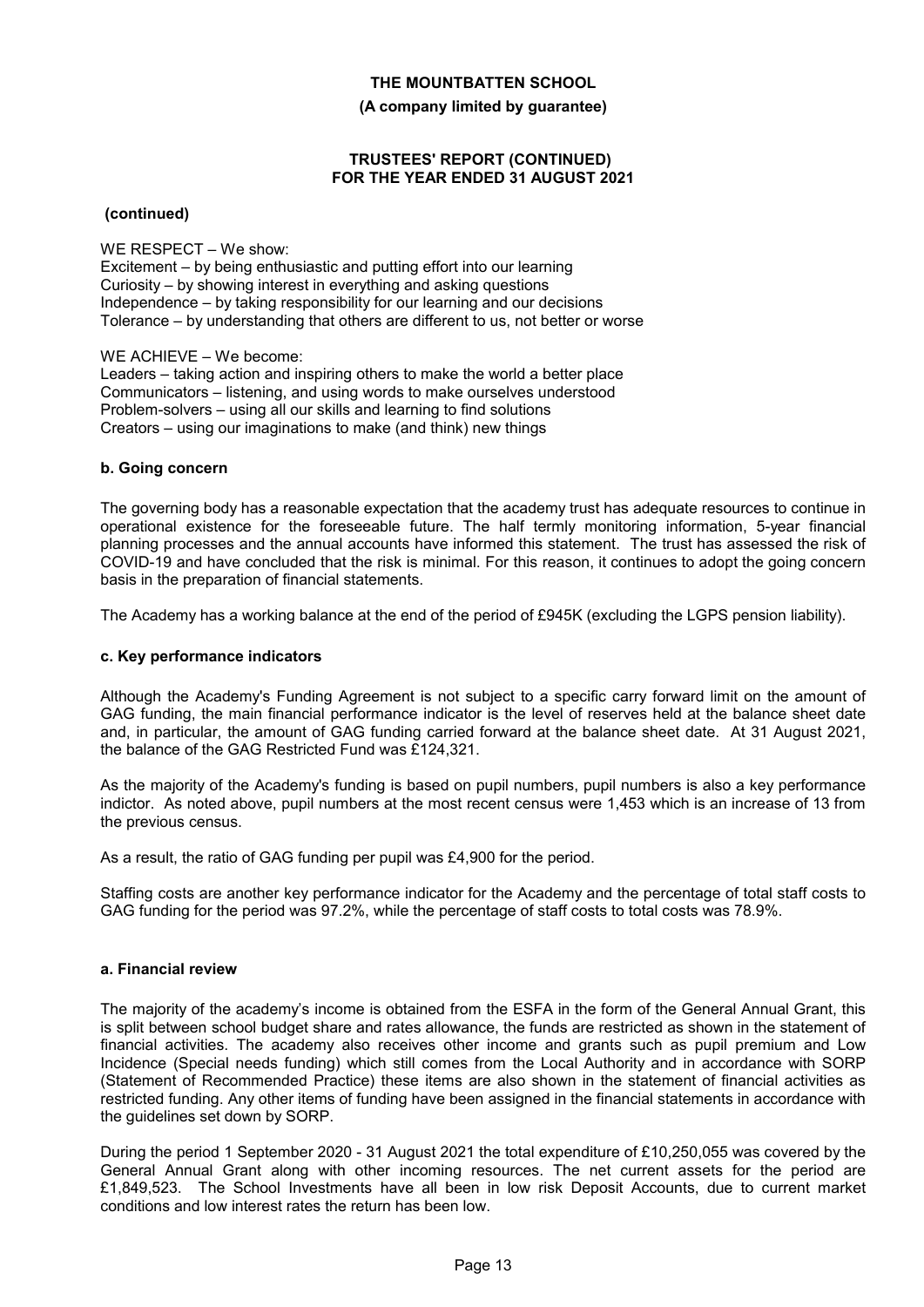#### **(A company limited by guarantee)**

#### **TRUSTEES' REPORT (CONTINUED) FOR THE YEAR ENDED 31 AUGUST 2021**

The accruals for this period were £451K with outstanding payments to contractors for our major capital project, HMRC and pension providers making up the majority of this amount.

The majority of the school's expenditure has been salary and buildings payments. Any expenditure for key objectives will be implemented over the next 12 months in line with the Mountbatten Improvement Plan.

At 31 August 2021 the net book value of fixed assets was £27,624,831 of which £27,466,416 is for land and buildings. The assets were used to provide education/community facilities and the associated support services to the students of The Mountbatten School and its wider community.

This year has seen an increase in the pension liability by £251,000 to £3,844,000 (2020: £3,593,000).

#### **b. Reserves policy**

The Trustees' policy is to review the levels of reserves annually. This review encompasses the nature of income and expenditure streams, the need to match income with commitments and the nature of the reserves. The policy of the Governing body is to maintain a level of reserves that will be adequate to provide a stable base for continuing the operation of the Academy whilst ensuring excessive funds are not accumulated. The main aim of the Academy is to ensure that the level of curriculum provision will be maintained in future years. The Governing Body uses the 5-year plan to inform the decision making. There is a commitment to ensuring regular capital investment (whilst balances allow), to improve facilities to meet long term development plans.

Reserves have been used to appoint architects to prepare a site feasibility plan to ensure future capital projects will provide the best value. For any capital project, we wish to undertake detailed, costed plans are prepared prior to bidding for the funds.

The total reserves held at 31 August 2021 are £25,616k Restricted £124K (excluding pension) and unrestricted reserves £821K

The unrestricted reserves include a sum of £175K which has been to transferred to fixed assets as a sink fund for the 3G pitch. There is also a capital project fund of £716k to develop the school's estate. This fund aims to:

- Improve the student and staff toilet facilities in the main block
- School contribution to a heating Condition Improvement Fund bid
- New build to improve site security, office and classroom accommodation

The Trustees are concerned that reserves are reducing annually due to lack of funding being received to meet core provision. The board are continuing to closely monitor the five-year plan.

#### **c. Investment policy**

The school aims to manage its cash balances to provide for the day-to-day working capital requirements of its operations, whilst protecting the real long-term value of any surplus cash balances against inflation. In addition, the school aims to invest surplus cash funds to optimise returns, but ensuring the investment instruments are such that there is no tangible risk to the loss of these cash funds.

Purposes

- To ensure adequate cash balances are maintained in the current account to cover day to-day working capital requirements
- To ensure there is no tangible risk of loss in the capital value of any cash funds invested
- To protect the capital value of any invested funds against inflation
- To optimise returns on invested funds

Investments were held in short term bonds and 90-day savings accounts. Total investment income received for year ending 31 August 2021 was £1,516.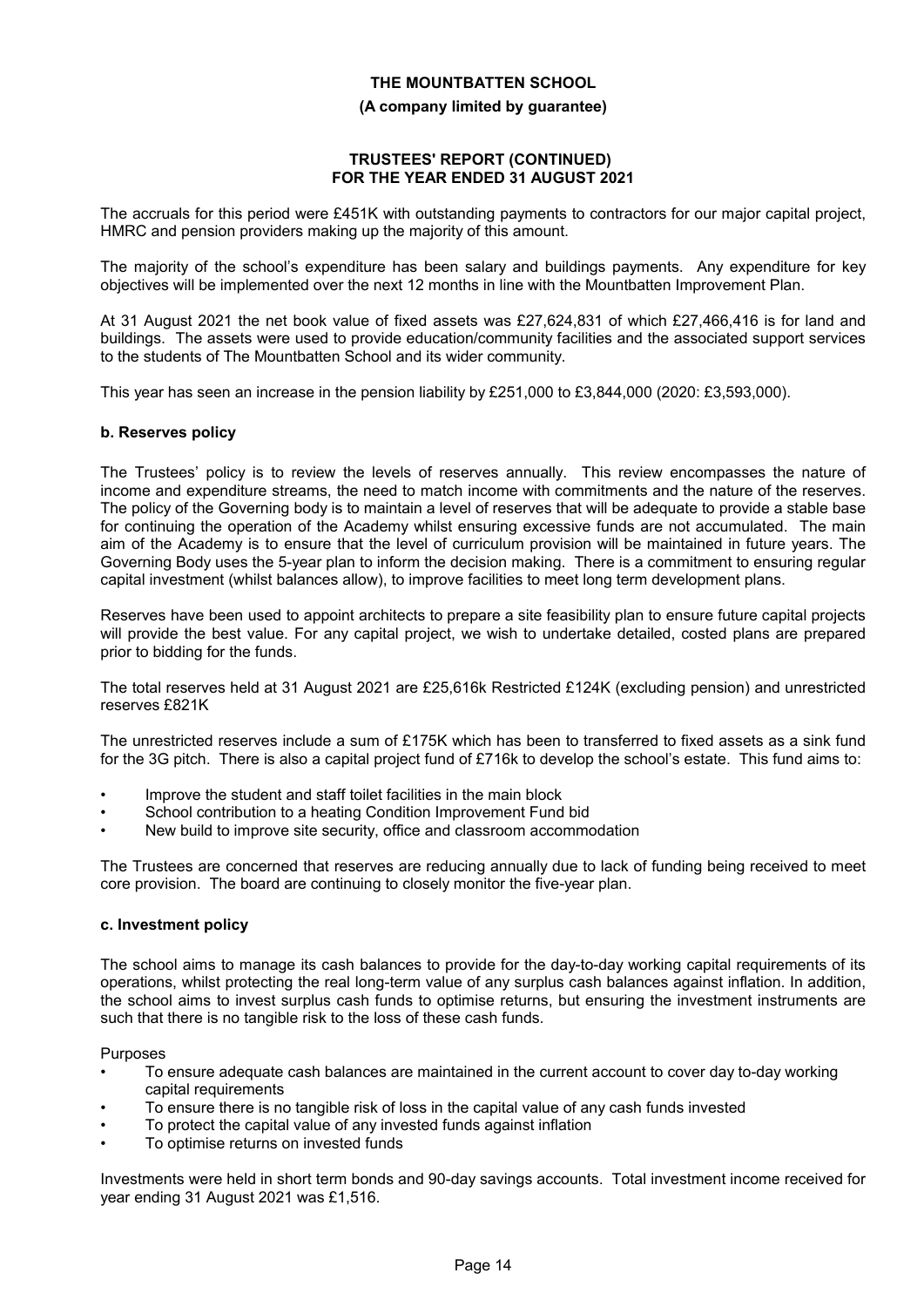#### **(A company limited by guarantee)**

#### **TRUSTEES' REPORT (CONTINUED) FOR THE YEAR ENDED 31 AUGUST 2021**

#### **d. Principal risks and uncertainties**

The Board of Trustees have adopted a Risk Management Policy and delegates the monitoring and reporting of matters covered by the policy to the Audit, Finance and Risk Committee.

Principal risks relate to funding uncertainties and student numbers. Future major housing proposals will protect our student numbers, however the risk of these being delayed could have an adverse effect on our income. To ensure that we can maintain current income levels we have increased our intake from 284 to 296.

The Audit, Finance and Risk Committee has developed a process to identify financial and operational risks and drawn these up as a Risk Register which includes appropriate mitigations for risks that are agreed with the SLT.

Areas of principal risk monitored and mitigated for are:

- Impact of COVID-19 on staff and students. Risk assessments are in place to manage all scenarios.
- Losing highly skilled staff in key leadership positions. We have put succession planning measures in place to reduce the risk.
- Failing to maintain student numbers at PAN
- Loss of reputation through poor publicity related to incidents we should control
- Drop of standards identified in formal external assessment, for example Ofsted inspections
- Unexpected reduction of core funding
- A Health and Safety incident especially if proved to be caused by a management failure
- Failing to achieve excellent examination results
- Inappropriate operational decisions from SLT and poor decision making by the Board of Trustees or the principal committees
- Failing to implement effective communication processes

A five-year budget plan is produced, this is reviewed and updated regularly as circumstances change. All budget expenditure is scrutinised in close detail to ensure that overspends do not occur.

Budgets are always set based on needs.

Actual and Forecast key financial performance indicators, using ESFA benchmark data, are reported to the Audit, Finance and Risk Committee twice yearly.

#### **e. Covid-19 Impact**

Following the enforced closure in March 2020 remote teaching was introduced for all students and was used as necessary during the year ending 31 August 2021. This presented challenges which were met with a high level of professionalism and practicality by all staff and supported by students and their parents.

Teaching and learning needed to be adapted due to control measures. This was most notable in practical subjects due to additional steps having to be in place to reduce transmission. We organised our school into year group bubbles, as per the DfE guidance and kept as many classes together as possible in the lower school. Each year group had their own set of classrooms and only moved for specialist teaching in expressive arts, technology and IT. Therefore, for English, maths, science and humanities lessons students in Years 7, and 8 were in the same class and not set for the discreet subjects. In Year 9 this was the same for English, maths and science. As a result of this science was not taught in science laboratories until after the Year 11 students had left. This meant students took part in science practical experiments less often and some practical lessons were not possible at all.

A one-way system around the school site was introduced. The school day was altered to allow the separation of year groups at break and lunchtime. We had to introduce grab and go system in our canteen with access times for each year group, this is something we have incorporated into the 2021-22 academic year.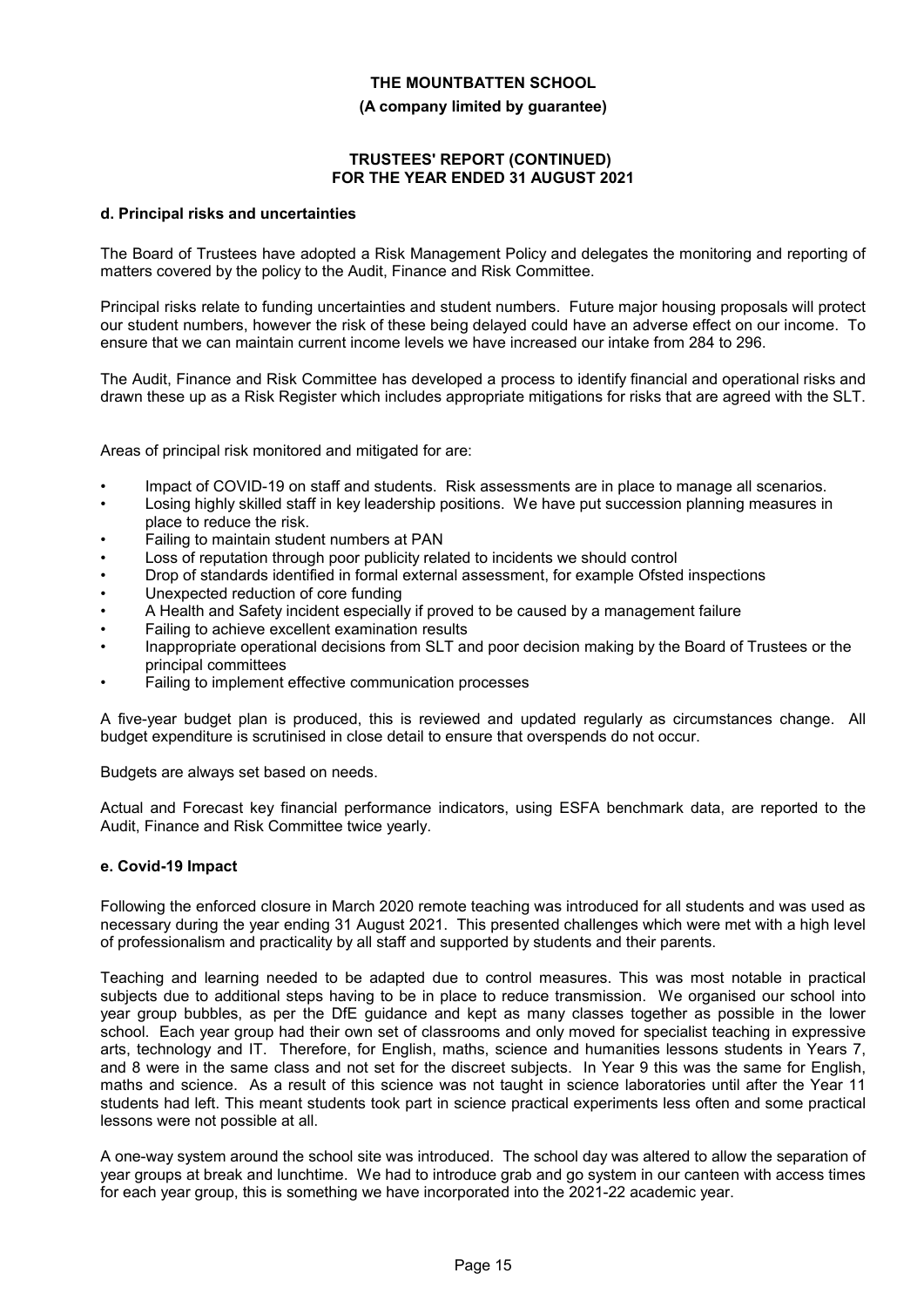**(A company limited by guarantee)**

#### **TRUSTEES' REPORT (CONTINUED) FOR THE YEAR ENDED 31 AUGUST 2021**

In classroom based lessons students were sat in rows to minimise transmission as per DfE guidance. This impacted the collaborative learning opportunities and discussions in the classrooms. Students wearing masks also had an impact on this and teachers worked hard to find alternative ways for collaboration, through online resources for example.

Uniform expectations were adapted so students could attend school in their PE kit to enable them to take part in practical lessons. In PE, extra-curricular sports fixtures did not take place and there were limitations on the sports and activities that could be studied.

For students the lack of external exams in Year 11 for the second year caused both anxiety and extra work. Robust careers support was in place and accessible to all students both before, on and after results day. In the absence of formal examinations all school were asked to submit Centre Assessed Grades for each student. There were clear guidelines and expectations set down. This process was followed robustly and with integrity. The final outcomes were inline largely with historical data although direct comparisons have not and should not be applied this year.

We have had to cancel trips and visits but there are plans to re-introduce these as soon as it is safe to travel and plan again. There is an awareness that all the children have missed out on opportunities.

The school has provided support and guidance to staff who were anxious about working in school during Covid-19 with all students back. Detailed risk assessments were prepared and reviewed. All staff were made aware of who to ask if they had any concerns.

The issue of Free School Meal vouchers to those isolating created extra work, as did the issue of vouchers over the holidays. This was made worse at times by the late notice of the introduction of the schemes.

The cost to the school of making both school sites Covid-19 secure have been high, with the purchase of items including hand santisier, wipes, extra cleaning materials and plastic for screens. We employed an extra member of staff to ensure the school is kept clean during the day. There is also an issue with the supply of these products and increasing costs due to the increased demand. These costs have been paid by the schools and are not able to be claimed back from the DfE.

# **f. Risk Management**

The Trustees have implemented a system to assess risks that the Academy faces, especially in the operational areas (such as in relation to teaching, health & safety and school trips) and in relation to the control of finances. They have introduced systems, including operational procedures and internal financial controls in order to minimise risk. Where significant financial risk still remains they have ensured they have adequate insurance cover.

The Academy has an effective system of internal financial controls and this is explained in more detail in the Statement of Internal Control.

#### **Financial and Risk Management Objectives and Policies**

The Academy has agreed a Risk Management Strategy, a Risk Register and a Risk Management Plan. These have been discussed by the Trustees and include the financial risks to the Academy. The Risk Register and Risk Management Plan are constantly reviewed in light of any new information and formally reviewed annually.

The Trustees have assessed the major risks to which the Academy is exposed, in particular those relating to its finances, teaching, facilities and other operational areas. The Trustees have implemented a number of systems to assess and minimise those risks, including internal controls. Where significant financial risk still remains, the Trustees have ensured the Academy has adequate insurance cover.

Whilst the Academy is currently over subscribed, risks to revenue funding from a falling roll are small. However, the current freeze on the Governments overall education budget, changes in funding arrangements for special educational needs and the increasing employment and premises costs mean that budgets will be increasingly tight in coming years.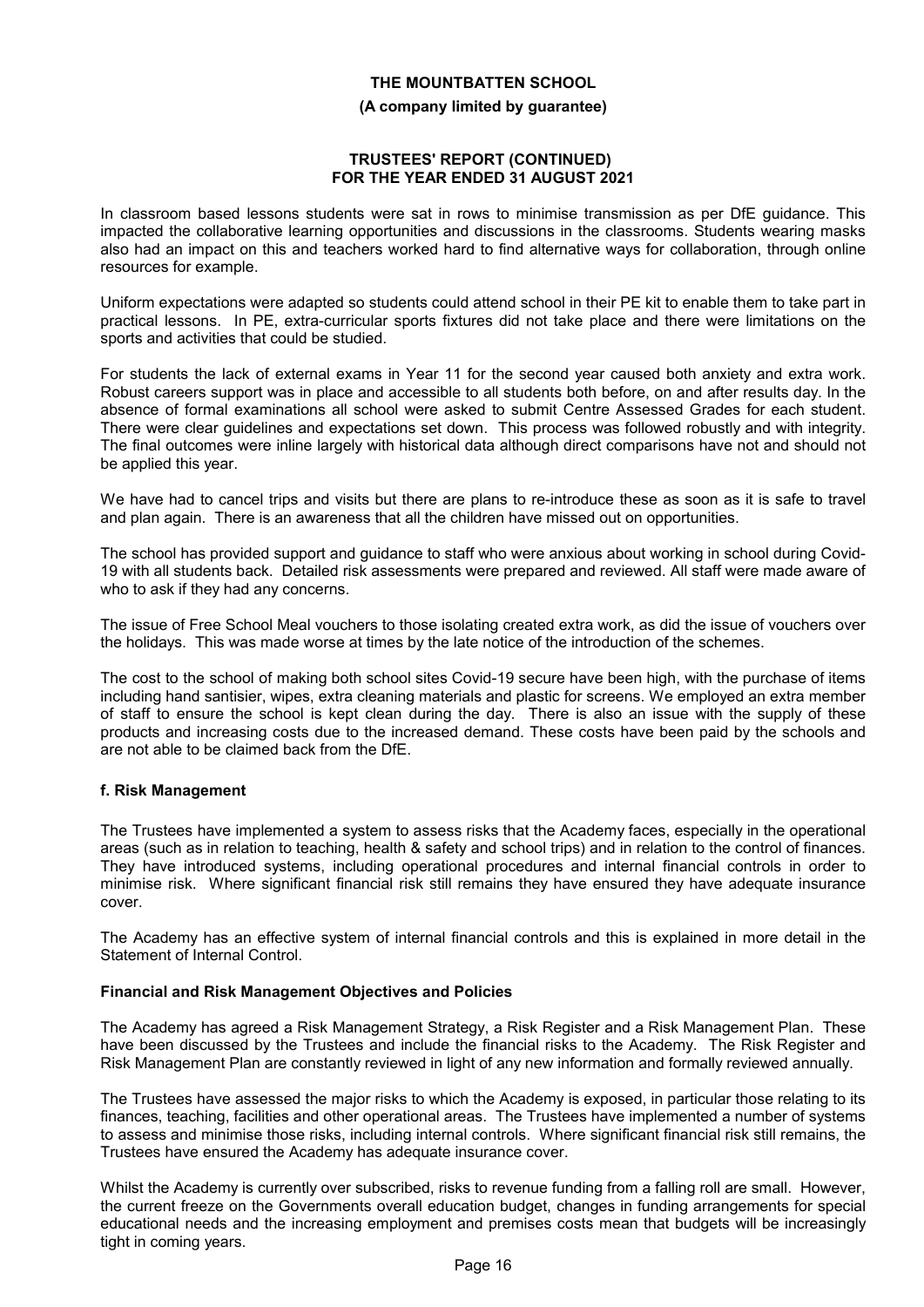#### **(A company limited by guarantee)**

#### **TRUSTEES' REPORT (CONTINUED) FOR THE YEAR ENDED 31 AUGUST 2021**

The Trustees examine the financial health of the Academy formally every term, reviewing performance against budgets and overall expenditure by means of regular update reports at all full Trustees and Finance and Resources Committee meetings.

At the balance sheet date, the Academy had no significant liabilities arising from trade creditors or debtors where there would be s significant effect on the Academy's liquidity.

#### **Fundraising**

The academy trust does not use any external fundraisers. All fundraising undertaken during the year was monitored by the Trustees.

#### **Plans for future periods**

The Board of Trustees takes a prudent 'worst case scenario' view in terms of likely school budget settlements and has a prudent five-year rolling financial plan. Additional funding streams are being pursued which will enhance the Personal Best Education offer, and see future site developments.

The Academy has established a Strategic Estate Development Group to co-ordinate bids, plan for the possibility of increases in student numbers, and ensure the buildings and site serve the school's core purpose.

There are a number of longer-term strategic issues which the school is planning:

- Consideration of additional school joining our Multi Academy Trust (including a likely new primary school).
- Continued development of the Music and Sports Academy to mirror the success.
- Consideration of developing links with schools abroad in a strategic partnership.
- Continued development of the school estate to include major capital works to improve office and classroom accommodation.

#### **Funds held as custodian on behalf of others**

The Academy and its Governors do not act as Custodian Trustees of any other charity.

#### **Disclosure of information to auditor**

Insofar as the Trustees are aware:

- there is no relevant audit information of which the charitable company's auditor is unaware, and
- that Trustees have taken all steps that they ought to have taken to make themselves aware of any relevant audit information and to establish that the auditor is aware of that information.

The Trustees' report was approved by order of the Board of Trustees, as the company directors, and signed on its behalf by:

| Mrs Jill Hall     |
|-------------------|
| Chair of Trustees |
| Date:             |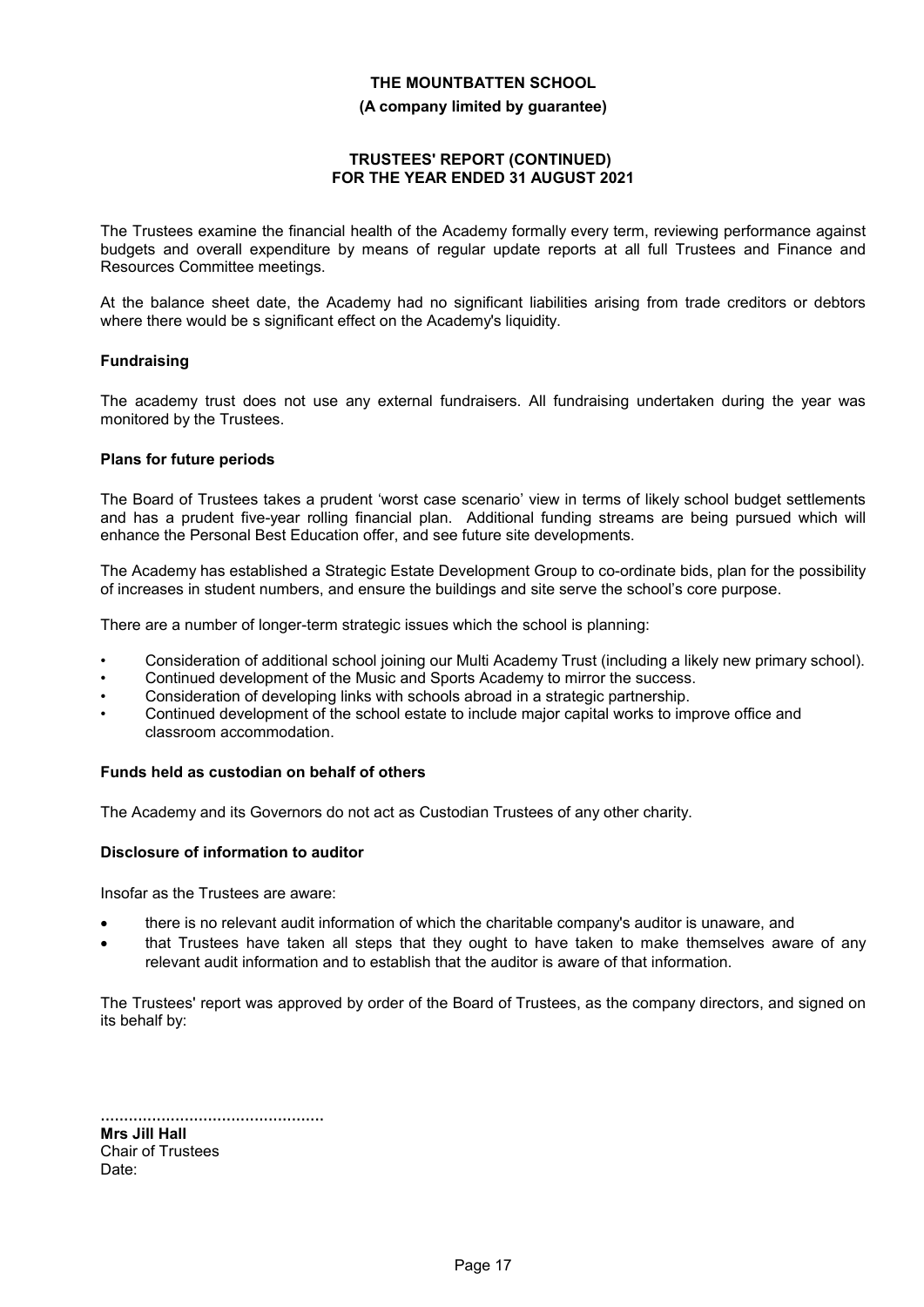#### **(A company limited by guarantee)**

#### **GOVERNANCE STATEMENT**

#### **Scope of responsibility**

As Trustees, we acknowledge we have overall responsibility for ensuring that The Mountbatten School has an effective and appropriate system of control, financial and otherwise. However, such a system is designed to manage rather than eliminate the risk of failure to achieve business objectives, and can provide only reasonable and not absolute assurance against material misstatement or loss.

As Trustees, we have reviewed and taken account of the guidance in DfE's Governance Handbook and competency framework for governance.

The board of Trustees has delegated the day-to-day responsibility to the Executive Headteacher, as accounting officer, for ensuring financial controls conform with the requirements of both propriety and good financial management and in accordance with the requirements and responsibilities assigned to it in the funding agreement between The Mountbatten School and the Secretary of State for Education. They are also responsible for reporting to the board of Trustees any material weaknesses or breakdowns in internal control.

#### **Governance**

The information on governance included here supplements that described in the Trustees' report and in the Statement of Trustees' responsibilities. The board of Trustees has formally met 5 times during the year.

Attendance during the year at meetings of the board of Trustees was as follows:

| Name                      | Date Appointed | End of Term of Office | Committees                                                                                                                              | Number of<br>Meetings<br>attended      |
|---------------------------|----------------|-----------------------|-----------------------------------------------------------------------------------------------------------------------------------------|----------------------------------------|
| Mrs Jill Hall (Chair)     | 01/09/2018     | 31/08/2022            | <b>Board of Trustees</b><br>Audit, Finance and Risk<br>School Improvement<br>Pay and Conditions<br><b>Human Resources</b><br>Leadership | 5/5<br>6/6<br>6/6<br>3/3<br>3/3<br>3/3 |
| Mr Mark Edgerley          | 01/04/2018     | 31/03/2022            | <b>Board of Trustees</b><br>Audit, Finance and Risk<br><b>Human Resources</b><br>Pay and Conditions<br>Leadership                       | 5/5<br>6/6<br>3/3<br>3/3<br>3/3        |
| Mr Chris Cox              | 01/09/2020     | Resigned 06/10/2020   | <b>Board of Trustees</b>                                                                                                                | 1/1                                    |
| <b>Mrs Charlie Fisher</b> | 26/03/2018     | Resigned 06/10/2020   | <b>Board of Trustees</b><br>School Improvement                                                                                          | 0/1<br>1/1                             |
| Mr Sean Flood             | 14/12/2016     | Resigned 07/12/2020   | <b>Board of Trustees</b><br>Audit, Finance and Risk                                                                                     | 2/2<br>2/2                             |
| Mr Chris Goodrich         | 06/10/2016     | Resigned 06/10/2020   | <b>Board of Trustees</b><br>Audit, Finance and Risk                                                                                     | 1/1<br>1/1                             |
| Mr Andy Gunn              | 11/03/2017     | 10/03/2021            | <b>Board of Trustees</b><br>School Improvement<br>Leadership                                                                            | 5/6<br>6/6<br>3/3                      |
| Mr Robert Le Grice        | 03/10/2015     | 02/10/2023            | <b>Board of Trustees</b><br>Audit, Finance and Risk<br><b>Human Resources</b><br>Pay and Conditions<br>Leadership                       | 5/5<br>5/6<br>2/3<br>2/3<br>3/3        |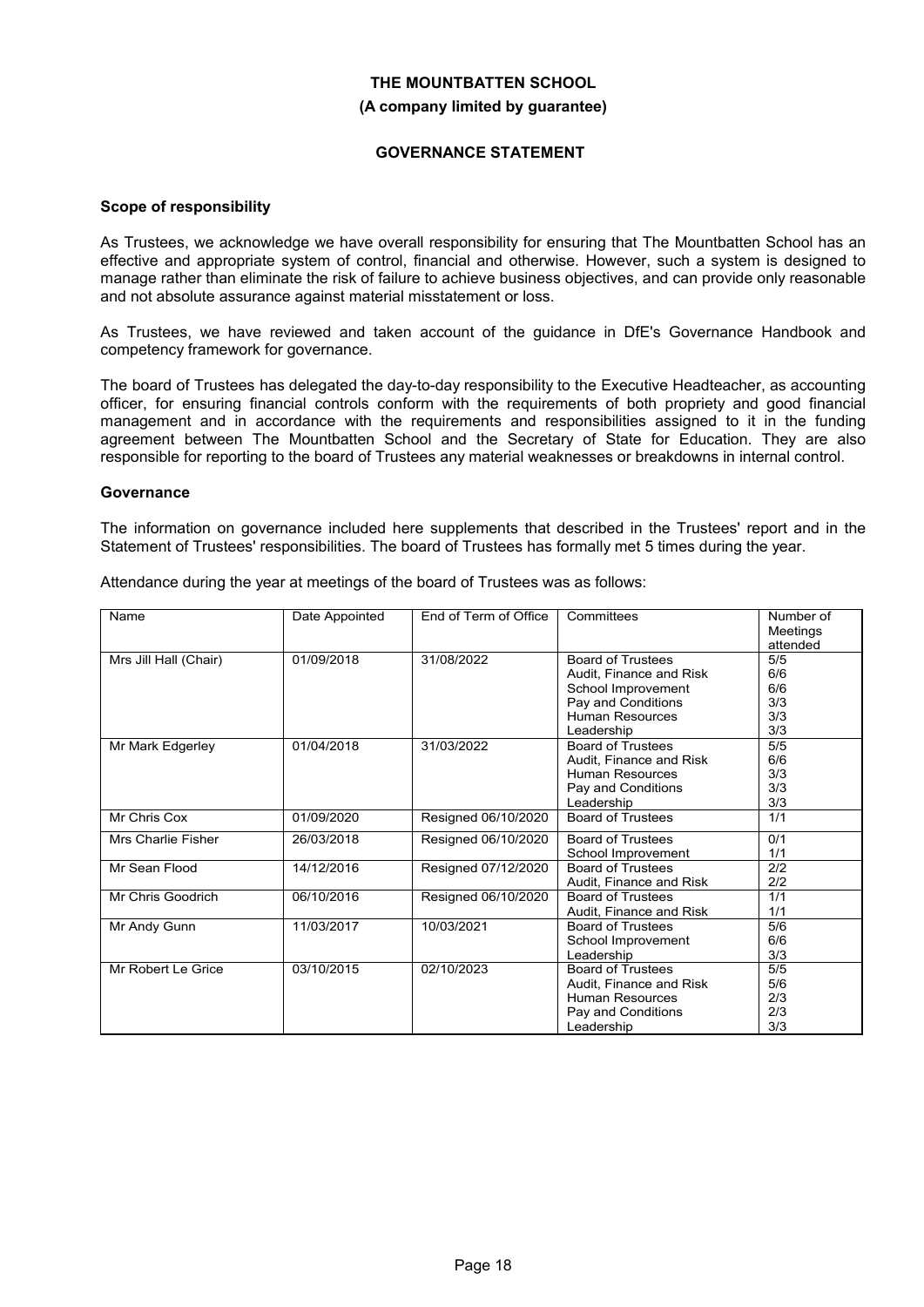# **(A company limited by guarantee)**

# **GOVERNANCE STATEMENT (CONTINUED)**

### **Governance (continued)**

| Mrs Heather McIlroy | None       | None                | <b>Board of Trustees</b><br>Audit, Finance and Risk<br>School Improvement<br>Pay and Conditions<br>Human Resources | 5/5<br>6/6<br>5/5<br>3/3<br>3/3 |
|---------------------|------------|---------------------|--------------------------------------------------------------------------------------------------------------------|---------------------------------|
|                     |            |                     | Leadership                                                                                                         | 3/3                             |
| Mr Michael Murphy   | 09/02/2017 | Resigned 06/10/2020 | <b>Board of Trustees</b>                                                                                           | 1/1                             |
|                     |            |                     | Audit, Finance and Risk                                                                                            | 1/1                             |
| Dr Karl Staples     | 09/02/2017 | 08/02/2021          | <b>Board of Trustees</b>                                                                                           | 4/5                             |
|                     |            |                     | School Improvement                                                                                                 | 5/5                             |
| Mrs Jane Thompson   | 09/11/2016 | 08/11/2020          | <b>Board of Trustees</b>                                                                                           | 3/5                             |
|                     |            |                     | School Improvement                                                                                                 | 6/6                             |
|                     |            |                     | <b>Human Resources</b>                                                                                             | 3/3                             |
| Mr Paul Urben       | 19/09/2014 | 18/09/2022          | <b>Board of Trustees</b>                                                                                           | 5/5                             |
|                     |            |                     | Audit, Finance and Risk                                                                                            | 5/6                             |
|                     |            |                     | Leadership                                                                                                         | 3/3                             |
| Mr Sam Longmore     | 01/08/2019 | 31/07/2023          | <b>Board of Trustees</b>                                                                                           | 5/5                             |
|                     |            |                     | Audit, Finance and Risk                                                                                            | 5/6                             |
|                     |            |                     | School Improvement                                                                                                 | 5/6                             |
| Mr Gavin Rumsey     | 31/01/2018 | Resigned 06/10/2020 | <b>Board of Trustees</b>                                                                                           | 0/1                             |
|                     |            |                     | <b>SIC</b>                                                                                                         | 1/1                             |
| Mr Kevin Hartshorn  | 19/04/2021 | 18/04/2025          | <b>Board of Trustees</b>                                                                                           | 2/2                             |
|                     |            |                     | Audit, Finance and Risk                                                                                            | 2/2                             |
|                     |            |                     | School Improvement                                                                                                 | 1/2                             |
| Mrs Sofia Meacham   | 19/04/2021 | 18/04/2025          | <b>Board of Trustees</b>                                                                                           | 0/2                             |
|                     |            |                     | School Improvement                                                                                                 | 1/2                             |

The Audit & Finance Committee is a sub-committee of the main governing body. Its purpose is to assist the decision making of the Board of Governors', by enabling more detailed consideration to be given to all financial matters and ensure sound management of the academy's finances and resources, including proper planning, monitoring and probity. It also performs an audit and monitoring role for all financial transactions undertaken and monitor procurement to ensure that the Academy is following best value principles.

At least once a term the Audit functions of the committee appear as a separate section on the agenda.

Attendance during the year at meetings was as follows:

| Trustee                    | <b>Attendance</b> | Out of a possible |
|----------------------------|-------------------|-------------------|
| Mrs Jill Hall              | 6                 | 6                 |
| Mr Mark Edgerley           | 6                 |                   |
| Mr Robert Le Grice (Chair) | 5                 | 6                 |
| Mrs Heather McIlroy        | հ                 | 6                 |
| Mr Paul Urben              | 5                 | ่ค                |
| Mr Chris Goodrich          |                   |                   |
| Mr Sam Longmore            | 5                 |                   |
| Mr Michael Murphy          |                   |                   |
| Mr Sean Flood              |                   |                   |
| Mr Kevin Hartshorn         |                   |                   |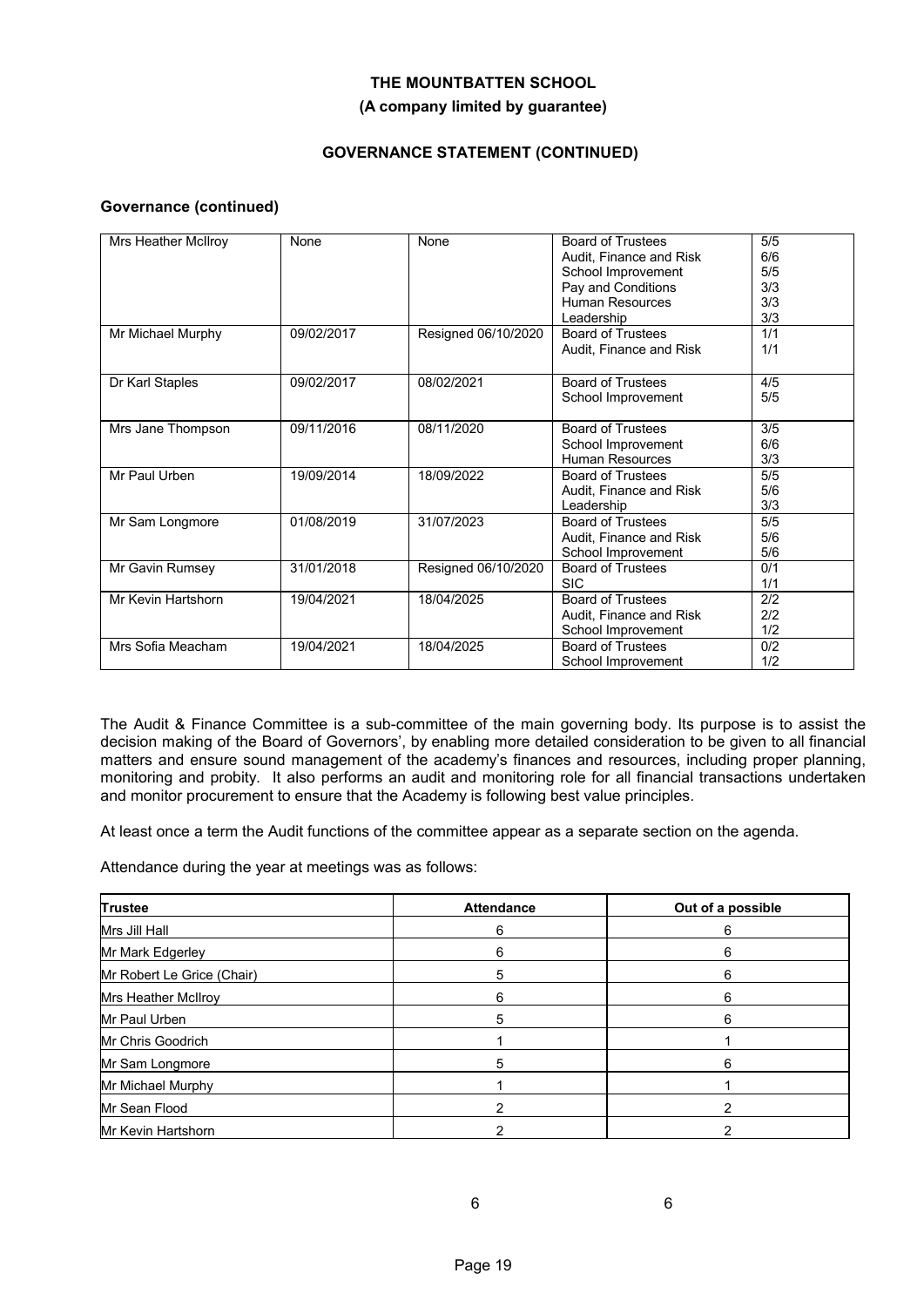#### **(A company limited by guarantee)**

### **GOVERNANCE STATEMENT (CONTINUED)**

#### **Governance (continued)**

#### **Governance Reviews**

As part of the internal scrutiny work in the 2019-20 academic year a full governance review was undertaken by Browne Jacobson. During the 2020-21 academic year the governing board worked to implement the recommendations of the governance review.

In March 2021 our Articles of Association and funding agreement were updated. This brought us in line with the DfE's recommended governance structure. We now have the separation of members and trustees. Only two of the five members are also trustees. The only member of staff who is a trustee is the Executive Headteacher.

As this new governance structure beds in, the trustees will undertake a self-evaluation exercise in the summer term 2022.

#### **Review of value for money**

As accounting officer, the Executive Headteacher has responsibility for ensuring that the academy delivers good value in the use of public resources. The accounting officer understands that value for money refers to the educational and wider societal outcomes achieved in return for the taxpayer resources received.

The accounting officer considers how the trust's use of its resources has provided good value for money during each academic year, and reports to the board of trustees where value for money can be improved, including the use of benchmarking data where available. The accounting officer for the academy trust has delivered improved value for money during the year by:

#### **Principals**

- Senior staff and governors are given regular management accounts to track, and hold to account, the finances of the Academy. These reports are used to make informed decisions about the best use of the Academy funds. A schedule of delegation is reviewed and ratified annually by the Full Governing Body.
- The Audit and Finance Committee received detailed monitoring reports half termly showing expenditure against budget. The Business Manager/Director of Finance is challenged on any exceptional items. The members of the Audit and Finance committee are drawn from various business backgrounds with both the knowledge and ability to challenge financial decisions made by the executive staff of the Academy.
- Development of trading subsidiary that has been awarded National Contracts thereby generating additional income which is spent on the development of Academy facilities.
- In addition to External Auditors, Responsible Officer checks are undertaken on the school's finances and a report submitted to the Governors' Audit and Finance Committee.
- Strong internal controls are in place to ensure that all ordering is signed off by budget holders with final authorisation by the School Business Manager/Director of Finance. The budget holders are tasked with running their department on a prudent budget but to maintain and improve the learning and teaching environment and exam results. Resources are shared where appropriate.
- When significant expenditure is due to take place different options are appraised and competitive quotations (normally 3) are sought to ensure that the best value for money is obtained and that the investment will generate the best possible results for the Academy. Large expenditure projects outside the authorisation limits are taken to the Audit and Finance Committee for approval. A full tender process is followed if expenditure exceeds the OJEU thresholds. Where appropriate the Audit and Finance Committee will analyse tender returns and interview a shortlist of companies prior to awarding the contract.
- Staffing budget and deployment of staff is reviewed annually by the Governors HR Committee.
- The Academy works with other Academies in the Hampshire network to obtain best value for money in service contracts. Benchmarking is undertaken where appropriate.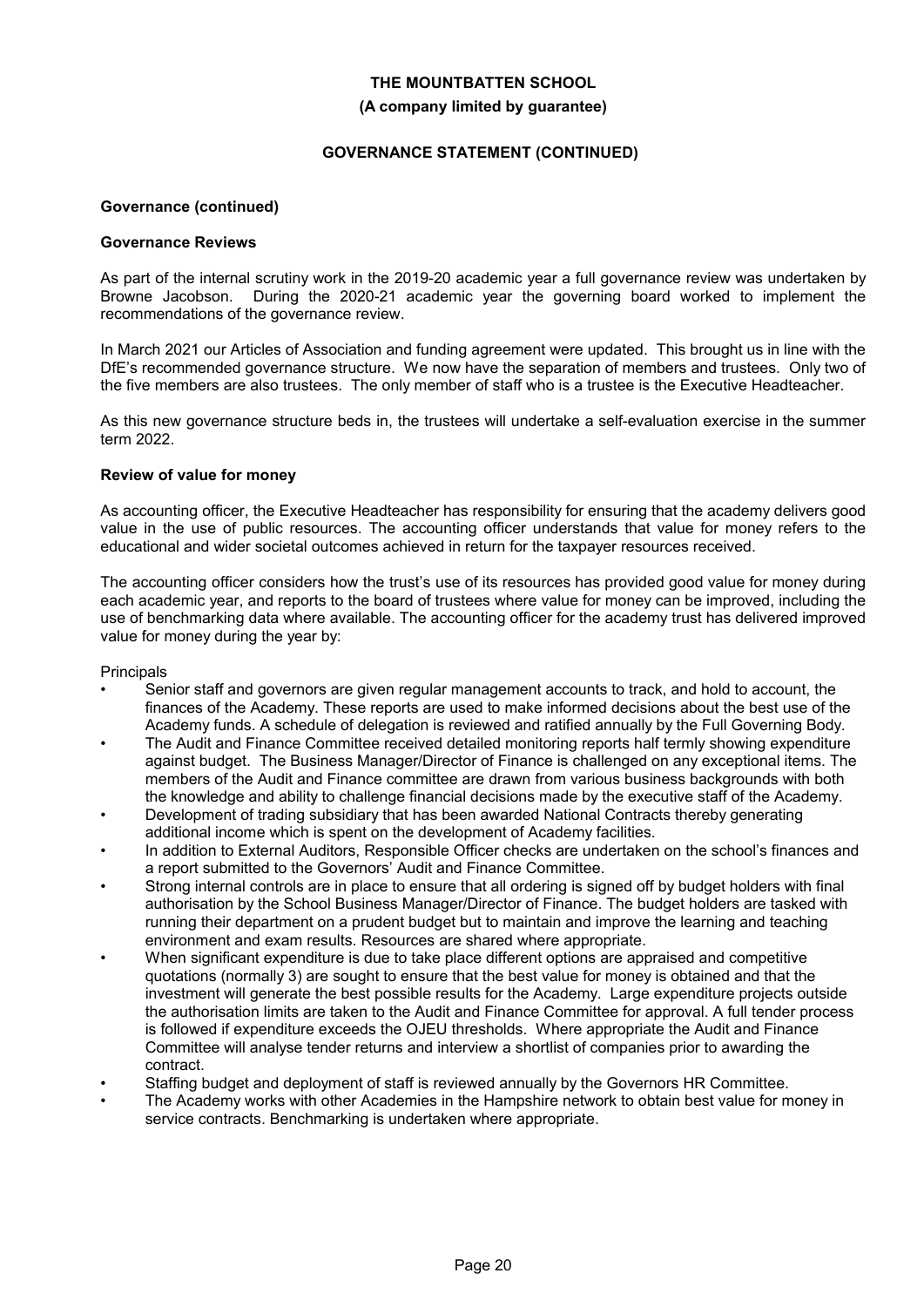#### **(A company limited by guarantee)**

# **GOVERNANCE STATEMENT (CONTINUED)**

#### **Review of value for money (continued)**

Specific Examples

- Six successful ESFA projects have, as well as upgrading teaching and learning environment, reduced costs on heating and future maintenance burden.
- Surplus cash is invested in safe short term deposits to generate additional income. Investment report is reviewed by the Audit and Finance Committee at their half termly meeting.
- Site Manager has successfully created a close working relationship with the probation service small grounds projects are undertaken for the cost of materials only.
- Internal refurbishment of school buildings is part of an annual programme to maintain a good learning environment.
- Robust admission systems and control of the waiting list ensures that school is always full, thereby maximising income.
- We use central procurement services (Hampshire County Council and CPC) which allow us to obtain best value and take advantage of economies of scale.

#### **The purpose of the system of internal control**

The system of internal control is designed to manage risk to a reasonable level rather than to eliminate all risk of failure to achieve policies, aims and objectives; it can therefore only provide reasonable and not absolute assurance of effectiveness. The system of internal control is based on an ongoing process designed to identify and prioritise the risks to the achievement of the Academy Trust policies, aims and objectives, to evaluate the likelihood of those risks being realised and the impact should they be realised, and to manage them efficiently, effectively and economically. The system of internal control has been in place in The Mountbatten School for the period 1 September 2020 to 31 August 2021 and up to the date of approval of the annual report and financial statements.

#### **Capacity to handle risk**

The Governing Body has reviewed the key risks to which the Academy Trust is exposed together with the operating, financial and compliance controls that have been implemented to mitigate these risks. The Governing Body is of the view that there is a recognised, on-going process for identifying and managing the Academy Trust's significant risks that have been in place for the period 1 September 2020 to 31 August 2021 and up to the date of approval of the annual report and financial statements. This process is regularly reviewed by the board of Trustees.

#### **The risk and control framework**

The school's system of internal financial control is based on a framework of regular management information and administrative procedures including the segregation of duties and a system of delegation and accountability which are clearly set out in the school's Financial Regulations Policy. In particular, it includes:

- comprehensive budgeting and monitoring systems with an annual budget and periodic financial reports which are reviewed and agreed by the Board of Trustees
- regular reviews by the Finance and General Purposes Committee of reports which indicate financial performance against the forecasts and of major purchase plans, capital works and expenditure programmes
- setting targets to measure financial and other performance
- clearly defined purchasing (asset purchase or capital investment) guidelines
- delegation of authority and segregation of duties and identification and management of risks

The Governing Body has considered the need for a specific internal audit function and has decided not to appoint an internal auditor. However, they will engage with external companies to carry out the internal scrutiny work as informed by the risk register. HWB chartered accountants were employed to carry out the majority of this work. This involved the following areas:

- **Procurement**
- Pavroll and HR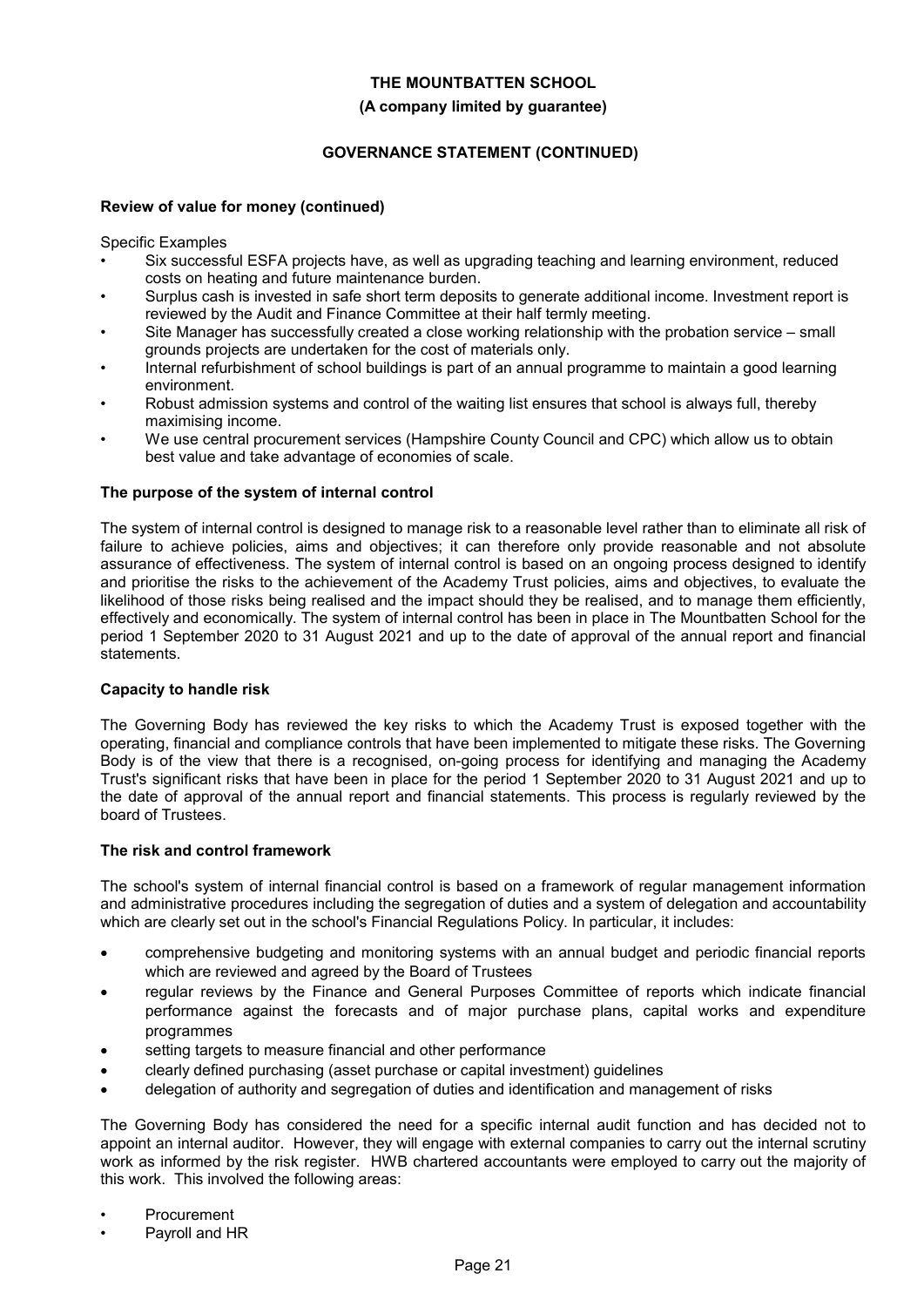#### **(A company limited by guarantee)**

# **GOVERNANCE STATEMENT (CONTINUED)**

#### **The risk and control framework (continued)**

- Capital Projects
- Health and safety

The report was presented to the Audit and Finance Committee with key findings and recommendations. These have been considered by the committee and implemented where necessary.

#### **Review of effectiveness**

As accounting officer, the Executive Headteacher has responsibility for reviewing the effectiveness of the system of internal control. During the year in question the review has been informed by:

- the work of the external auditor;
- the financial management and governance self-assessment process;
- the internal scrutiny works;
- the work of the executive managers within the academy who have responsibility for the development and maintenance of the internal control framework.

The accounting officer has been advised of the implications of the result of their review of the system of internal control by the committee and a plan to address weaknesses and ensure continuous improvement of the system is in place.

Approved by order of the members of the Board of Trustees and signed on their behalf by:

................................................ **Mrs Jill Hall** Chair of Trustees Date:

................................................

**Mrs Heather Mcllroy** Accounting Officer Date: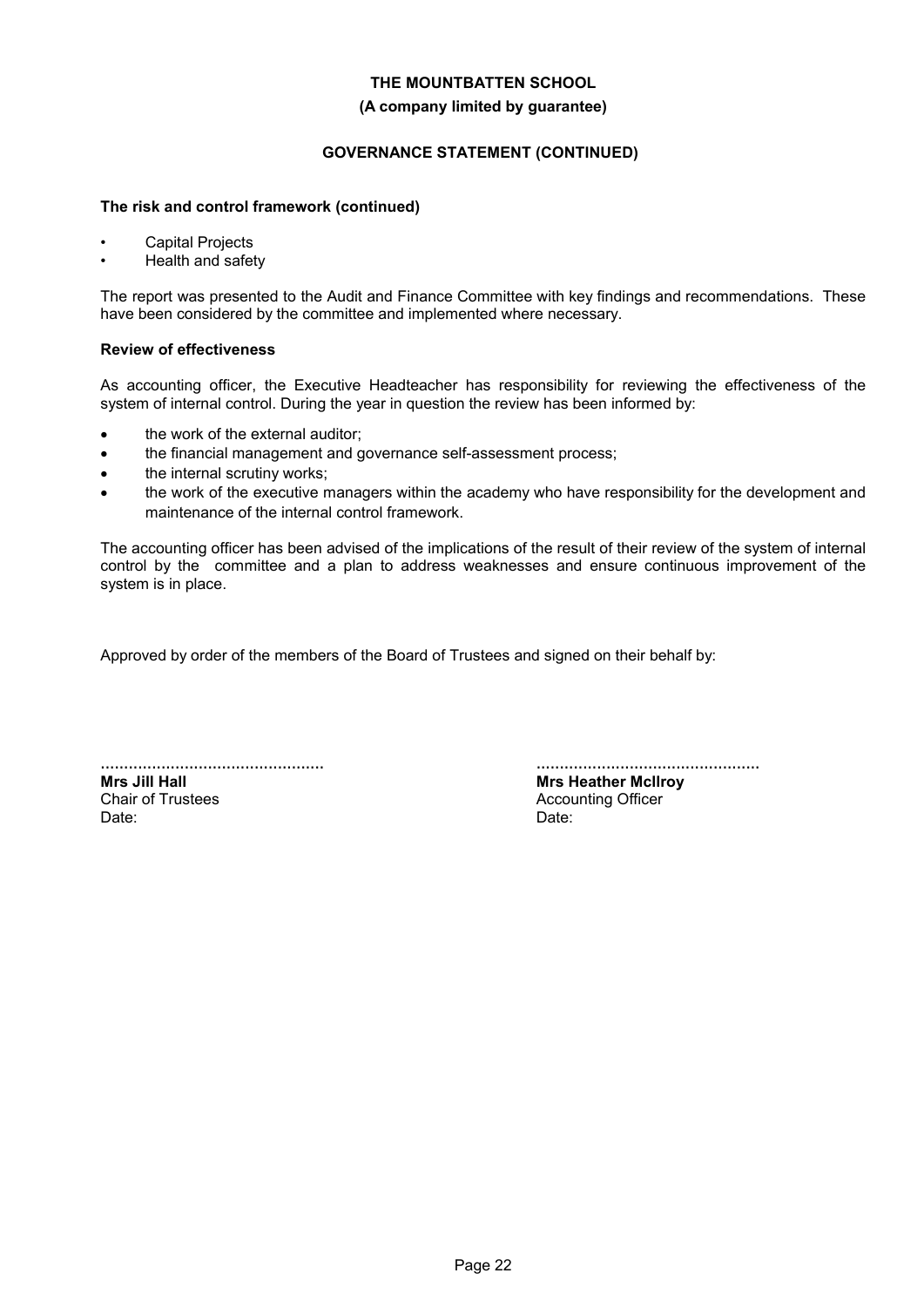#### **(A company limited by guarantee)**

### **STATEMENT ON REGULARITY, PROPRIETY AND COMPLIANCE**

As accounting officer of The Mountbatten School I have considered my responsibility to notify the academy board of Trustees and the Education & Skills Funding Agency (ESFA) of material irregularity, impropriety and non-compliance with terms and conditions of all funding received by the academy, under the funding agreement in place between the academy and the Secretary of State for Education. As part of my consideration I have had due regard to the requirements of the Academies Financial Handbook 2020.

I confirm that I and the academy board of Trustees are able to identify any material irregular or improper use of all funds by the academy, or material non-compliance with the terms and conditions of funding under the academy's funding agreement and the Academies Financial Handbook 2020.

I confirm that no instances of material irregularity, impropriety or funding non-compliance have been discovered to date. If any instances are identified after the date of this statement, these will be notified to the board of Trustees and ESFA.

................................................

**Heather Mcllroy** Accounting Officer Date: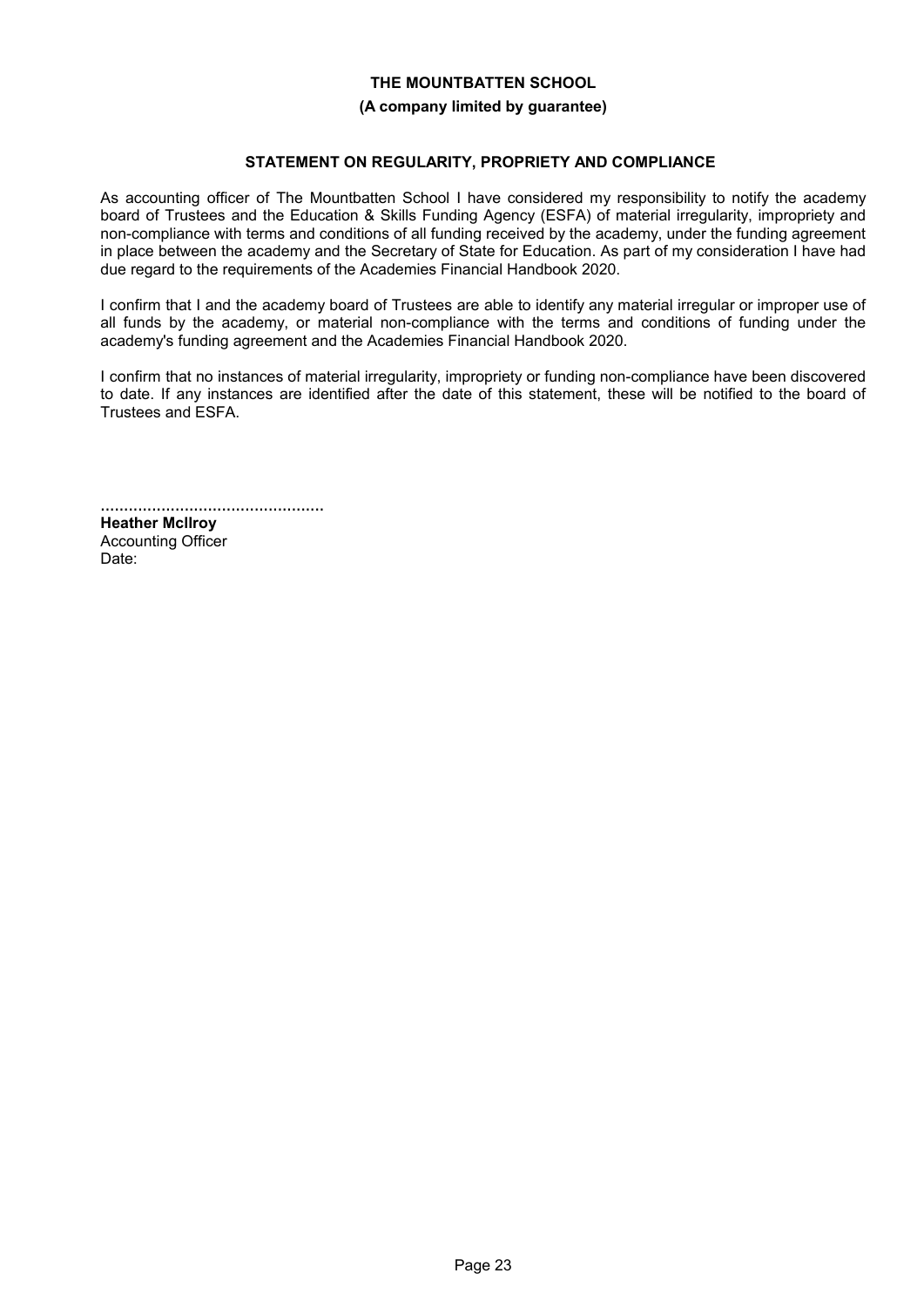#### **(A company limited by guarantee)**

# **STATEMENT OF TRUSTEES' RESPONSIBILITIES FOR THE YEAR ENDED 31 AUGUST 2021**

The Trustees (who are also the directors of the charitable company for the purposes of company law) are responsible for preparing the Trustees' report and the financial statements in accordance with the Academies Accounts Direction published by the Education and Skills Funding Agency, United Kingdom Accounting Standards (United Kingdom Generally Accepted Accounting Practice) and applicable law and regulations.

Company law requires the Trustees to prepare financial statements for each financial year. Under company law, the Trustees must not approve the financial statements unless they are satisfied that they give a true and fair view of the state of affairs of the Group and the charitable company and of their incoming resources and application of resources, including their income and expenditure, for that period. In preparing these financial statements, the Trustees are required to:

- select suitable accounting policies and then apply them consistently;
- observe the methods and principles of the Charities SORP 2019 and the Academies Accounts Direction 2020 to 2021;
- make judgements and accounting estimates that are reasonable and prudent;
- state whether applicable UK Accounting Standards have been followed, subject to any material departures disclosed and explained in the financial statements;
- prepare the financial statements on the going concern basis unless it is inappropriate to presume that the group will continue in business.

The Trustees are responsible for keeping adequate accounting records that are sufficient to show and explain the Group and the charitable company's transactions and disclose with reasonable accuracy at any time the financial position of the Group and the charitable company and enable them to ensure that the financial statements comply with the Companies Act 2006. They are also responsible for safeguarding the assets of the Group and the charitable company and hence for taking reasonable steps for the prevention and detection of fraud and other irregularities.

The Trustees are responsible for ensuring that in their conduct and operation the Group and the charitable company apply financial and other controls, which conform with the requirements both of propriety and of good financial management. They are also responsible for ensuring grants received from ESFA/DfE have been applied for the purposes intended.

The Trustees are responsible for the maintenance and integrity of the corporate and financial information included on the group's website. Legislation in the United Kingdom governing the preparation and dissemination of financial statements may differ from legislation in other jurisdictions.

Approved by order of the members of the Board of Trustees and signed on its behalf by:

................................................ **Mrs Jill Hall** Chair of trustees Date: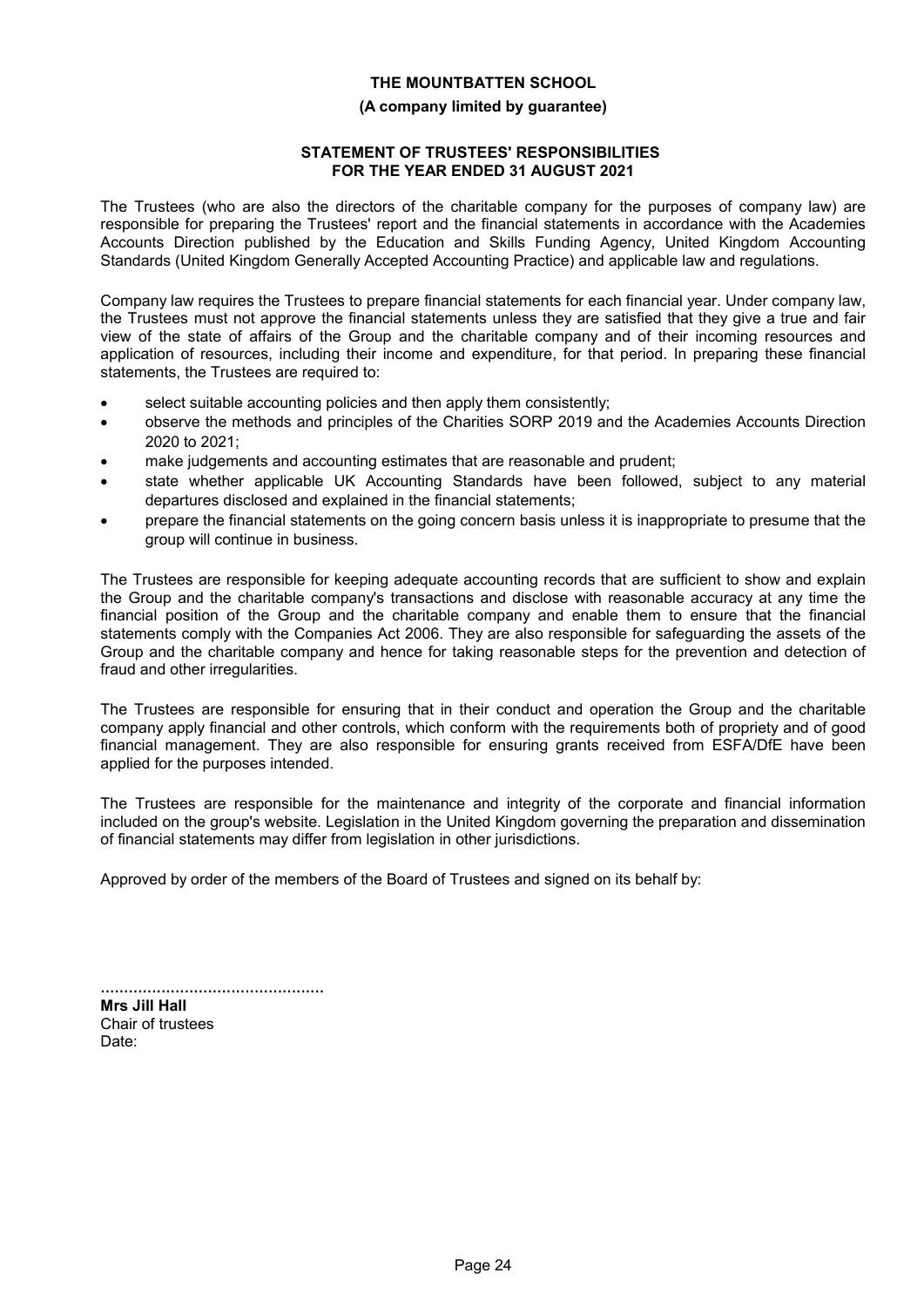#### **(A company limited by guarantee)**

#### **INDEPENDENT AUDITOR'S REPORT ON THE FINANCIAL STATEMENTS TO THE MEMBERS OF THE MOUNTBATTEN SCHOOL**

# **Opinion**

We have audited the financial statements of The Mountbatten School (the 'parent academy') and its subsidiaries (the 'Group') for the year ended 31 August 2021 which comprise the Consolidated Statement of Financial Activities, the Consolidated balance sheet, the Academy balance sheet, the Consolidated statement of cash flows and the related notes, including a summary of significant accounting policies. The financial reporting framework that has been applied in their preparation is applicable law, United Kingdom Accounting Standards (United Kingdom Generally Accepted Accounting Practice), including Financial Reporting Standard 102 'The Financial Reporting Standard applicable in the UK and Republic of Ireland', the Charities SORP 2019 and the Academies Accounts Direction 2020 to 2021 issued by the Education and Skills Funding Agency.

In our opinion the financial statements:

- give a true and fair view of the state of the Group's and of the parent academy's affairs as at 31 August 2021 and of the Group's incoming resources and application of resources, including its income and expenditure for the year then ended;
- have been properly prepared in accordance with United Kingdom Generally Accepted Accounting Practice; and
- have been prepared in accordance with the requirements of the Companies Act 2006, the Charities SORP 2019 and the Academies Accounts Direction 2020 to 2021 issued by the Education and Skills Funding Agency.

### **Basis for opinion**

We conducted our audit in accordance with International Standards on Auditing (UK) (ISAs (UK)) and applicable law. Our responsibilities under those standards are further described in the Auditor's responsibilities for the audit of the financial statements section of our report. We are independent of the Group in accordance with the ethical requirements that are relevant to our audit of the financial statements in the United Kingdom, including the Financial Reporting Council's Ethical Standard, and we have fulfilled our other ethical responsibilities in accordance with these requirements. We believe that the audit evidence we have obtained is sufficient and appropriate to provide a basis for our opinion.

#### **Conclusions relating to going concern**

In auditing the financial statements, we have concluded that the Trustees' use of the going concern basis of accounting in the preparation of the financial statements is appropriate.

Based on the work we have performed, we have not identified any material uncertainties relating to events or conditions that, individually or collectively, may cast significant doubt on the Group's or the parent academy's ability to continue as a going concern for a period of at least twelve months from when the financial statements are authorised for issue.

Our responsibilities and the responsibilities of the Trustees with respect to going concern are described in the relevant sections of this report.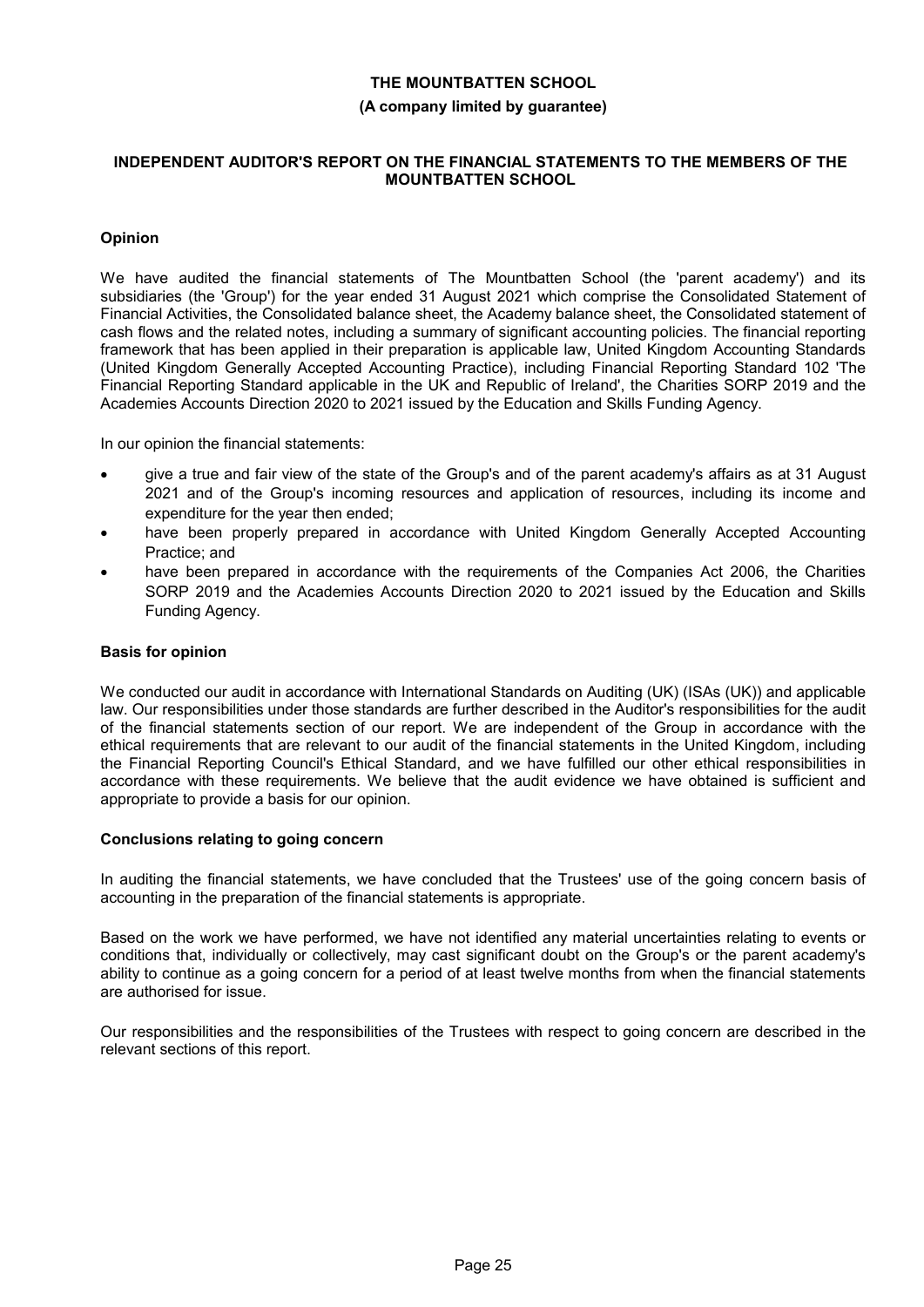#### **(A company limited by guarantee)**

#### **INDEPENDENT AUDITOR'S REPORT ON THE FINANCIAL STATEMENTS TO THE MEMBERS OF THE MOUNTBATTEN SCHOOL (CONTINUED)**

#### **Other information**

The other information comprises the information included in the Annual report other than the financial statements and our Auditor's report thereon. The Trustees are responsible for the other information contained within the Annual report. Our opinion on the financial statements does not cover the other information and, except to the extent otherwise explicitly stated in our report, we do not express any form of assurance conclusion thereon. Our responsibility is to read the other information and, in doing so, consider whether the other information is materially inconsistent with the financial statements or our knowledge obtained in the course of the audit, or otherwise appears to be materially misstated. If we identify such material inconsistencies or apparent material misstatements, we are required to determine whether this gives rise to a material misstatement in the financial statements themselves. If, based on the work we have performed, we conclude that there is a material misstatement of this other information, we are required to report that fact.

We have nothing to report in this regard.

#### **Opinion on other matters prescribed by the Companies Act 2006**

In our opinion, based on the work undertaken in the course of the audit:

- the information given in the Trustees' Report for the financial year for which the financial statements are prepared is consistent with the financial statements.
- the Trustees' Report has been prepared in accordance with applicable legal requirements.

#### **Matters on which we are required to report by exception**

In the light of our knowledge and understanding of the Group and the parent academy and its environment obtained in the course of the audit, we have not identified material misstatements in the Trustees' Report.

We have nothing to report in respect of the following matters in relation to which the Companies Act 2006 requires us to report to you if, in our opinion:

- the parent academy has not kept adequate accounting records, or returns adequate for our audit have not been received from branches not visited by us; or
- the parent academy financial statements are not in agreement with the accounting records and returns; or
- certain disclosures of Trustees' remuneration specified by law are not made; or
- we have not received all the information and explanations we require for our audit.

#### **Responsibilities of trustees**

As explained more fully in the Trustees' responsibilities statement, the Trustees (who are also the directors of the academy for the purposes of company law) are responsible for the preparation of the financial statements and for being satisfied that they give a true and fair view, and for such internal control as the Trustees determine is necessary to enable the preparation of financial statements that are free from material misstatement, whether due to fraud or error.

In preparing the financial statements, the Trustees are responsible for assessing the Group's and the parent academy's ability to continue as a going concern, disclosing, as applicable, matters related to going concern and using the going concern basis of accounting unless the Trustees either intend to liquidate the Group or the parent academy or to cease operations, or have no realistic alternative but to do so.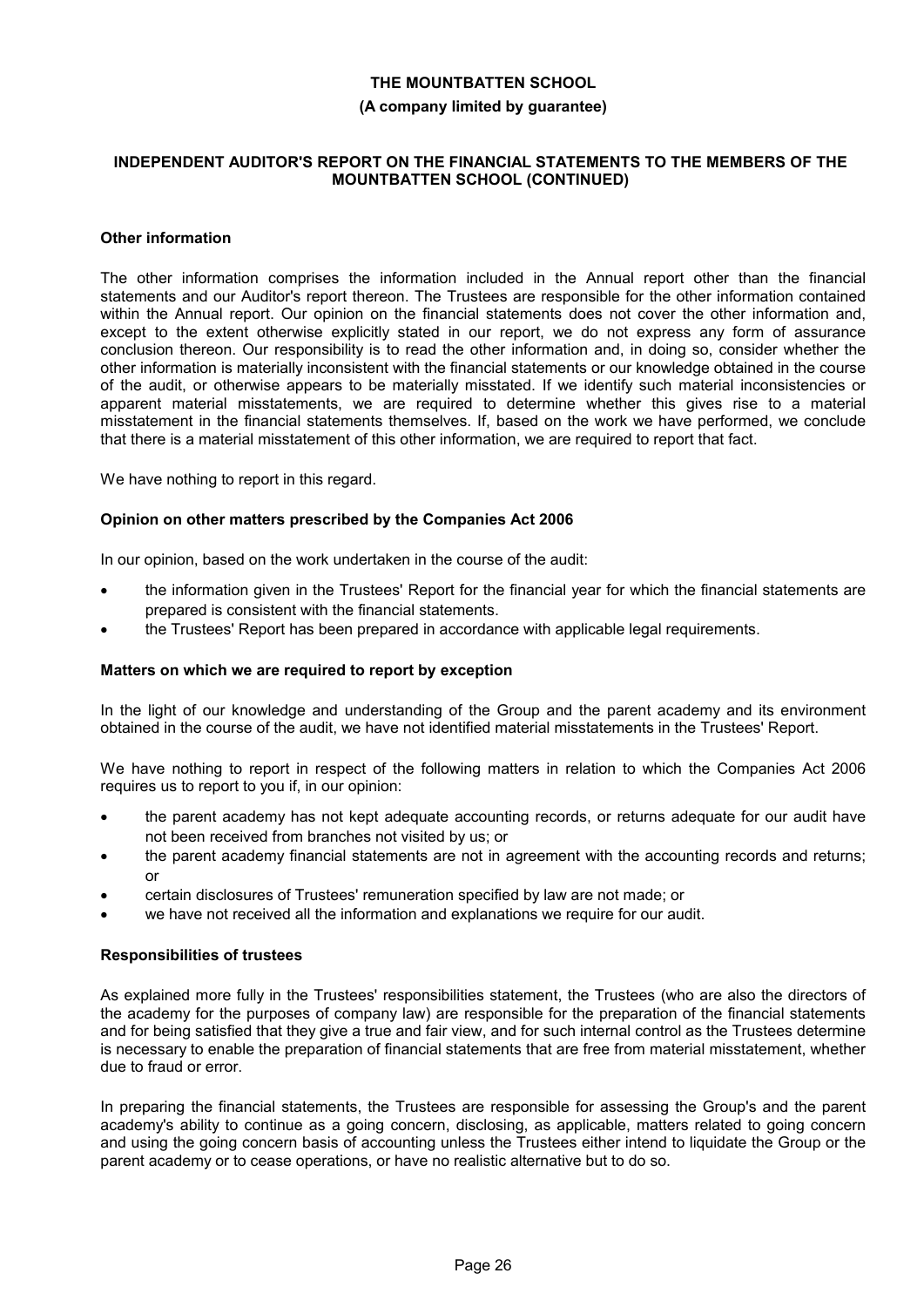#### **(A company limited by guarantee)**

#### **INDEPENDENT AUDITOR'S REPORT ON THE FINANCIAL STATEMENTS TO THE MEMBERS OF THE MOUNTBATTEN SCHOOL (CONTINUED)**

#### **Auditor's responsibilities for the audit of the financial statements**

Our objectives are to obtain reasonable assurance about whether the financial statements as a whole are free from material misstatement, whether due to fraud or error, and to issue an Auditor's report that includes our opinion. Reasonable assurance is a high level of assurance, but is not a guarantee that an audit conducted in accordance with ISAs (UK) will always detect a material misstatement when it exists. Misstatements can arise from fraud or error and are considered material if, individually or in the aggregate, they could reasonably be expected to influence the economic decisions of users taken on the basis of these financial statements.

Because of the inherent limitations of an audit, there is a risk that we will not detect all irregularities, including those leading to a material misstatement in the financial statements or non-compliance with regulation. This risk increases the more that compliance with a law or regulation is removed from the events and transactions reflected in the financial statements, as we will be less likely to become aware of instances of non-compliance.

The risk is also greater regarding irregularities occurring due to fraud rather than error, as fraud involves intentional concealment, forgery, collusion, omission or misrepresentation.

The specific procedures for this engagement that we designed and performed to detect material misstatements in respect of irregularities, including fraud, were as follows:

- Enquiry of management and those charged with governance around actual and potential litigation and claims;
- Enquiry of management and those charged with governance to identify any material instances of noncompliance with laws and regulations;
- Reviewing financial statement disclosures and testing to supporting documentation to assess compliance with applicable laws and regulations;
- Performing audit work to address the risk of irregularities due to management override of controls, including testing of journal entries and other adjustments for appropriateness, evaluating the business rationale of significant transactions outside the normal course of business and reviewing accounting estimates for evidence of bias.

A further description of our responsibilities for the audit of the financial statements is located on the Financial Reporting Council's website at: www.frc.org.uk/auditorsresponsibilities. This description forms part of our Auditor's report.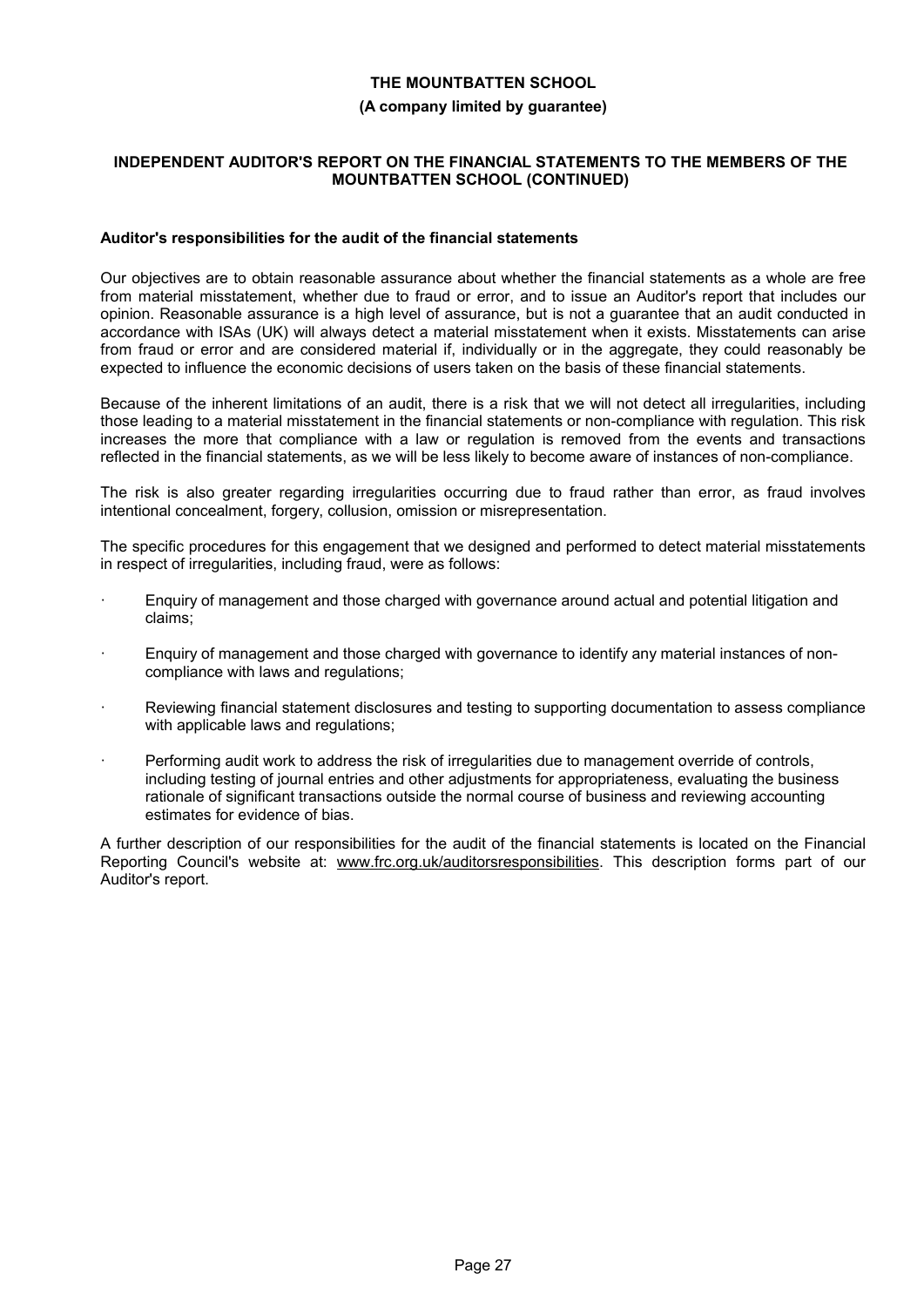#### **(A company limited by guarantee)**

#### **INDEPENDENT AUDITOR'S REPORT ON THE FINANCIAL STATEMENTS TO THE MEMBERS OF THE MOUNTBATTEN SCHOOL (CONTINUED)**

#### **Use of our report**

This report is made solely to the academy's members, as a body, in accordance with Chapter 3 of Part 16 of the Companies Act 2006. Our audit work has been undertaken so that we might state to the academy's members those matters we are required to state to them in an Auditor's report and for no other purpose. To the fullest extent permitted by law, we do not accept or assume responsibility to anyone other than the academy and its members, as a body, for our audit work, for this report, or for the opinions we have formed.

**Darren O'Connor BSc (Hons) FCCA ACA (Senior statutory auditor)** for and on behalf of **James Cowper Kreston** Chartered Accountants and Statutory Auditor Reading Bridge House George Street Reading Berkshire RG1 8LS

Date: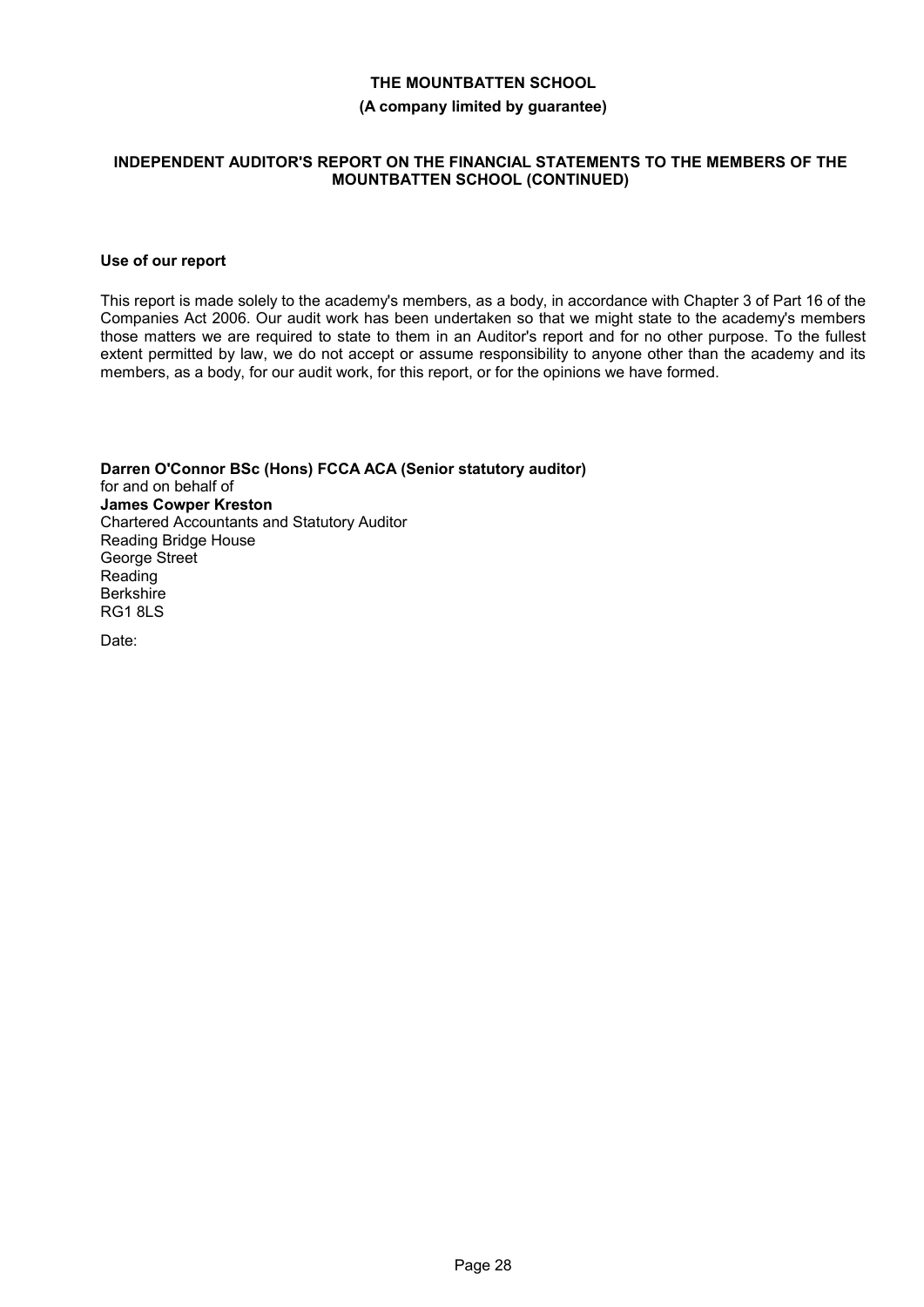#### **(A company limited by guarantee)**

#### **INDEPENDENT REPORTING ACCOUNTANT'S ASSURANCE REPORT ON REGULARITY TO THE MOUNTBATTEN SCHOOL AND THE EDUCATION AND SKILLS FUNDING AGENCY**

In accordance with the terms of our engagement letter dated 23 September 2021 and further to the requirements of the Education and Skills Funding Agency (ESFA) as included in the Academies Accounts Direction 2020 to 2021, we have carried out an engagement to obtain limited assurance about whether the expenditure disbursed and income received by The Mountbatten School during the year 1 September 2020 to 31 August 2021 have been applied to the purposes identified by Parliament and the financial transactions conform to the authorities which govern them.

This report is made solely to The Mountbatten School and ESFA in accordance with the terms of our engagement letter. Our work has been undertaken so that we might state to The Mountbatten School and ESFA those matters we are required to state in a report and for no other purpose. To the fullest extent permitted by law, we do not accept or assume responsibility to anyone other than The Mountbatten School and ESFA, for our work, for this report, or for the conclusion we have formed.

#### **Respective responsibilities of The Mountbatten School's accounting officer and the reporting accountant**

The accounting officer is responsible, under the requirements of The Mountbatten School's funding agreement with the Secretary of State for Education dated 24 March 2011 and the Academies Financial Handbook, extant from 1 September 2020, for ensuring that expenditure disbursed and income received is applied for the purposes intended by Parliament and the financial transactions conform to the authorities which govern them.

Our responsibilities for this engagement are established in the United Kingdom by our profession's ethical guidance and are to obtain limited assurance and report in accordance with our engagement letter and the requirements of the Academies Accounts Direction 2020 to 2021. We report to you whether anything has come to our attention in carrying out our work which suggests that in all material respects, expenditure disbursed and income received during the year 1 September 2020 to 31 August 2021 have not been applied to purposes intended by Parliament or that the financial transactions do not conform to the authorities which govern them.

# **Approach**

We conducted our engagement in accordance with the Framework and Guide for External Auditors and Reporting Accountant of Academy Trusts issued by ESFA. We performed a limited assurance engagement as defined in our engagement letter.

The objective of a limited assurance engagement is to perform such procedures as to obtain information and explanations in order to provide us with sufficient appropriate evidence to express a negative conclusion on regularity.

A limited assurance engagement is more limited in scope than a reasonable assurance engagement and consequently does not enable us to obtain assurance that we would become aware of all significant matters that might be identified in a reasonable assurance engagement. Accordingly, we do not express a positive opinion.

Our engagement includes examination, on a test basis, of evidence relevant to the regularity and propriety of the academy's income and expenditure.

Our work on regularity included a review of the internal controls policies and procedures that have been implemented and an assessment of their design and effectiveness to understand how the academy complied with the framework of authorities. We also reviewed the reports commissioned by the governors to assess the internal controls throughout the year.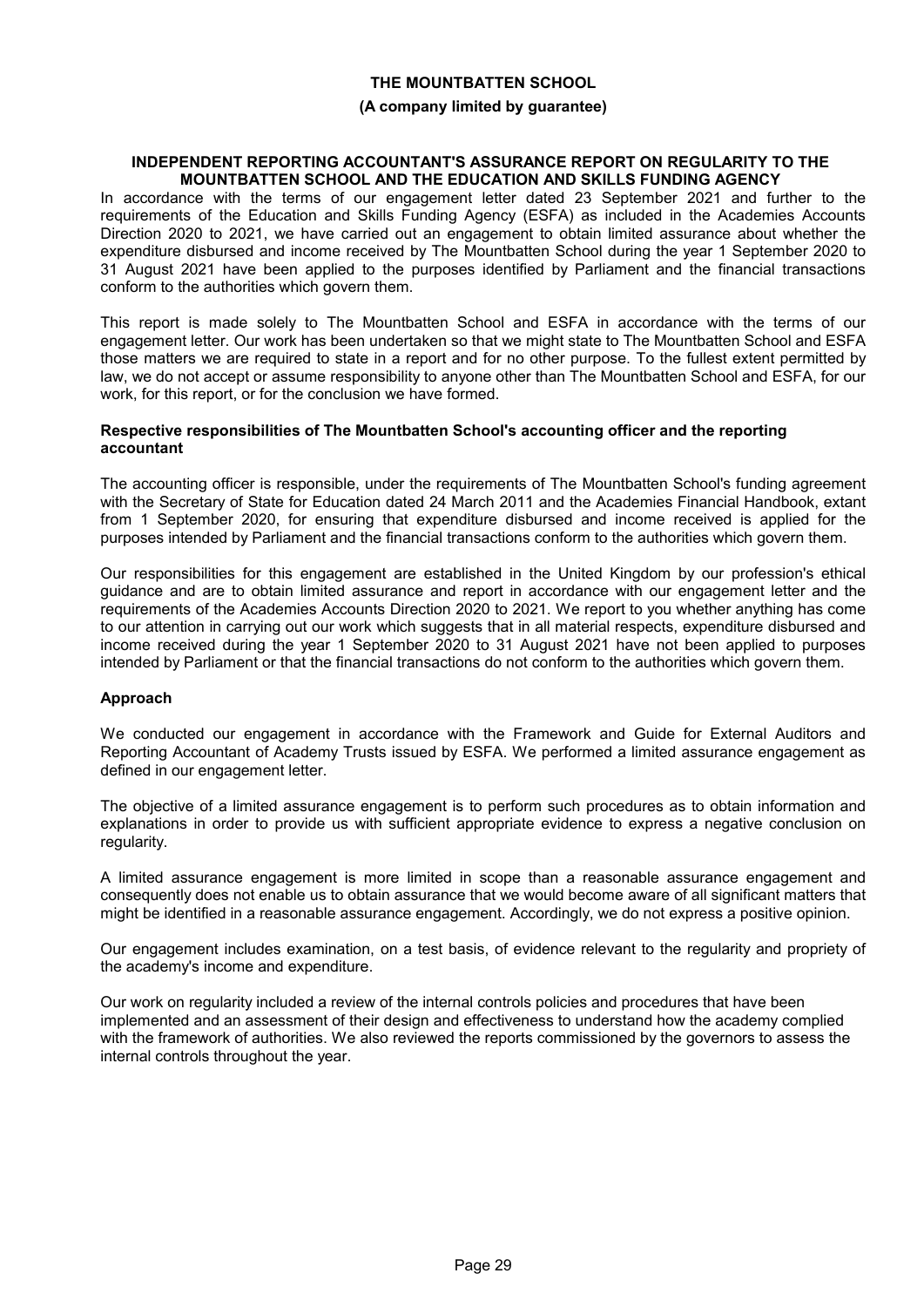#### **(A company limited by guarantee)**

#### **INDEPENDENT REPORTING ACCOUNTANT'S ASSURANCE REPORT ON REGULARITY TO THE MOUNTBATTEN SCHOOL AND THE EDUCATION & SKILLS FUNDING AGENCY (CONTINUED) Conclusion**

In the course of our work, nothing has come to our attention which suggest in all material respects the expenditure disbursed and income received during the year 1 September 2020 to 31 August 2021 has not been applied to purposes intended by Parliament and the financial transactions do not conform to the authorities which govern them.

**James Cowper Kreston** Chartered Accountants and Statutory Auditor

Reading Bridge House George Street Reading **Berkshire** RG1 8LS

Date: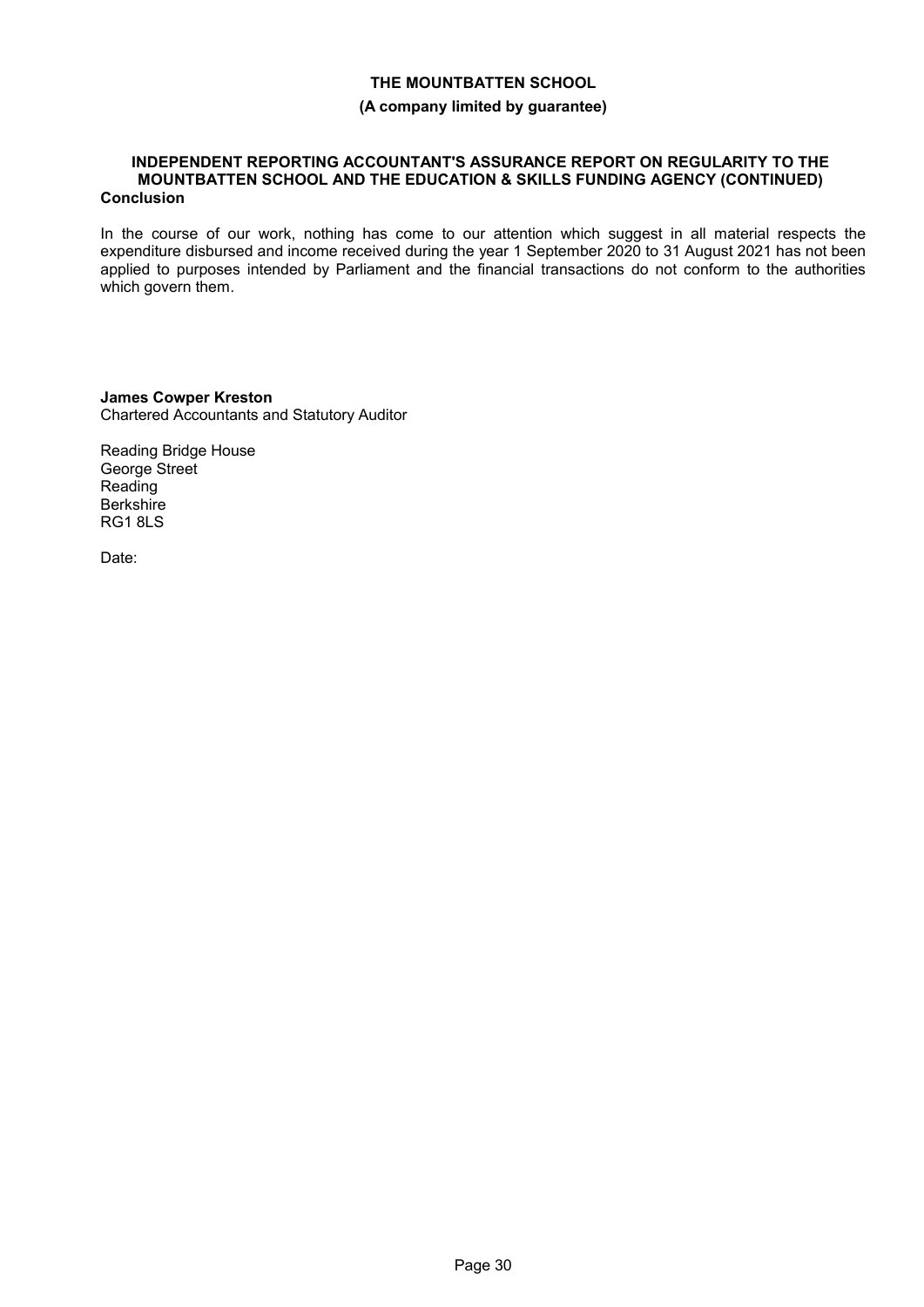# **(A company limited by guarantee)**

### **CONSOLIDATED STATEMENT OF FINANCIAL ACTIVITIES (INCORPORATING INCOME AND EXPENDITURE ACCOUNT) FOR THE YEAR ENDED 31 AUGUST 2021**

|                                |             |                     |                   | <b>Restricted</b> |              |               |
|--------------------------------|-------------|---------------------|-------------------|-------------------|--------------|---------------|
|                                |             | <b>Unrestricted</b> | <b>Restricted</b> | fixed asset       | <b>Total</b> | Total         |
|                                |             | funds               | funds             | funds             | funds        | funds         |
|                                |             | 2021                | 2021              | 2021              | 2021         | 2020          |
|                                | <b>Note</b> | £                   | £                 | £                 | £            | £             |
| Income from:                   |             |                     |                   |                   |              |               |
| Donations and capital          |             |                     |                   |                   |              |               |
| grants                         | 3           | 748                 |                   | 340,493           | 341,241      | 16,750        |
| Charitable activities          |             | 228,973             | 8,085,978         |                   | 8,314,951    | 7,738,078     |
| Other trading activities       |             | 1,823,386           |                   |                   | 1,823,386    | 1,595,265     |
| Investments                    | 6           | 1,516               |                   |                   | 1,516        | 3,739         |
| <b>Total income</b>            |             | 2,054,623           | 8,085,978         | 340,493           | 10,481,094   | 9,353,832     |
| <b>Expenditure on:</b>         |             |                     |                   |                   |              |               |
| Raising funds                  |             | 1,351,943           |                   |                   | 1,351,943    | 1,442,868     |
| Charitable activities          |             | 13,081              | 8,347,725         | 537,306           | 8,898,112    | 8,484,090     |
|                                |             |                     |                   |                   |              |               |
| <b>Total expenditure</b>       |             | 1,365,024           | 8,347,725         | 537,306           | 10,250,055   | 9,926,958     |
| <b>Net</b>                     |             |                     |                   |                   |              |               |
| income/(expenditure)           |             |                     |                   |                   |              |               |
| before taxation                |             | 689,599             | (261, 747)        | (196, 813)        | 231,039      | (573, 126)    |
| Taxation                       |             | (3, 773)            |                   |                   | (3, 773)     |               |
| <b>Net</b>                     |             |                     |                   |                   |              |               |
| income/(expenditure)           |             |                     |                   |                   |              |               |
| after taxation                 |             | 685,826             | (261, 747)        | (196, 813)        | 227,266      | (573, 126)    |
| Transfers between<br>funds     | 20          | (961, 829)          |                   | 961,829           |              |               |
| Net movement in                |             |                     |                   |                   |              |               |
| funds before other             |             |                     |                   |                   |              |               |
| recognised                     |             |                     |                   |                   |              |               |
| gains/(losses)                 |             | (276,003)           | (261, 747)        | 765,016           | 227,266      | (573, 126)    |
| Other recognised               |             |                     |                   |                   |              |               |
| gains/(losses):                |             |                     |                   |                   |              |               |
| Actuarial<br>gains/(losses) on |             |                     |                   |                   |              |               |
| defined benefit                |             |                     |                   |                   |              |               |
| pension schemes                | 26          |                     | 121,000           |                   | 121,000      | (589,000)     |
| Net movement in                |             |                     |                   |                   |              |               |
| funds                          |             | (276,003)           | (140, 747)        | 765,016           | 348,266      | (1, 162, 126) |
|                                |             |                     |                   |                   |              |               |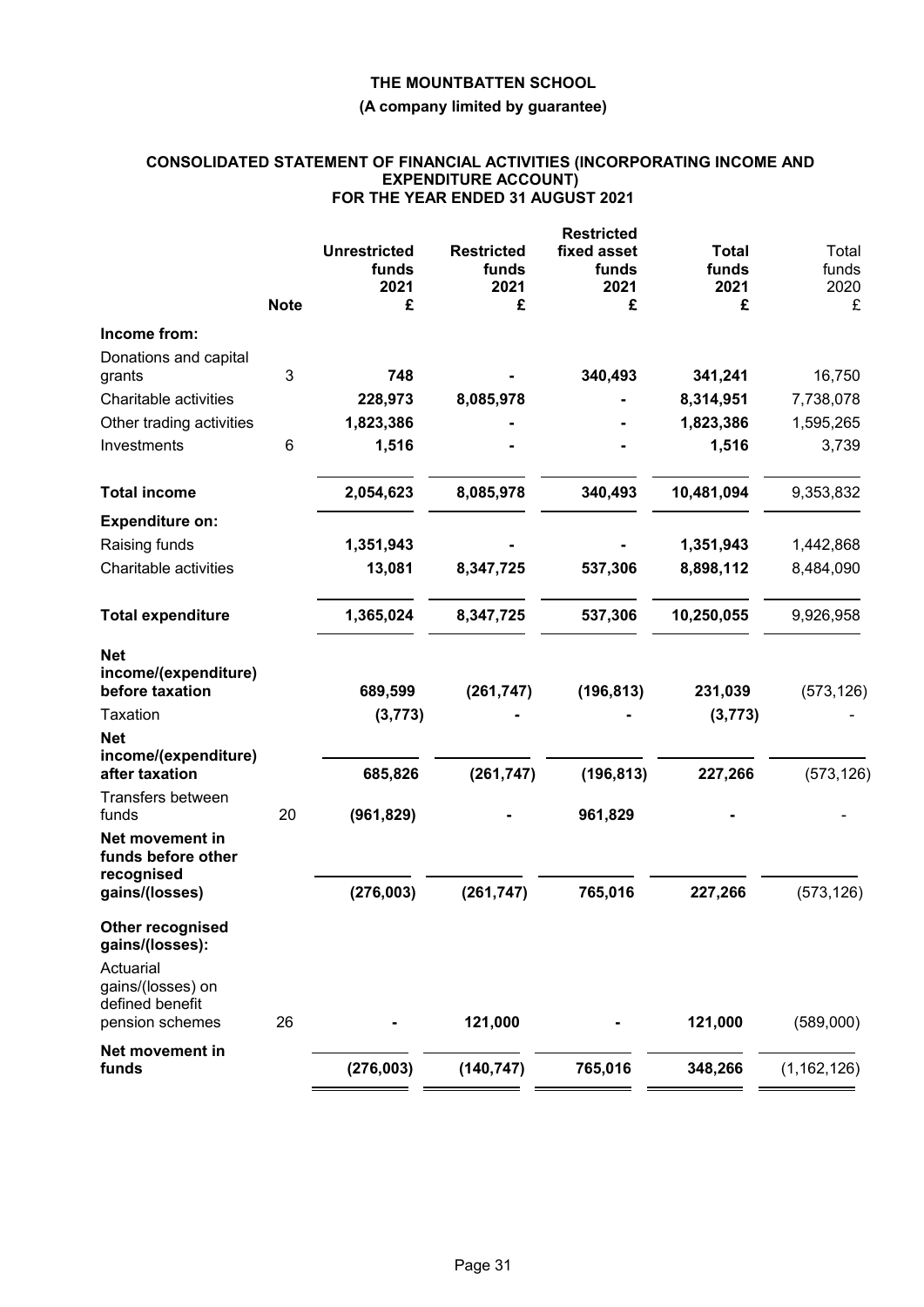# **(A company limited by guarantee)**

### **CONSOLIDATED STATEMENT OF FINANCIAL ACTIVITIES (INCORPORATING INCOME AND EXPENDITURE ACCOUNT) (CONTINUED) FOR THE YEAR ENDED 31 AUGUST 2021**

|                                       | <b>Note</b> | <b>Unrestricted</b><br>funds<br>2021<br>£ | <b>Restricted</b><br>funds<br>2021<br>£ | <b>Restricted</b><br>fixed asset<br>funds<br>2021<br>£ | Total<br>funds<br>2021<br>£ | Total<br>funds<br>2020<br>£ |
|---------------------------------------|-------------|-------------------------------------------|-----------------------------------------|--------------------------------------------------------|-----------------------------|-----------------------------|
| <b>Reconciliation of</b><br>funds:    |             |                                           |                                         |                                                        |                             |                             |
| Total funds brought<br>forward        |             | 1,096,682                                 | (3,578,932)                             | 27,750,534                                             | 25,268,284                  | 26,430,410                  |
| Net movement in<br>funds              |             | (276,003)                                 | (140, 747)                              | 765,016                                                | 348,266                     | (1, 162, 126)               |
| <b>Total funds carried</b><br>forward |             | 820,679                                   | (3,719,679)                             | 28,515,550                                             | 25,616,550                  | 25,268,284                  |

The Consolidated Statement of Financial Activities includes all gains and losses recognised in the year.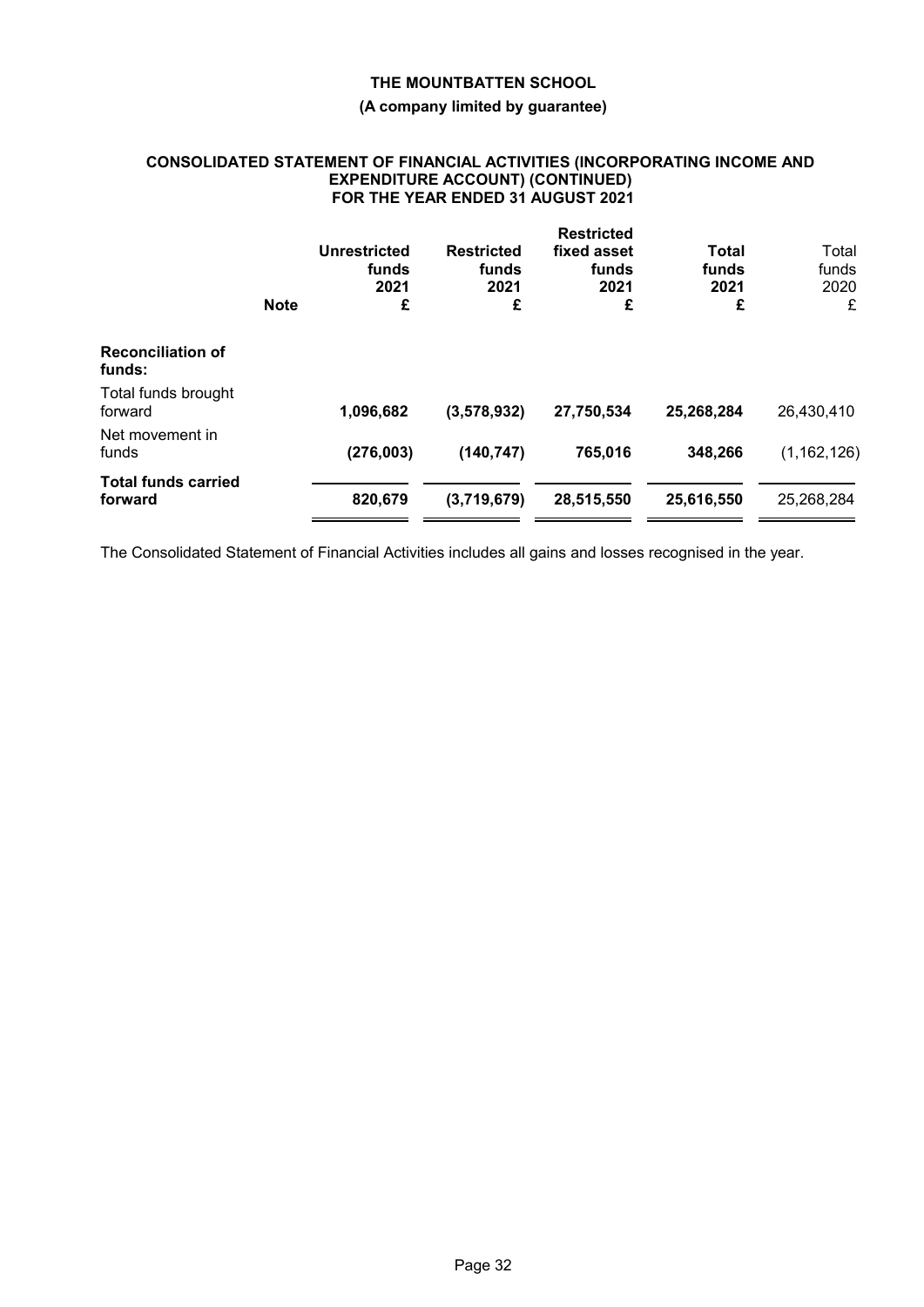#### **(A company limited by guarantee) REGISTERED NUMBER: 07560175**

# **CONSOLIDATED BALANCE SHEET AS AT 31 AUGUST 2021**

|                                                  | <b>Note</b> |             | 2021<br>£   |             | 2020<br>£   |
|--------------------------------------------------|-------------|-------------|-------------|-------------|-------------|
| <b>Fixed assets</b>                              |             |             |             |             |             |
| Tangible assets                                  | 13          |             | 27,624,831  |             | 27,621,994  |
| <b>Current assets</b>                            |             |             |             |             |             |
| <b>Stocks</b>                                    | 15          | 3,479       |             | 3,479       |             |
| <b>Debtors</b>                                   | 16          | 570,357     |             | 369,770     |             |
| Investments                                      | 17          | 767,163     |             | 766,068     |             |
| Cash at bank and in hand                         |             | 1,436,738   |             | 1,171,580   |             |
|                                                  |             | 2,777,737   |             | 2,310,897   |             |
| Creditors: due within one year                   | 18          | (928, 214)  |             | (1,055,159) |             |
| <b>Net current assets</b>                        |             |             | 1,849,523   |             | 1,255,738   |
| <b>Total assets less current liabilities</b>     |             |             | 29,474,354  |             | 28,877,732  |
| Creditors: due after more than one year          | 19          |             | (13, 804)   |             | (16, 448)   |
| Net assets excluding pension liability           |             |             | 29,460,550  |             | 28,861,284  |
| Defined benefit pension scheme liability         | 26          |             | (3,844,000) |             | (3,593,000) |
| <b>Total net assets</b>                          |             |             | 25,616,550  |             | 25,268,284  |
| Funds of the academy<br><b>Restricted funds:</b> |             |             |             |             |             |
| Fixed asset funds                                | 20          | 28,515,550  |             | 27,750,534  |             |
| Restricted income funds                          | 20          | 124,321     |             | 14,068      |             |
| Pension reserve                                  | 20          | (3,844,000) |             | (3,593,000) |             |
| <b>Total restricted funds</b>                    | 20          |             | 24,795,871  |             | 24,171,602  |
| <b>Unrestricted income funds</b>                 | 20          |             | 820,679     |             | 1,096,682   |
| <b>Total funds</b>                               |             |             | 25,616,550  |             | 25,268,284  |
|                                                  |             |             |             |             |             |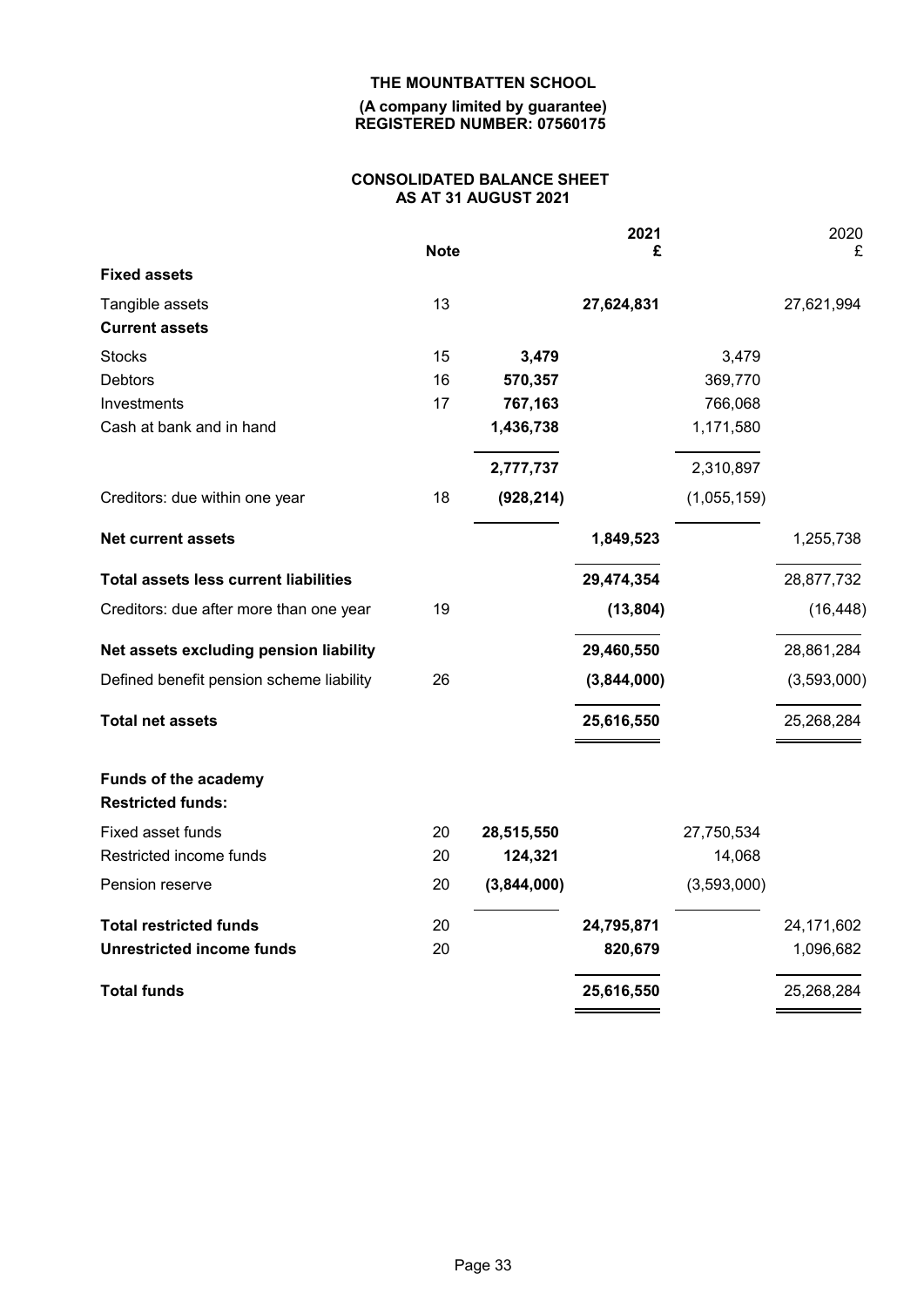#### **(A company limited by guarantee) REGISTERED NUMBER: 07560175**

# **CONSOLIDATED BALANCE SHEET (CONTINUED) AS AT 31 AUGUST 2021**

The financial statements on pages 31 to 64 were approved and authorised for issue by the Trustees and are signed on their behalf, by:

................................................ **Mrs Jill Hall**

Chair of Trustees

Date:

The notes on pages 38 to 64 form part of these financial statements.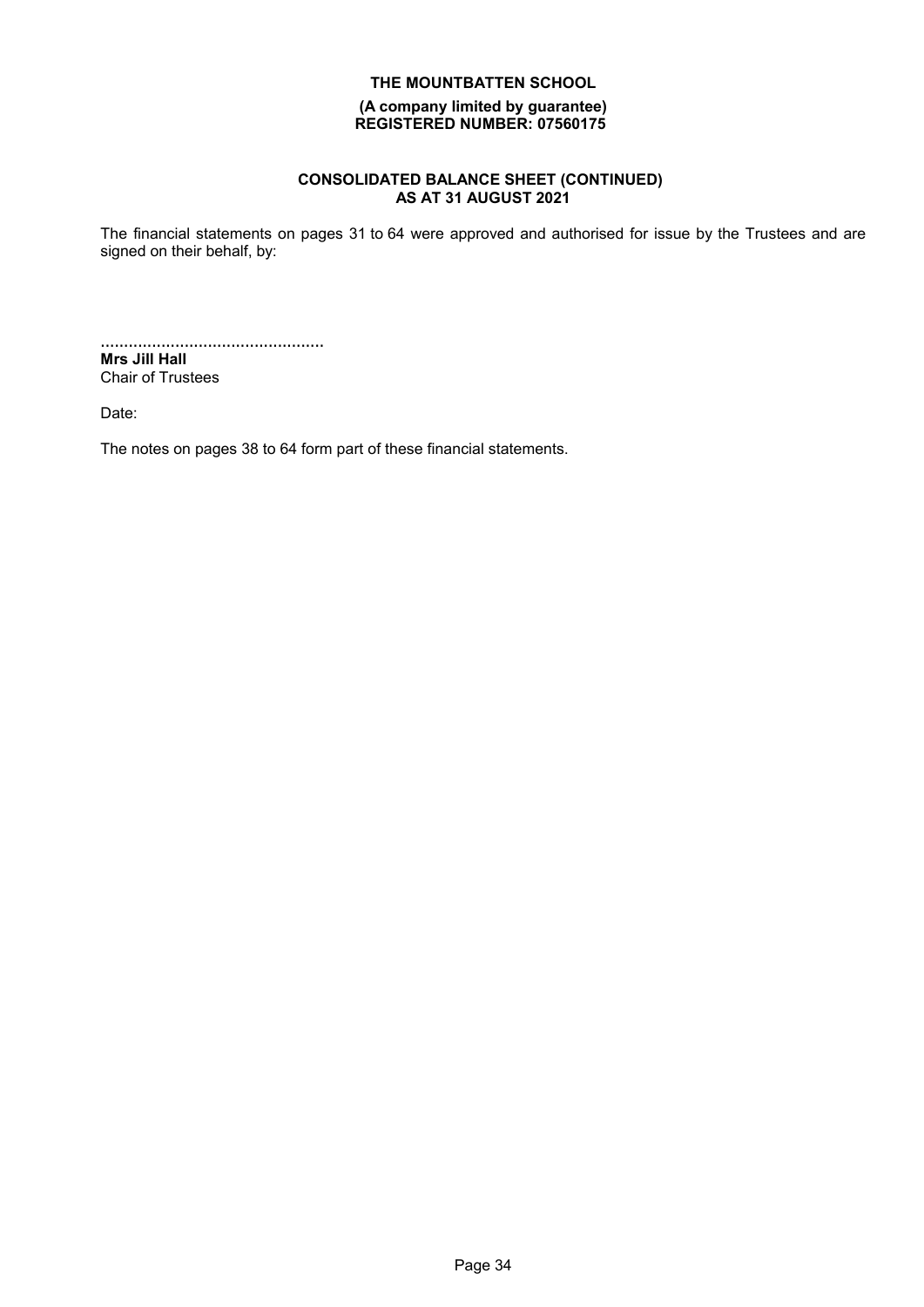#### **(A company limited by guarantee) REGISTERED NUMBER: 07560175**

# **ACADEMY BALANCE SHEET AS AT 31 AUGUST 2021**

|                                                            | <b>Note</b> |             | 2021<br>£   |             | 2020<br>£   |
|------------------------------------------------------------|-------------|-------------|-------------|-------------|-------------|
| <b>Fixed assets</b>                                        |             |             |             |             |             |
| Tangible assets                                            | 13          |             | 27,623,759  |             | 27,600,534  |
| Investments                                                | 14          |             |             |             |             |
|                                                            |             |             | 27,623,760  |             | 27,600,535  |
| <b>Current assets</b>                                      |             |             |             |             |             |
| <b>Debtors</b>                                             | 16          | 1,024,787   |             | 637,198     |             |
| Investments                                                | 17          | 767,163     |             | 766,068     |             |
| Cash at bank and in hand                                   |             | 719,686     |             | 488,692     |             |
|                                                            |             | 2,511,636   |             | 1,891,958   |             |
| Creditors: amounts falling due within one<br>year          | 18          | (661, 314)  |             | (615,032)   |             |
| <b>Net current assets</b>                                  |             |             | 1,850,322   |             | 1,276,926   |
| <b>Total assets less current liabilities</b>               |             |             | 29,474,082  |             | 28,877,461  |
| Creditors: amounts falling due after more<br>than one year | 19          |             | (13, 804)   |             | (16, 448)   |
| Net assets excluding pension liability                     |             |             | 29,460,278  |             | 28,861,013  |
| Defined benefit pension scheme liability                   | 26          |             | (3,844,000) |             | (3,593,000) |
| <b>Total net assets</b>                                    |             |             | 25,616,278  |             | 25,268,013  |
| Funds of the academy<br><b>Restricted funds:</b>           |             |             |             |             |             |
| Fixed asset funds                                          | 20          | 28,515,550  |             | 27,750,535  |             |
| Restricted income funds                                    | 20          | 124,321     |             | 14,068      |             |
| Pension reserve                                            | 20          | (3,844,000) |             | (3,593,000) |             |
| <b>Total restricted funds</b>                              | 20          |             | 24,795,871  |             | 24,171,603  |
| Total unrestricted funds                                   | 20          |             | 820,407     |             | 1,096,410   |
| <b>Total unrestricted funds</b>                            | 20          |             | 820,407     |             | 1,096,410   |
| <b>Total funds</b>                                         |             |             | 25,616,278  |             | 25,268,013  |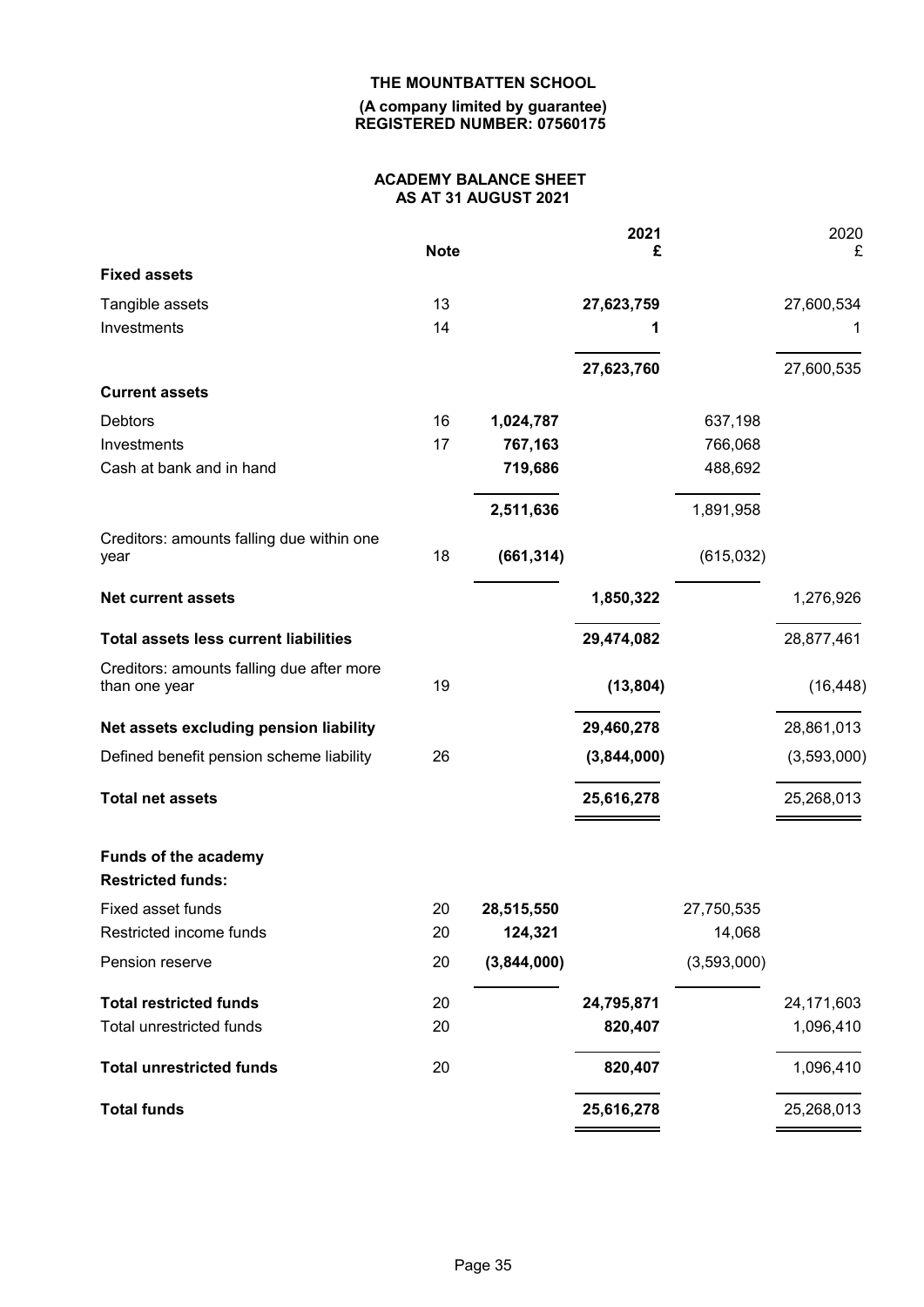### **(A company limited by guarantee) REGISTERED NUMBER: 07560175**

# **ACADEMY BALANCE SHEET (CONTINUED) AS AT 31 AUGUST 2021**

The financial statements on pages 31 to 64 were approved and authorised for issue by the Trustees and are signed on their behalf, by:

................................................ **Mrs Jill Hall**

Chair of Trustees

Date:

The notes on pages 38 to 64 form part of these financial statements.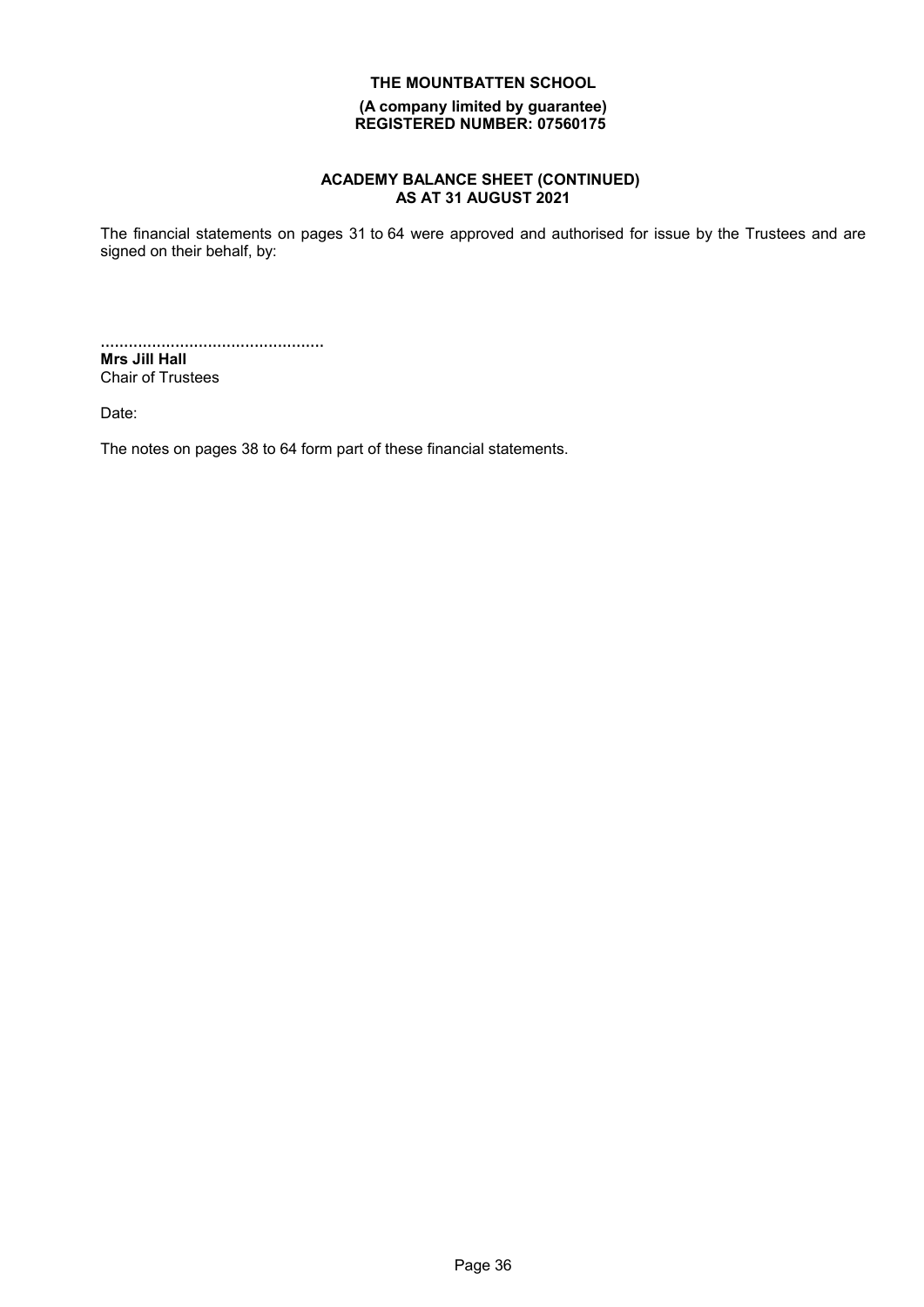# **(A company limited by guarantee)**

#### **CONSOLIDATED STATEMENT OF CASH FLOWS FOR THE YEAR ENDED 31 AUGUST 2021**

|                                                        | <b>Note</b> | 2021<br>£  | 2020<br>£ |
|--------------------------------------------------------|-------------|------------|-----------|
| Cash flows from operating activities                   |             |            |           |
| Net cash provided by operating activities              | 22          | 824,173    | 513,014   |
| Cash flows from investing activities                   | 23          | (559, 015) | (52, 535) |
|                                                        |             |            |           |
| Change in cash and cash equivalents in the year        |             | 265,158    | 460,479   |
| Cash and cash equivalents at the beginning of the year |             | 1,171,580  | 711,101   |
| Cash and cash equivalents at the end of the year       | 24, 25      | 1,436,738  | 1,171,580 |

The notes on pages 38 to 64 form part of these financial statements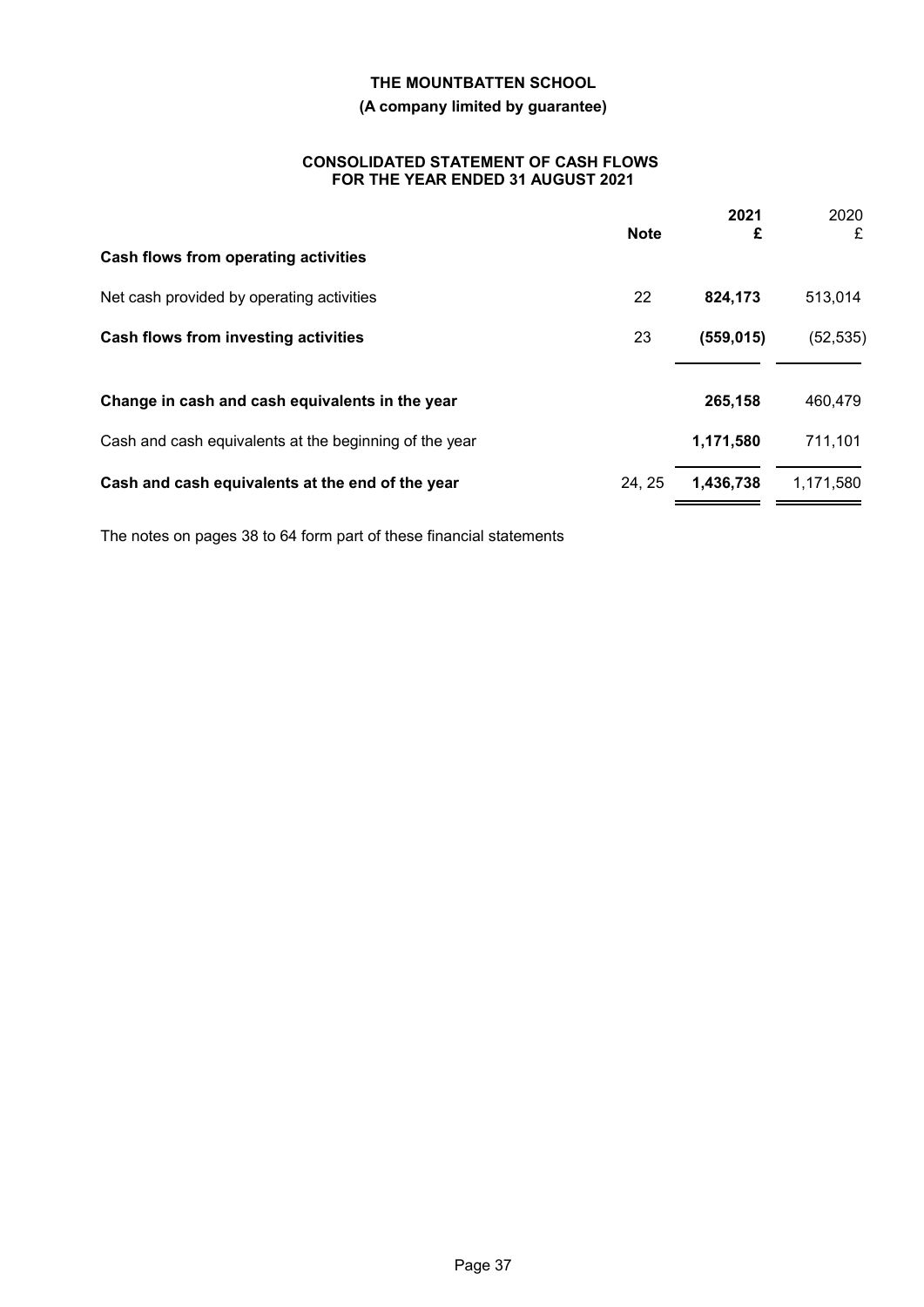#### **(A company limited by guarantee)**

#### **NOTES TO THE FINANCIAL STATEMENTS FOR THE YEAR ENDED 31 AUGUST 2021**

#### **1. Accounting policies**

A summary of the principal accounting policies adopted (which have been applied consistently, except where noted), judgements and key sources of estimation uncertainty, is set out below.

#### **1.1 Basis of preparation of financial statements**

The financial statements of the academy, which is a public benefit entity under FRS 102, have been prepared under the historic cost convention in accordance with the Financial Reporting Standard Applicable in the UK and Republic of Ireland (FRS 102), the Accounting and Reporting by Charities: Statement of Recommended Practice applicable to charities preparing their accounts in accordance with the Financial Reporting Standard applicable in the UK and Republic of Ireland (FRS 102) (Charities SORP (FRS 102)), the Academies Accounts Direction 2020 to 2021 issued by ESFA, the Charities Act 2011 and the Companies Act 2006.

The Consolidated statement of financial activities (SOFA) and Consolidated balance sheet consolidate the financial statements of the academy and its subsidiary undertaking. The results of the subsidiary are consolidated on a line by line basis.

The academy has taken advantage of the exemption allowed under section 408 of the Companies Act 2006 and has not presented its own Statement of financial activities in these financial statements.

The academy's net movement in funds for the year was £348,266 (2020 - £(1,162,126)).

#### **1.2 Going concern**

The Trustees assess whether the use of going concern is appropriate i.e. whether there are any material uncertainties related to events or conditions that may cast significant doubt on the ability of the academy to continue as a going concern. The Trustees make this assessment in respect of a period of at least one year from the date of authorisation for issue of the financial statements and have concluded that the academy has adequate resources to continue in operational existence for the foreseeable future and there are no material uncertainties about the academy's ability to continue as a going concern, thus they continue to adopt the going concern basis of accounting in preparing the financial statements.

#### **1.3 Fund accounting**

Unrestricted income funds represent those resources which may be used towards meeting any of the charitable objects of the Group at the discretion of the Trustees.

Restricted fixed asset funds are resources which are to be applied to specific capital purposes imposed by the funders where the asset acquired or created is held for a specific purpose.

Restricted general funds comprise all other restricted funds received with restrictions imposed by the funder/donor and include grants from the Department for Education Group.

Investment income, gains and losses are allocated to the appropriate fund.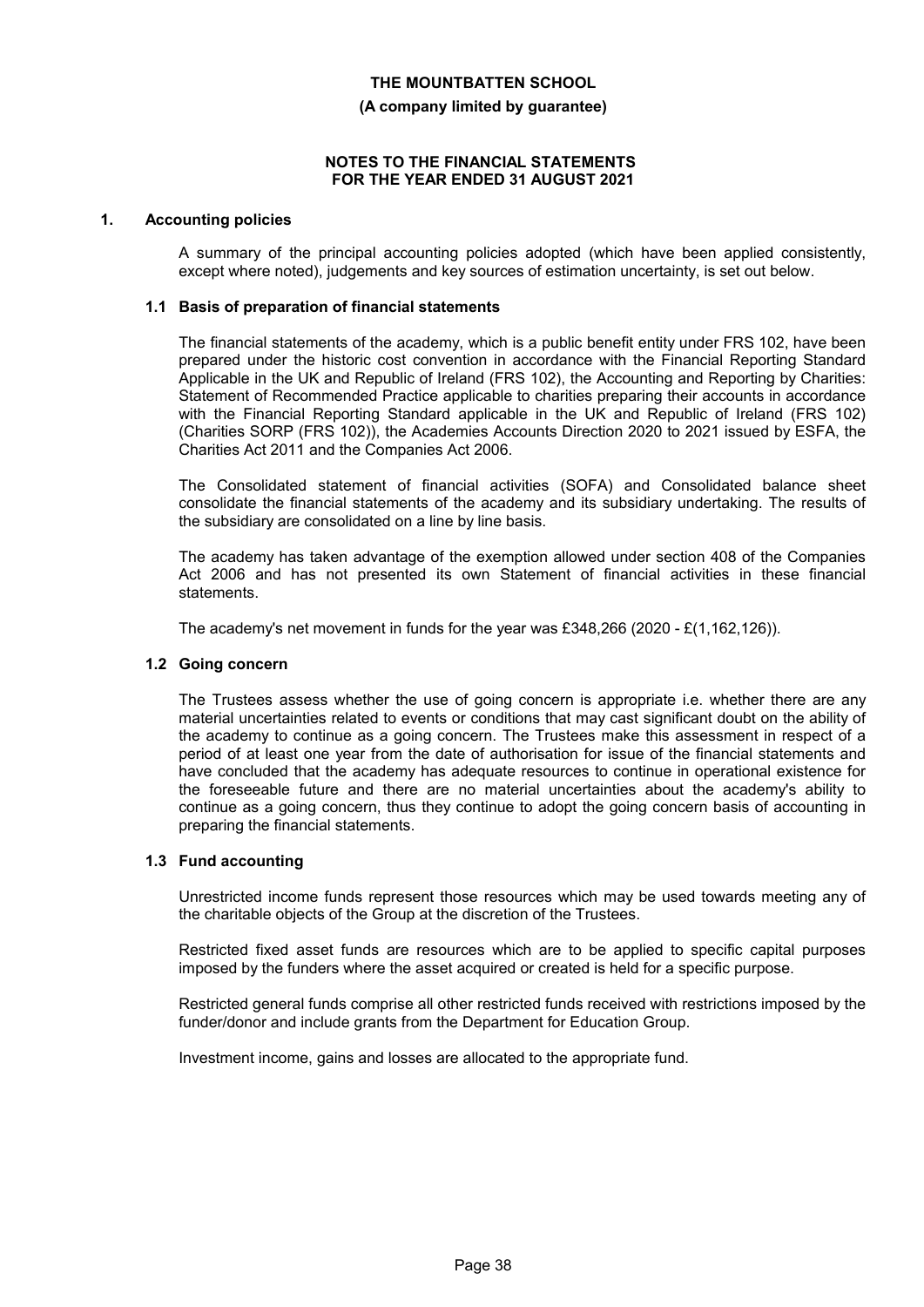**(A company limited by guarantee)**

#### **NOTES TO THE FINANCIAL STATEMENTS FOR THE YEAR ENDED 31 AUGUST 2021**

#### **1. Accounting policies (continued)**

#### **1.4 Income**

All incoming resources are recognised when the Group has entitlement to the funds, the receipt is probable and the amount can be measured reliably.

#### **Grants**

Grants are included in the Consolidated statement of financial activities on a receivable basis. The balance of income received for specific purposes but not expended during the period is shown in the relevant funds on the Balance sheet. Where income is received in advance of meeting any performance-related conditions there is not unconditional entitlement to the income and its recognition is deferred and included in creditors as deferred income until the performance-related conditions are met. Where entitlement occurs before income is received, the income is accrued.

General Annual Grant is recognised in full in the Consolidated statement of financial activities in the year for which it is receivable and any abatement in respect of the year is deducted from income and recognised as a liability.

Capital grants are recognised in full when there is an unconditional entitlement to the grant. Unspent amounts of capital grants are reflected in the Balance sheet in the restricted fixed asset fund. Capital grants are recognised when there is entitlement and are not deferred over the life of the asset on which they are expended.

#### **Donations**

Donations are recognised on a receivable basis (where there are no performance-related conditions) where the receipt is probable and the amount can be reliably measured.

#### **Other income**

Other income, including the hire of facilities, is recognised in the year it is receivable and to the extent the Group has provided the goods or services.

#### **1.5 Interest receivable**

Interest on funds held on deposit is included when receivable and the amount can be measured reliably by the academy; this is normally upon notification of the interest paid or payable by the institution with whom the funds are deposited.

#### **1.6 Expenditure**

Expenditure is recognised once there is a legal or constructive obligation to transfer economic benefit to a third party, it is probable that a transfer of economic benefits will be required in settlement and the amount of the obligation can be measured reliably. Expenditure is classified by activity. The costs of each activity are made up of the total of direct costs and shared costs, including support costs involved in undertaking each activity. Direct costs attributable to a single activity are allocated directly to that activity. Shared costs which contribute to more than one activity and support costs which are not attributable to a single activity are apportioned between those activities on a basis consistent with the use of resources. Central staff costs are allocated on the basis of time spent, and depreciation charges allocated on the portion of the asset's use.

#### **Expenditure on raising funds**

This includes all expenditure incurred by the Group to raise funds for its charitable purposes and includes costs of all fundraising activities events and non-charitable trading.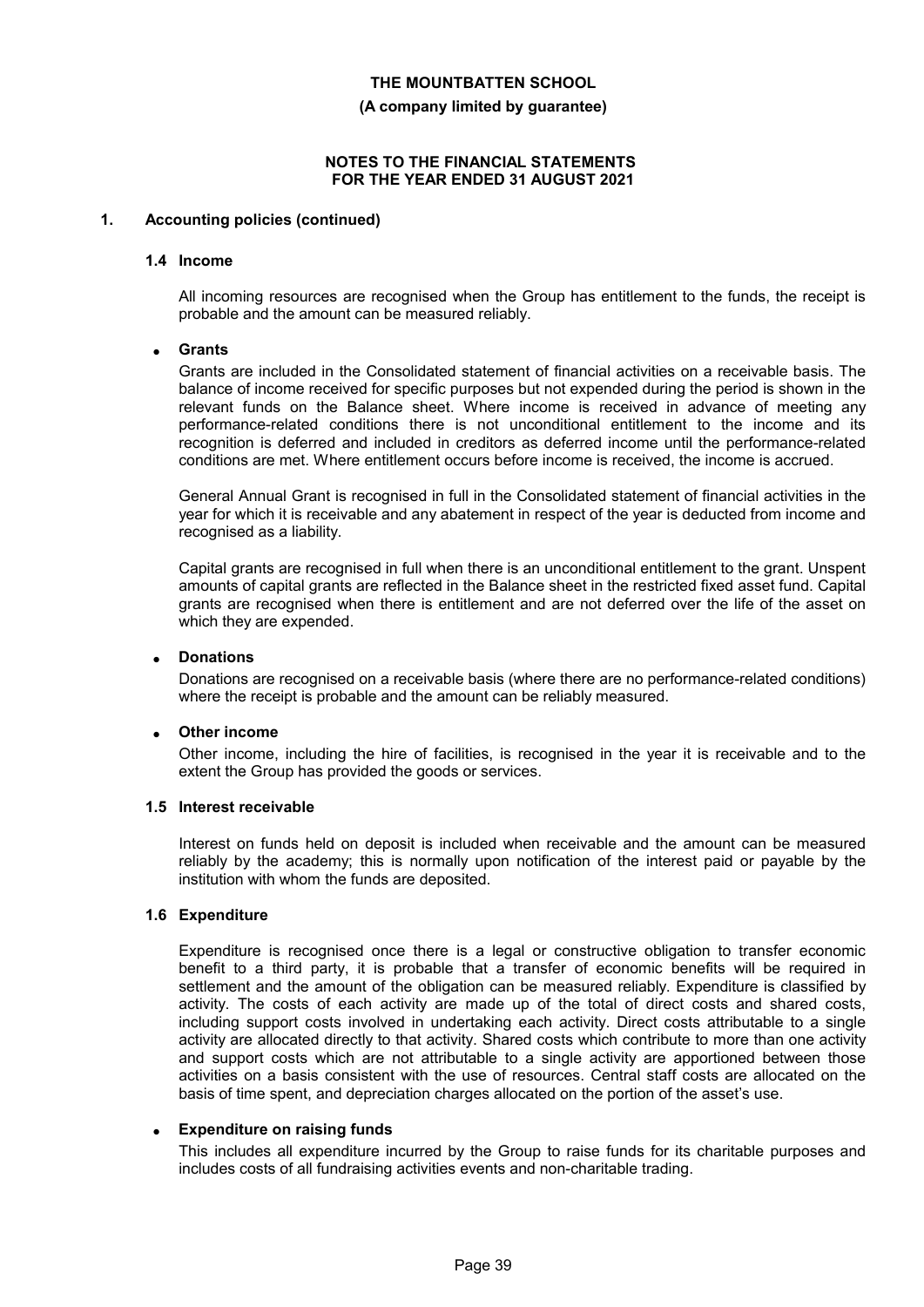**(A company limited by guarantee)**

#### **NOTES TO THE FINANCIAL STATEMENTS FOR THE YEAR ENDED 31 AUGUST 2021**

#### **1. Accounting policies (continued)**

#### **1.6 Expenditure (continued)**

#### **Charitable activities**

These are costs incurred on the Group's educational operations, including support costs and costs relating to the governance of the Group apportioned to charitable activities.

All resources expended are inclusive of irrecoverable VAT.

#### **1.7 Taxation**

The academy is considered to pass the tests set out in Paragraph 1 Schedule 6 of the Finance Act 2010 and therefore it meets the definition of a charitable company for UK corporation tax purposes.

Accordingly, the academy is potentially exempt from taxation in respect of income or capital gains received within categories covered by Part 11, chapter 3 of the Corporation Tax Act 2010 or Section 256 of the Taxation of Chargeable Gains Act 1992, to the extent that such income or gains are applied exclusively to charitable purposes.

#### **1.8 Tangible fixed assets**

Assets costing £5,000 or more are capitalised as tangible fixed assets and are carried at cost, net of depreciation and any provision for impairment.

Where tangible fixed assets have been acquired with the aid of specific grants, either from the government or from the private sector, they are included in the Balance sheet at cost and depreciated over their expected useful economic life. Where there are specific conditions attached to the funding requiring the continued use of the asset, the related grants are credited to a restricted fixed asset fund in the Consolidated statement of financial activities and carried forward in the Balance sheet. Depreciation on the relevant assets is charged directly to the restricted fixed asset fund in the Consolidated statement of financial activities. Where tangible fixed assets have been acquired with unrestricted funds, depreciation on such assets is charged to the unrestricted fund.

Depreciation is provided on all tangible fixed assets other than freehold land and assets under construction, at rates calculated to write off the cost of each asset on a straight-line basis over its expected useful life, as follows:

Depreciation is provided on the following bases:

| Long term leasehold property | - Buildings - Straight line over 50 years.<br>Leasehold land - Straight line over 125 years |
|------------------------------|---------------------------------------------------------------------------------------------|
| Furniture and equipment      | - Straight line over 3 - 5 years                                                            |
| Motor vehicles               | - Straight line over 5 years                                                                |
| Asset under construction     | - N/a                                                                                       |

Assets in the course of construction are included at cost. Depreciation on these assets is not charged until they are brought into use and reclassified to freehold or leasehold land and buildings.

A review for impairment of a fixed asset is carried out if events or changes in circumstances indicate that the carrying value of any fixed asset may not be recoverable. Shortfalls between the carrying value of fixed assets and their recoverable amounts are recognised as impairments. Impairment losses are recognised in the Consolidated statement of financial activities.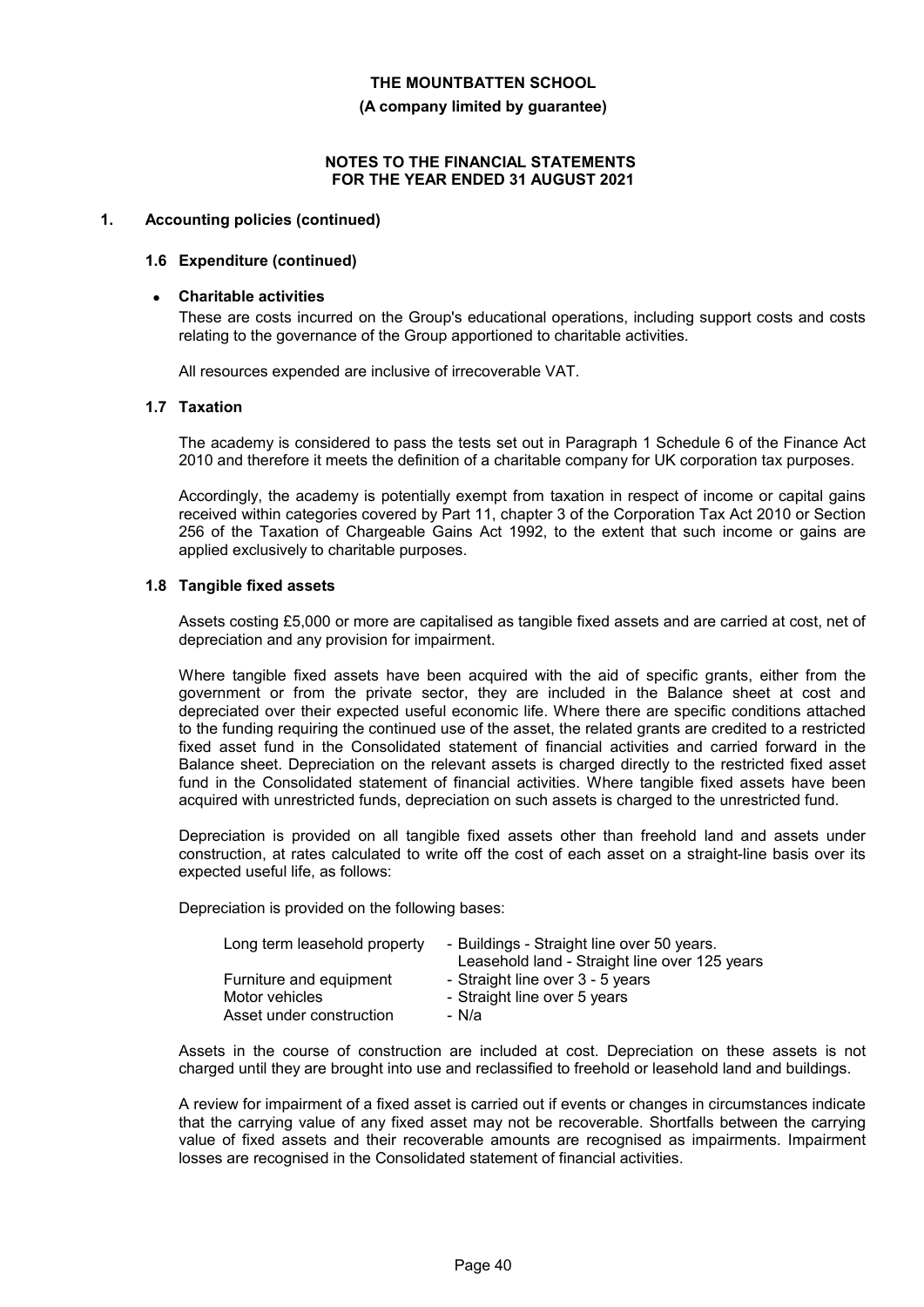**(A company limited by guarantee)**

#### **NOTES TO THE FINANCIAL STATEMENTS FOR THE YEAR ENDED 31 AUGUST 2021**

#### **1. Accounting policies (continued)**

#### **1.9 Investments**

Investments in subsidiaries in the academy's own balance sheet are valued at cost less provision for impairment.

#### **1.10 Stocks**

Stocks are valued at the lower of cost and net realisable value after making due allowance for obsolete and slow-moving stocks. Cost includes all direct costs and an appropriate proportion of fixed and variable overheads.

#### **1.11 Cash at bank and in hand**

Cash at bank and in hand includes cash and short-term highly liquid investments with a short maturity of three months or less from the date of acquisition or opening of the deposit or similar account.

#### **1.12 Financial instruments**

The Group only holds basic financial instruments as defined in FRS 102. The financial assets and financial liabilities of the Group and their measurement bases are as follows:

*Financial assets* - trade and other debtors are basic financial instruments and are debt instruments measured at amortised cost as detailed in note 16. Prepayments are not financial instruments. Amounts due to the academy's wholly owned subsidiary are held at face value less any impairment. Cash at bank is classified as a basic financial instrument and is measured at face value.

*Financial liabilities* - trade creditors, accruals and other creditors are financial instruments, and are measured at amortised cost as detailed in notes 18 and 19. Taxation and social security are not included in the financial instruments disclosure definition. Deferred income is not deemed to be a financial liability, as the cash settlement has already taken place and there is an obligation to deliver services rather than cash or another financial instrument. Amounts due to the academy's wholly owned subsidiary are held at face value less any impairment.

#### **1.13 Pensions**

Retirement benefits to employees of the Group are provided by the Teachers' Pension Scheme ("TPS") and the Local Government Pension Scheme ("LGPS"). These are defined benefit schemes.

The TPS is an unfunded scheme and contributions are calculated so as to spread the cost of pensions over employees' working lives with the Group in such a way that the pension cost is a substantially level percentage of current and future pensionable payroll. The contributions are determined by the Government Actuary on the basis of quadrennial valuations using a prospective unit credit method. TPS is an unfunded multi-employer scheme with no underlying assets to assign between employers. Consequently, the TPS is treated as a defined contribution scheme for accounting purposes and the contributions recognised in the period to which they relate.

The LGPS is a funded multi-employer scheme and the assets are held separately from those of the Group in separate trustee administered funds. Pension scheme assets are measured at fair value and liabilities are measured on an actuarial basis using the projected unit credit method and discounted at a rate equivalent to the current rate of return on a high quality corporate bond of equivalent term and currency to the liabilities. The actuarial valuations are obtained at least triennially and are updated at each Balance sheet date. The amounts charged to operating surplus are the current service costs and the costs of scheme introductions, benefit changes, settlements and curtailments. They are included as part of staff costs as incurred. Net interest on the net defined benefit liability/asset is also recognised in the Consolidated statement of financial activities and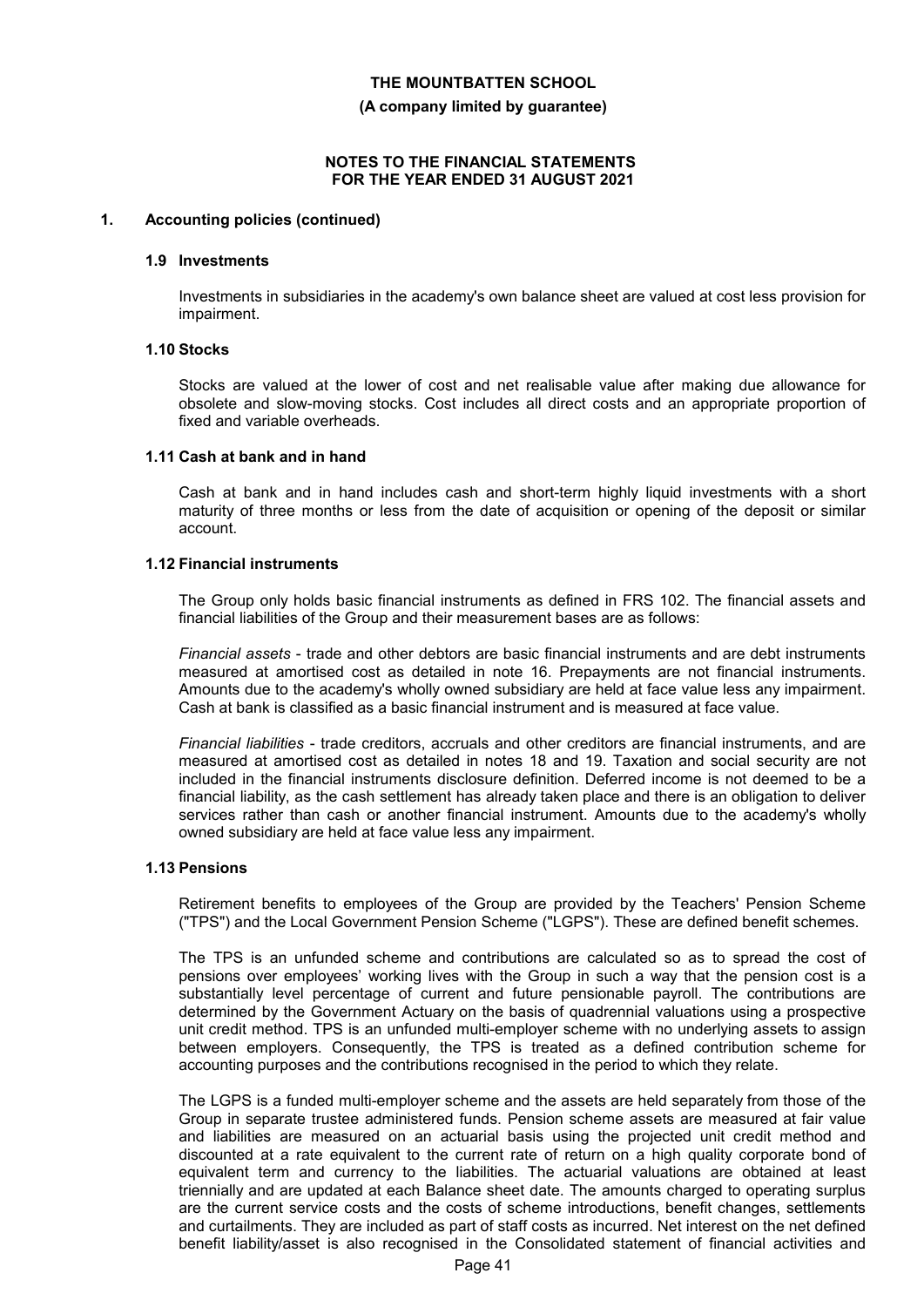**(A company limited by guarantee)**

#### **NOTES TO THE FINANCIAL STATEMENTS FOR THE YEAR ENDED 31 AUGUST 2021**

#### **1. Accounting policies (continued)**

#### **1.13 Pensions (continued)**

comprises the interest cost on the defined benefit obligation and interest income on the scheme assets, calculated by multiplying the fair value of the scheme assets at the beginning of the period by the rate used to discount the benefit obligations. The difference between the interest income on the scheme assets and the actual return on the scheme assets is recognised in other recognised gains and losses.

Actuarial gains and losses are recognised immediately in other recognised gains and losses.

#### **1.14 Operating leases**

Rentals paid under operating leases are charged to the Consolidated statement of financial activities on a straight line basis over the lease term.

#### **2. Critical accounting estimates and areas of judgement**

Estimates and judgements are continually evaluated and are based on historical experience and other factors, including expectations of future events that are believed to be reasonable under the circumstances.

Critical accounting estimates and assumptions:

The academy trust makes estimates and assumptions concerning the future. The resulting accounting estimates and assumptions will, by definition, seldom equal the related actual results. The estimates and assumptions that have a significant risk of causing a material adjustment to the carrying amounts of assets and liabilities within the next financial year are discussed below.

The present value of the Local Government Pension Scheme defined benefit liability depends on a number of factors that are determined on an actuarial basis using a variety of assumptions. The assumptions used in determining the net cost or income for pensions include the discount rate. Any changes in these assumptions, which are disclosed in note 26, will impact the carrying amount of the pension liability. Furthermore a roll forward approach which projects results from the latest full actuarial valuation performed at 31 March 2019 has been used by the actuary in valuing the pensions liability at 31 August 2021. Any differences between the figures derived from the roll forward approach and a full actuarial valuation would impact on the carrying amount of the pension liability.

#### Critical areas of judgement:

#### Tangible fixed assets

Tangible fixed assets are depreciated over their useful lives taking into account residual values, where appropriate. The actual lives of the assets and residual values are assessed annually and may vary depending on a number of factors. Residual value assessments consider issues such as the remaining life of the asset and projected disposal values.

#### Operating lease commitments

The academy trust has entered into commercial lease contracts and as a lessee it obtains use of property, plant and equipment. The classification of such leases as operating or finance lease requires the academy trust to determine, based on an evaluation of the terms and conditions of the arrangements, whether it retains or acquires the significant risks and rewards of ownership of these assets and accordingly whether the lease requires an asset and liability to be recognised in the Balance Sheet.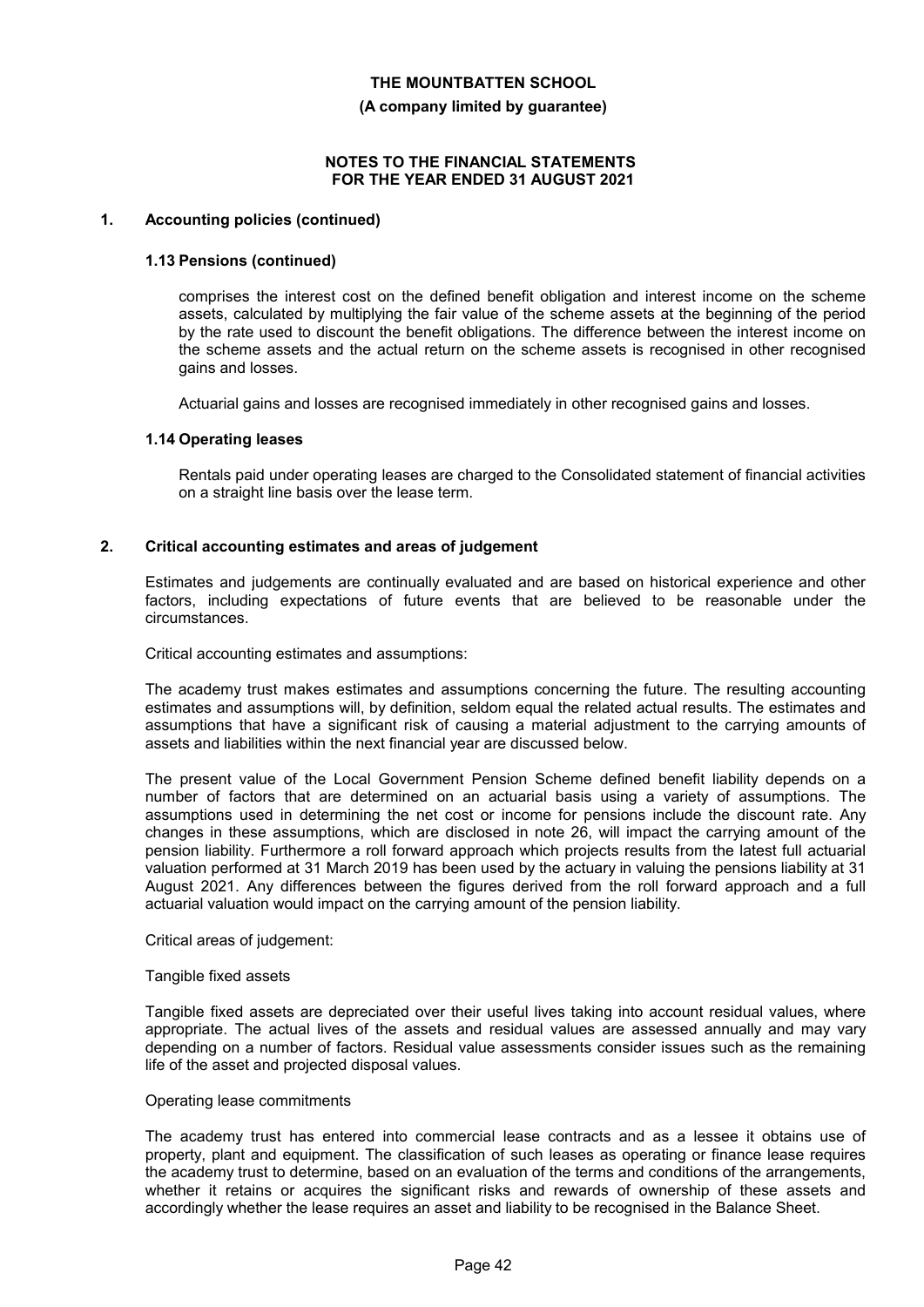# **(A company limited by guarantee)**

### **NOTES TO THE FINANCIAL STATEMENTS FOR THE YEAR ENDED 31 AUGUST 2021**

# **3. Income from donations and capital grants**

|                       | <b>Unrestricted</b><br>funds<br>2021<br>£ | <b>Restricted</b><br>fixed asset<br>funds<br>2021<br>£ | <b>Total</b><br>funds<br>2021<br>£ | Total<br>funds<br>2020<br>£ |
|-----------------------|-------------------------------------------|--------------------------------------------------------|------------------------------------|-----------------------------|
| Donations             | 748                                       |                                                        | 748                                |                             |
| <b>Capital Grants</b> |                                           | 340,493                                                | 340,493                            | 16,750                      |
| <b>Total 2021</b>     | 748                                       | 340,493                                                | 341,241                            | 16,750                      |
| <b>Total 2020</b>     |                                           | 16,750                                                 | 16,750                             |                             |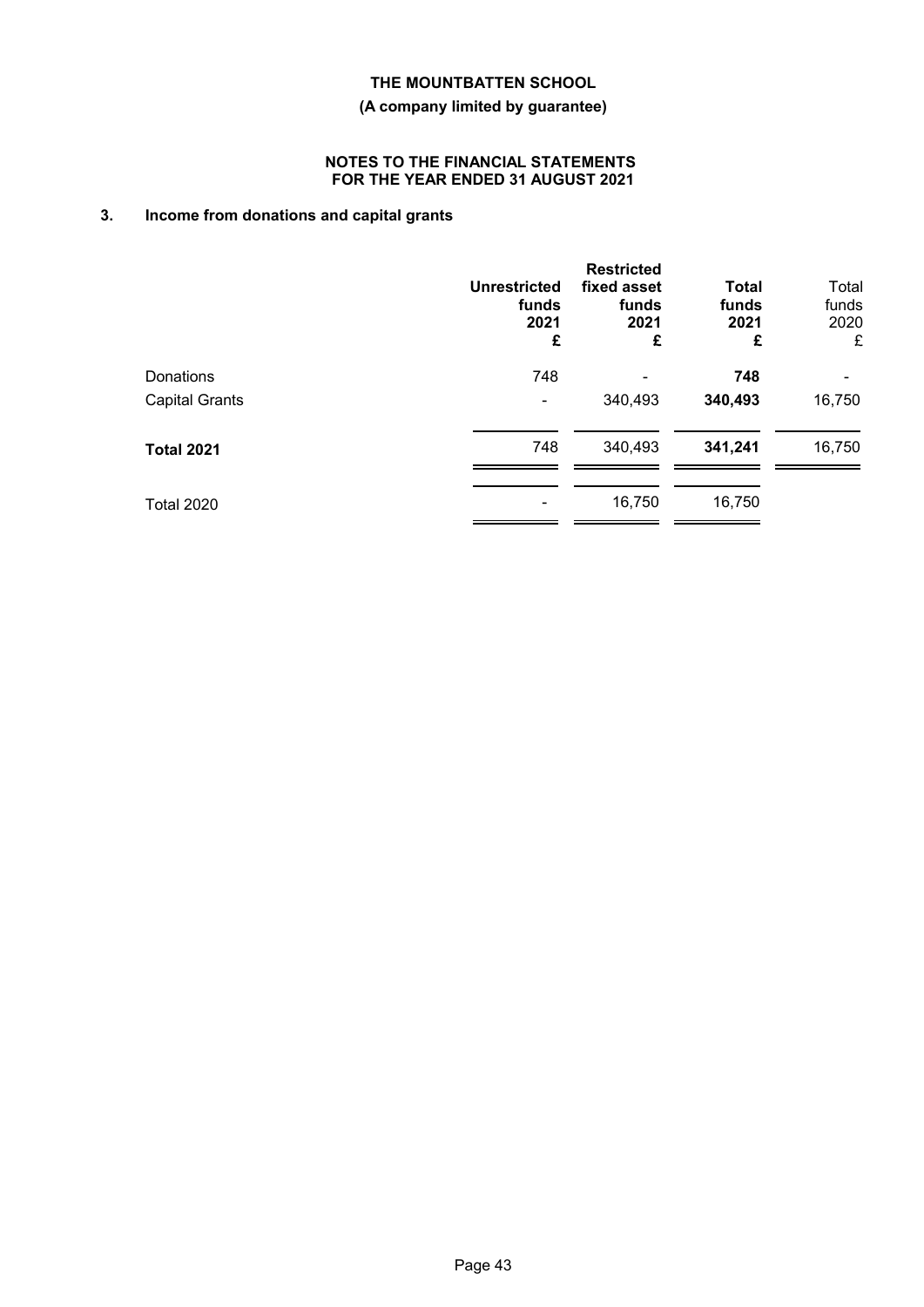**(A company limited by guarantee)**

#### **NOTES TO THE FINANCIAL STATEMENTS FOR THE YEAR ENDED 31 AUGUST 2021**

# **4. Funding for the academy's educational operations**

|                                                                 | <b>Unrestricted</b><br>funds<br>2021<br>£ | <b>Restricted</b><br>funds<br>2021<br>£ | <b>Total</b><br>funds<br>2021<br>£ | Total<br>funds<br>2020<br>£ |
|-----------------------------------------------------------------|-------------------------------------------|-----------------------------------------|------------------------------------|-----------------------------|
| DfE/ESFA grants                                                 |                                           |                                         |                                    |                             |
| General annual grant (GAG)                                      |                                           | 7,120,000                               | 7,120,000                          | 6,729,824                   |
| Other DfE/ESFA grants                                           |                                           |                                         |                                    |                             |
| Pupil premium                                                   |                                           | 188,736                                 | 188,736                            | 196,143                     |
| Rates relief                                                    |                                           | 39,424                                  | 39,424                             | 38,027                      |
| Other DfE/ESFA grants                                           |                                           | 413,903                                 | 413,903                            | 376,936                     |
|                                                                 |                                           | 7,762,063                               | 7,762,063                          | 7,340,930                   |
| <b>Other Government grants</b>                                  |                                           |                                         |                                    |                             |
| Local authority income                                          |                                           | 96,172                                  | 96,172                             | 30,217                      |
| Other income from the academy trust's<br>educational operations | 124,575                                   | 53,510                                  | 178,085                            | 261,213                     |
|                                                                 | 124,575                                   | 149,682                                 | 274,257                            | 291,430                     |
| <b>COVID-19 additional funding (DfE/ESFA)</b>                   |                                           |                                         |                                    |                             |
| Catch-up Premium                                                |                                           | 174,233                                 | 174,233                            | 17,718                      |
|                                                                 |                                           | 174,233                                 | 174,233                            | 17,718                      |
| COVID-19 additional funding (non-<br>DfE/ESFA)                  |                                           |                                         |                                    |                             |
| Coronavirus Job Retention Scheme grant                          | 104,398                                   |                                         | 104,398                            | 88,000                      |
|                                                                 | 104,398                                   |                                         | 104,398                            | 88,000                      |
|                                                                 | 228,973                                   | 8,085,978                               | 8,314,951                          | 7,738,078                   |
| <b>Total 2020</b>                                               | 323,163                                   | 7,414,915                               | 7,738,078                          |                             |

Following the reclassification in the Academies Accounts Direction 2020/21 of some grants received from the Department of Education and ESFA, the group's funding for Pupil Premium is no longer reported under the Other DfE Group grants heading, but as separate lines under the Other DfE/ESFA grants heading. The prior year numbers have been reclassified.

The academy received £174,233 of funding for catch-up premium and costs incurred in respect of this funding totalled £174,233.

The academy furloughed some of its support staff under the government's CJRS. The funding received of £104,398 (2020: £88,000) relates to staff costs in respect of staff which are included within note 10 below as appropriate.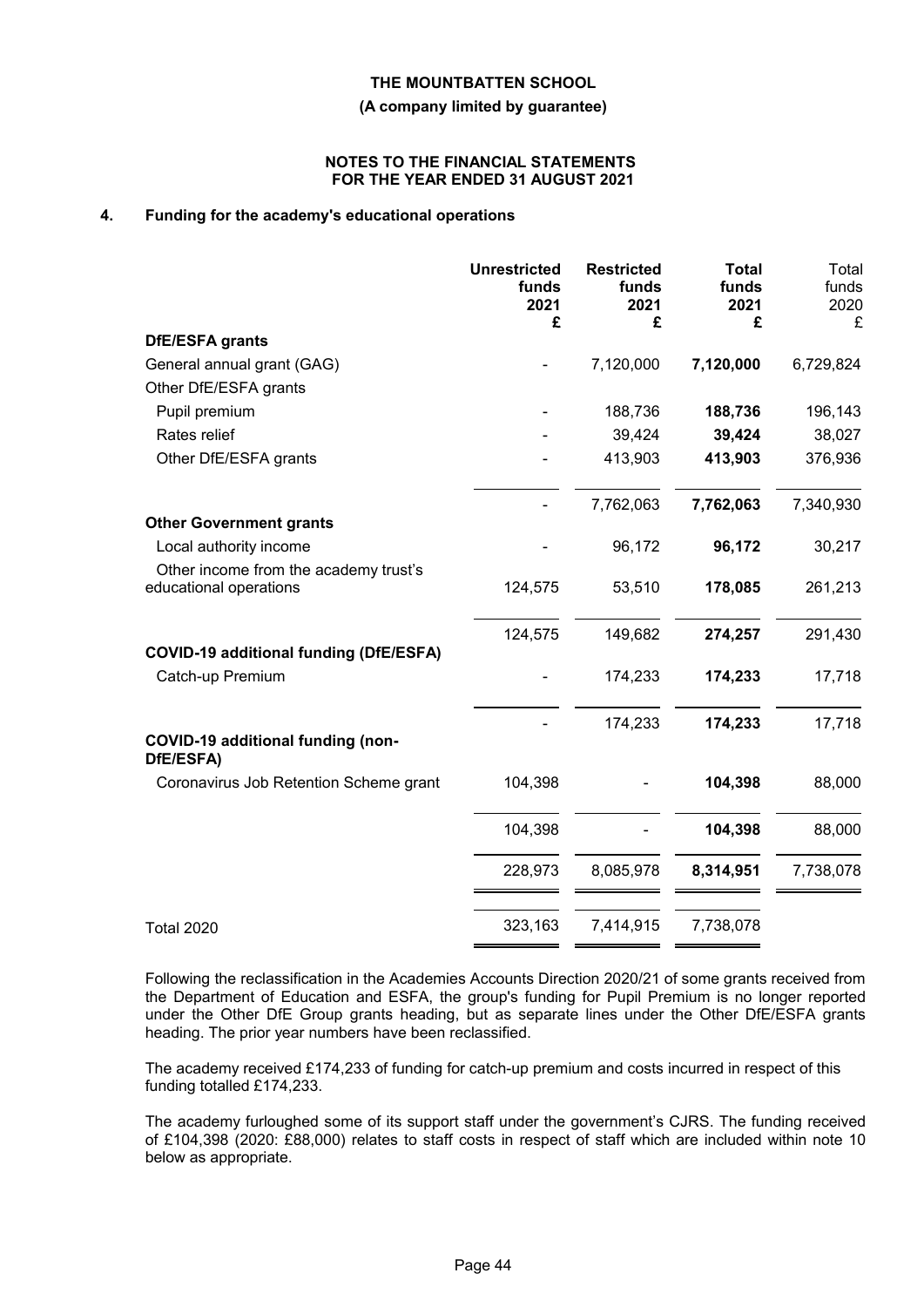# **(A company limited by guarantee)**

### **NOTES TO THE FINANCIAL STATEMENTS FOR THE YEAR ENDED 31 AUGUST 2021**

# **5. Income from other trading activities**

|                           | <b>Unrestricted</b><br>funds<br>2021<br>£ | <b>Total</b><br>funds<br>2021<br>£ | Total<br>funds<br>2020<br>£ |
|---------------------------|-------------------------------------------|------------------------------------|-----------------------------|
| Fundraising events        | 29,530                                    | 29,530                             | 88,750                      |
| Other income              | 31,789                                    | 31,789                             | 20,532                      |
| Trading subsidiary income | 1,762,067                                 | 1,762,067                          | 1,485,983                   |
| <b>Total 2021</b>         | 1,823,386                                 | 1,823,386                          | 1,595,265                   |
| <b>Total 2020</b>         | 1,595,265                                 | 1,595,265                          |                             |

# **6. Investment income**

|                          | <b>Unrestricted</b><br>funds<br>2021 | <b>Total</b><br>funds<br>2021<br>£ | Total<br>funds<br>2020<br>£ |
|--------------------------|--------------------------------------|------------------------------------|-----------------------------|
| Bank interest receivable | 1,516                                | 1.516                              | 3,739                       |

# **7. Expenditure**

|                                         | <b>Staff Costs</b><br>2021<br>£ | <b>Premises</b><br>2021<br>£ | <b>Other</b><br>2021<br>£ | <b>Total</b><br>2021<br>£ | Total<br>2020<br>£ |
|-----------------------------------------|---------------------------------|------------------------------|---------------------------|---------------------------|--------------------|
| Fundraising trading activities:         |                                 |                              |                           |                           |                    |
| Direct costs<br>Educational operations: | 848,757                         | 20,388                       | 482,798                   | 1,351,943                 | 1,442,868          |
| Direct costs                            | 5,779,645                       | 537,306                      | 470,795                   | 6,787,746                 | 6,532,016          |
| Support costs                           | 1,142,328                       | 531,195                      | 436,843                   | 2,110,366                 | 1,952,074          |
| <b>Total 2021</b>                       | 7,770,730                       | 1,088,889                    | 1,390,436                 | 10,250,055                | 9,926,958          |
| <b>Total 2020</b>                       | 7,410,777                       | 971,086                      | 1,545,095                 | 9,926,958                 |                    |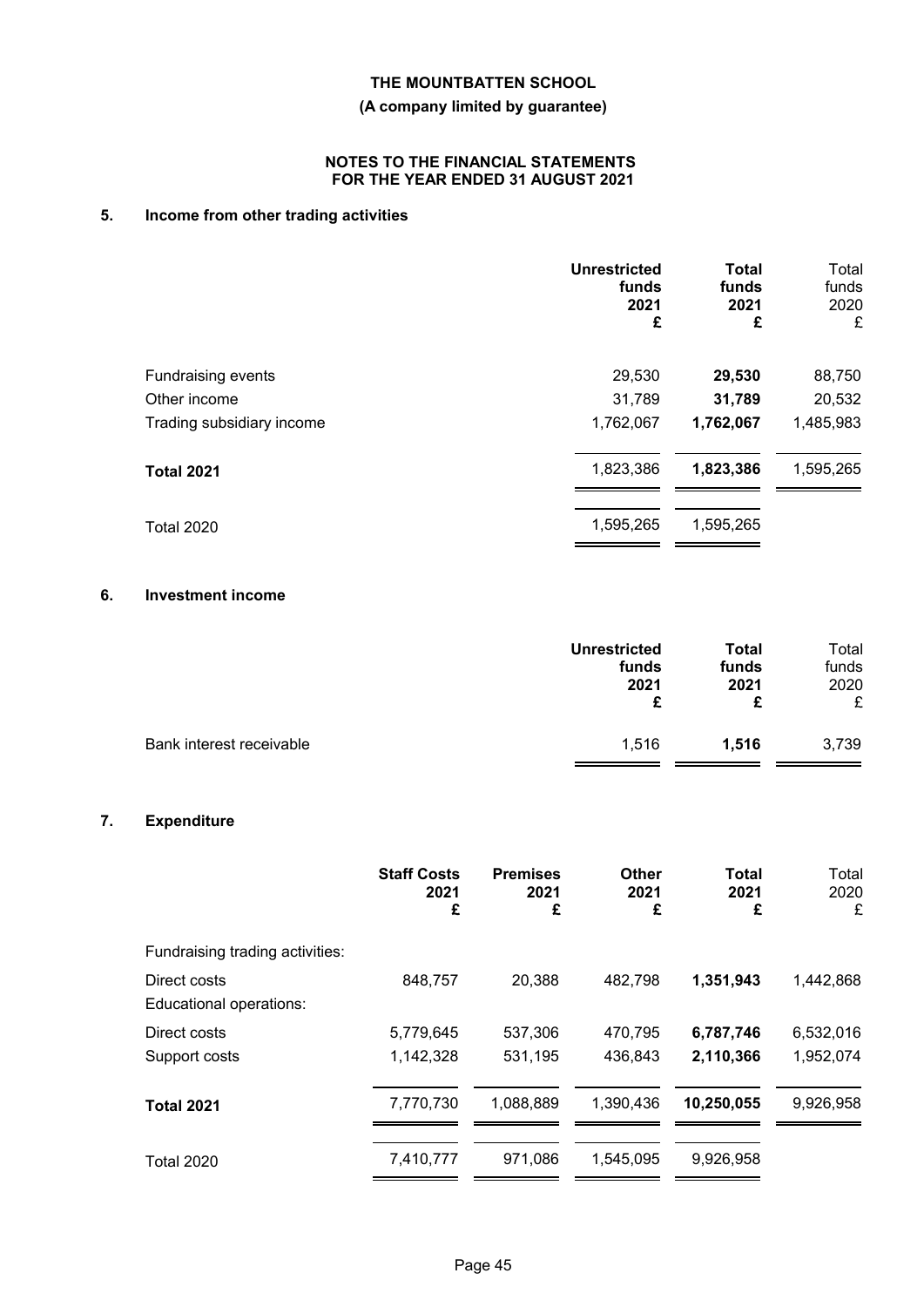# **(A company limited by guarantee)**

### **NOTES TO THE FINANCIAL STATEMENTS FOR THE YEAR ENDED 31 AUGUST 2021**

# **8. Analysis of expenditure by activities**

|                               | <b>Activities</b><br>undertaken<br>directly<br>2021<br>£ | <b>Support</b><br>costs<br>2021<br>£ | Total<br>funds<br>2021<br>£ | Total<br>funds<br>2020<br>£ |
|-------------------------------|----------------------------------------------------------|--------------------------------------|-----------------------------|-----------------------------|
| <b>Educational operations</b> | 6,787,746                                                | 2,110,366                            | 8,898,112                   | 8,484,090                   |
| <b>Total 2020</b>             | 6,532,016                                                | 1,952,074                            | 8,484,090                   |                             |

# **Analysis of direct costs**

|                             | <b>Activities</b><br>2021<br>£ | <b>Total</b><br>funds<br>2021<br>£ | Total<br>funds<br>2020<br>£ |
|-----------------------------|--------------------------------|------------------------------------|-----------------------------|
| Pension finance costs       | 23,046                         | 23,046                             | 14,499                      |
| Staff costs                 | 5,779,645                      | 5,779,645                          | 5,557,908                   |
| Depreciation                | 537,306                        | 537,306                            | 538,062                     |
| <b>Educational supplies</b> | 166,435                        | 166,435                            | 167,243                     |
| <b>Examination fees</b>     | 99,384                         | 99,384                             | 90,379                      |
| Staff development           | 14,224                         | 14,224                             | 21,384                      |
| Technology costs            | 83,590                         | 83,590                             | 61,108                      |
| Other direct costs          | 84,116                         | 84,116                             | 81,433                      |
| <b>Total 2021</b>           | 6,787,746                      | 6,787,746                          | 6,532,016                   |
| <b>Total 2020</b>           | 6,532,016                      | 6,532,016                          |                             |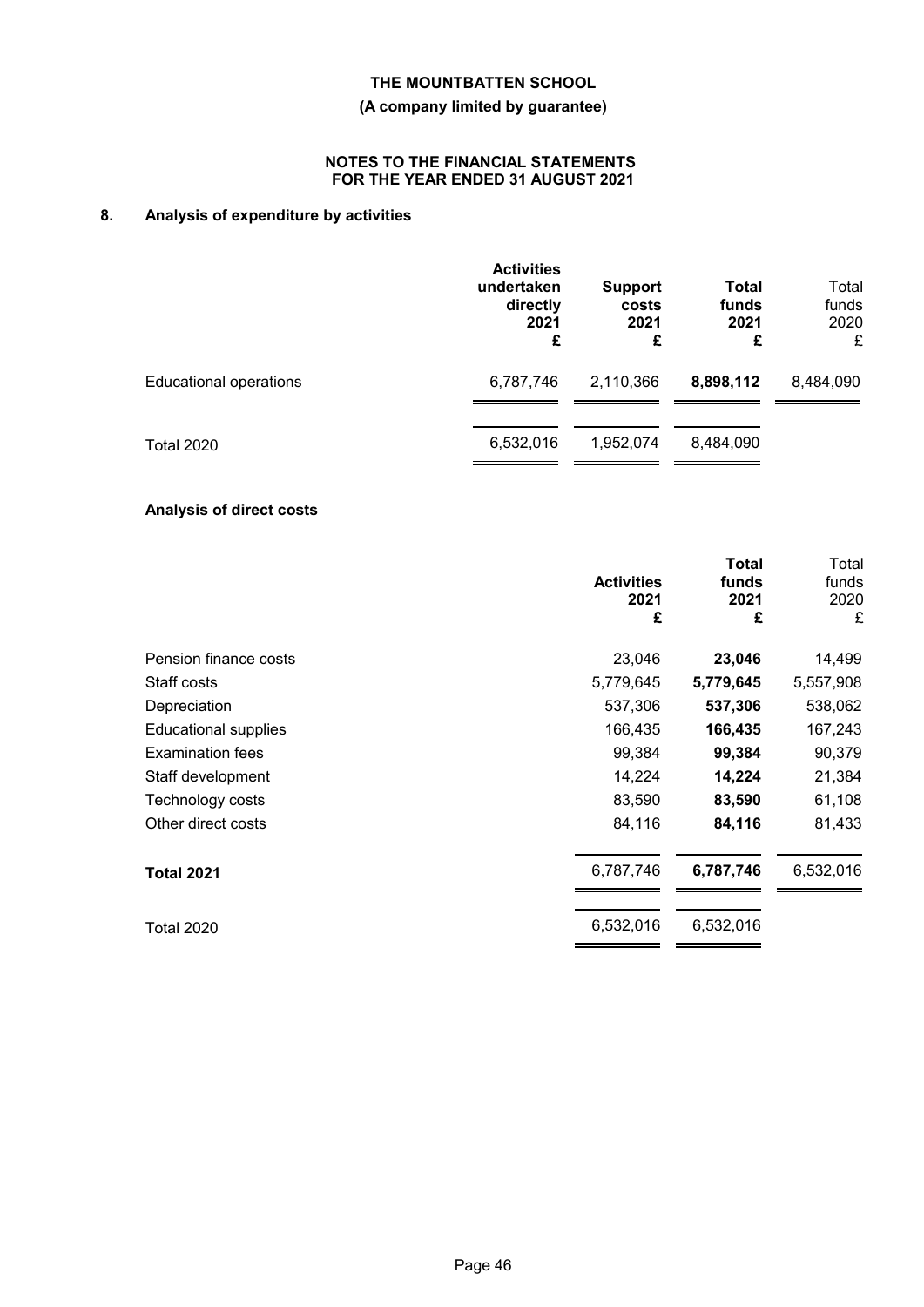# **(A company limited by guarantee)**

### **NOTES TO THE FINANCIAL STATEMENTS FOR THE YEAR ENDED 31 AUGUST 2021**

# **8. Analysis of expenditure by activities (continued)**

# **Analysis of support costs**

|                                       | <b>Activities</b><br>2021<br>£ | <b>Total</b><br>funds<br>2021<br>£ | Total<br>funds<br>2020<br>£ |
|---------------------------------------|--------------------------------|------------------------------------|-----------------------------|
| Pension finance costs                 | 36,954                         | 36,954                             | 35,501                      |
| Staff costs                           | 1,142,328                      | 1,142,328                          | 1,003,754                   |
| Technology costs                      | 95,088                         | 95,088                             | 64,406                      |
| Other support costs                   | 126,131                        | 126,131                            | 85,101                      |
| Recruitment and support               | 14,186                         | 14,186                             | 28,538                      |
| Maintenance of premises and equipment | 227,691                        | 227,691                            | 136,344                     |
| Cleaning                              | 144,269                        | 144,269                            | 133,689                     |
| Rent and rates                        | 54,256                         | 54,256                             | 58,047                      |
| Energy costs                          | 104,979                        | 104,979                            | 79,748                      |
| Insurance                             | 42,174                         | 42,174                             | 36,249                      |
| Security and transport                | 15,901                         | 15,901                             | 17,851                      |
| Catering                              | 73,083                         | 73,083                             | 62,254                      |
| Governance costs                      | 20,245                         | 20,245                             | 28,213                      |
| Trip expenditure                      | 13,081                         | 13,081                             | 182,379                     |
| <b>Total 2021</b>                     | 2,110,366                      | 2,110,366                          | 1,952,074                   |
| <b>Total 2020</b>                     | 1,952,074                      | 1,952,074                          |                             |

# **9. Net expenditure**

Net income/(expenditure) for the year includes:

|                                          | 2021<br>£ | 2020<br>£ |
|------------------------------------------|-----------|-----------|
| Operating lease rentals                  | 17,055    | 14,868    |
| Depreciation of tangible fixed assets    | 557,694   | 567,667   |
| Fees paid to auditor for:                |           |           |
| - audit of the academy                   | 7,650     | 7,420     |
| - other services provided to the academy | 3,850     | 3,700     |
| - audit of trading subsidiary            | 4,120     | 4,000     |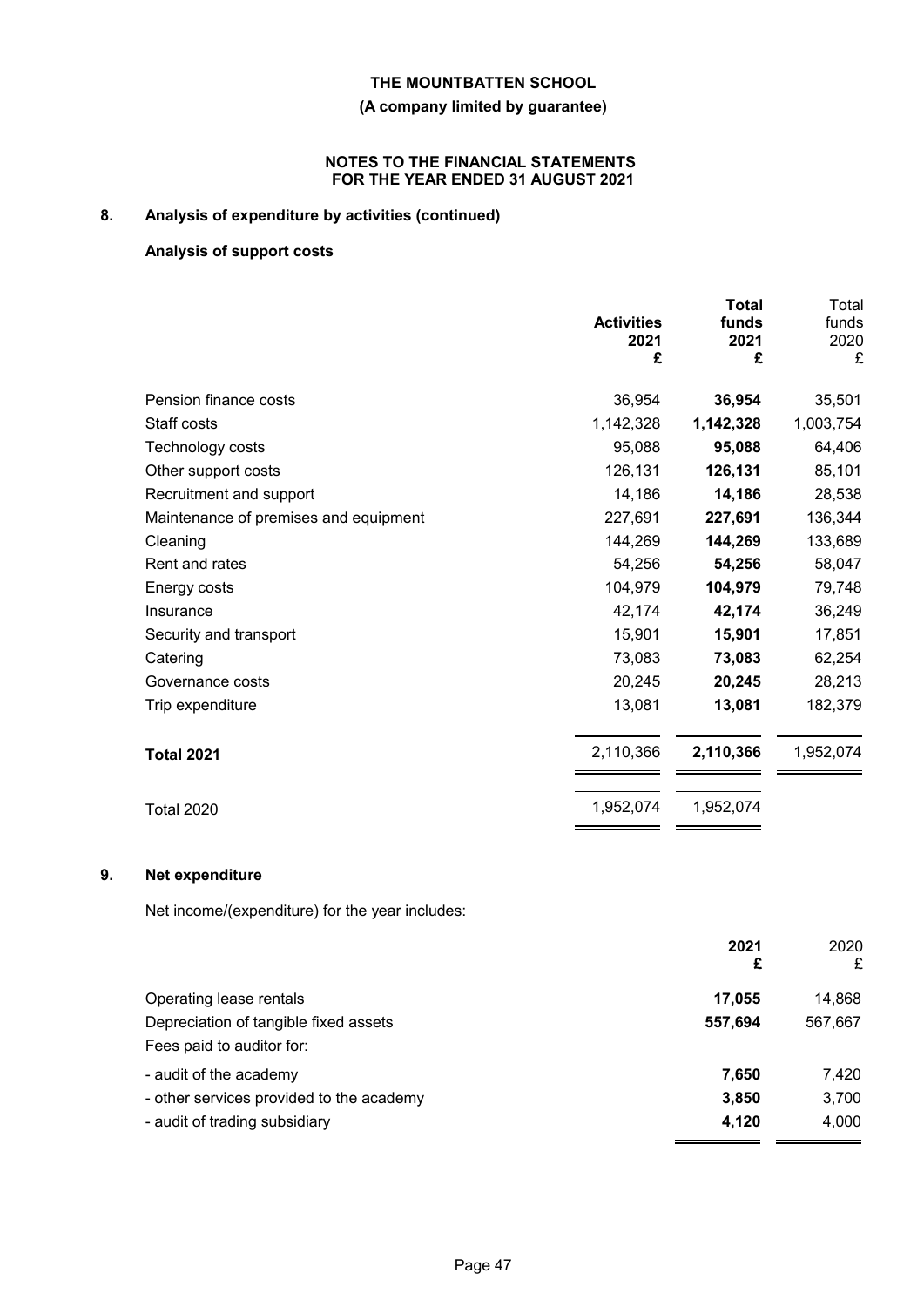# **(A company limited by guarantee)**

# **NOTES TO THE FINANCIAL STATEMENTS FOR THE YEAR ENDED 31 AUGUST 2021**

# **10. Staff**

# **a. Staff costs**

Staff costs during the year were as follows:

|                                     | Group<br>2021<br>£ | Group<br>2020<br>£ | Academy<br>2021<br>£ | Academy<br>2020<br>£ |
|-------------------------------------|--------------------|--------------------|----------------------|----------------------|
| Wages and salaries                  | 5,815,297          | 5,484,514          | 5,035,191            | 4,734,305            |
| Social security costs               | 552,184            | 524,520            | 509,055              | 471,603              |
| Pension costs                       | 1,391,917          | 1,305,719          | 1,366,395            | 1,259,730            |
|                                     | 7,759,398          | 7,314,753          | 6,910,641            | 6,465,638            |
| Agency staff costs                  | 11,332             | 90,945             | 11,332               | 90,945               |
| Staff restructuring costs           |                    | 5,079              |                      | 5,079                |
|                                     | 7,770,730          | 7,410,777          | 6,921,973            | 6,561,662            |
| Staff restructuring costs comprise: |                    |                    |                      |                      |
| Redundancy payments                 |                    | 5,079              |                      | 5,079                |

# **b. Staff numbers**

The average number of persons employed by the Group and the academy during the year was as follows:

|                                  | Group<br>2021<br>No. | Group<br>2020<br>No. | Academy<br>2021<br>No. | Academy<br>2020<br>No. |
|----------------------------------|----------------------|----------------------|------------------------|------------------------|
| Teaching staff                   | 94                   | 92                   | 94                     | 92                     |
| Administration and support staff | 137                  | 134                  | 73                     | 77                     |
| Management staff                 | 8                    | 8                    | 8                      | 8                      |
|                                  | 239                  | 234                  | 175                    | 177                    |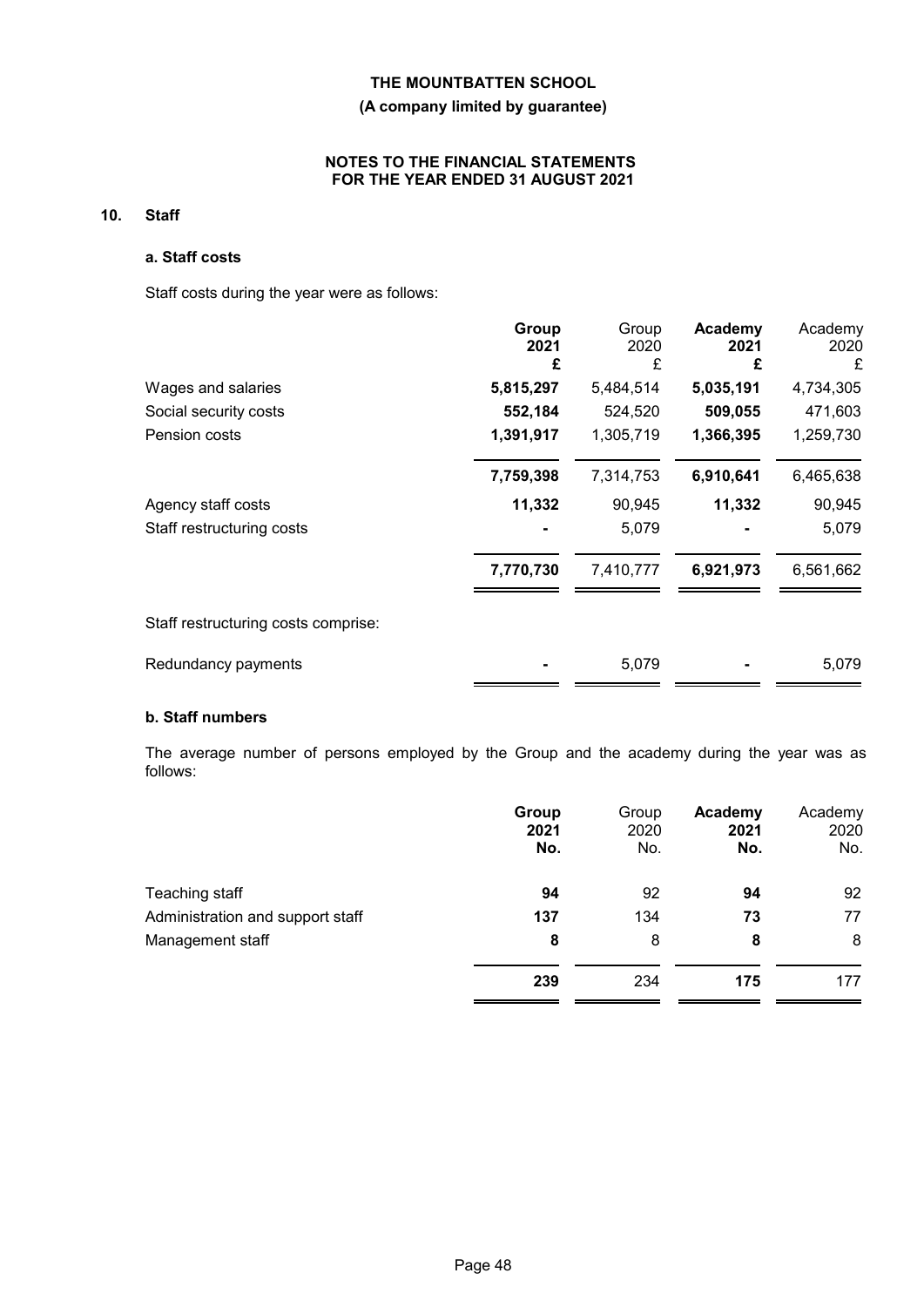#### **(A company limited by guarantee)**

#### **NOTES TO THE FINANCIAL STATEMENTS FOR THE YEAR ENDED 31 AUGUST 2021**

#### **10. Staff (continued)**

#### **c. Higher paid staff**

The number of employees whose employee benefits (excluding employer pension costs) exceeded £60,000 was:

|                                 | Group<br>2021<br>No. | Group<br>2020<br>No. |
|---------------------------------|----------------------|----------------------|
| In the band £60,001 - £70,000   | 3                    | 3                    |
| In the band £70,001 - £80,000   |                      | 2                    |
| In the band £80,001 - £90,000   | 2                    | 1                    |
| In the band £90,001 - £100,000  |                      |                      |
| In the band £150,000 - £160,000 | $\blacksquare$       |                      |
| In the band £160,000 - £170,000 |                      |                      |

All of the above employees participated in the Teachers' Pension Scheme. During the year ended 31 August 2021, Employers' pension contributions for these staff amounted to £123,834 (2020: £103,406).

#### **d. Key management personnel**

The key management personnel of the academy comprise the Trustees and the senior management team as listed on page 1. The total amount of employee benefits (including employer pension contributions and employer national insurance contributions) received by key management personnel for their services to the academy was £949,551 (2020 £833,341).

#### **11. Trustees' remuneration and expenses**

One or more Trustees has been paid remuneration or has received other benefits from an employment with the academy. The principal and other staff Trustees only receive remuneration in respect of services they provide undertaking the roles of principal and staff members under their contracts of employment. The value of Trustees' remuneration and other benefits was as follows:

|                                          |                            | 2021        | 2020        |
|------------------------------------------|----------------------------|-------------|-------------|
|                                          |                            | £           | £           |
| <b>Heather McIlroy</b>                   | Remuneration               | $160,000 -$ | $155,000 -$ |
|                                          |                            | 165,000     | 160,000     |
| Christopher Goodrich (resigned 6 October | Remuneration               | $50,000 -$  | $50,000 -$  |
| 2020)                                    |                            | 55,000      | 55,000      |
|                                          | Pension contributions paid | $10.000 -$  | $5.000 -$   |
|                                          |                            | 15,000      | 10,000      |
| Gavin Rumsey (resigned 6 October 2020)   | Remuneration               | $50,000 -$  | $45,000 -$  |
|                                          |                            | 55,000      | 50,000      |
|                                          | Pension contributions paid | $10.000 -$  | $10.000 -$  |
|                                          |                            | 15,000      | 15.000      |
| Charlie Fisher (resigned 6 October 2020) | Remuneration               | $60,000 -$  | $60,000 -$  |
|                                          |                            | 65,000      | 65,000      |
|                                          | Pension contributions paid | $15,000 -$  | $10,000 -$  |
|                                          |                            | 20,000      | 15.000      |

During the year ended 31 August 2021, no expenses were reimbursed or paid directly to any Trustee (2020 - £NIL).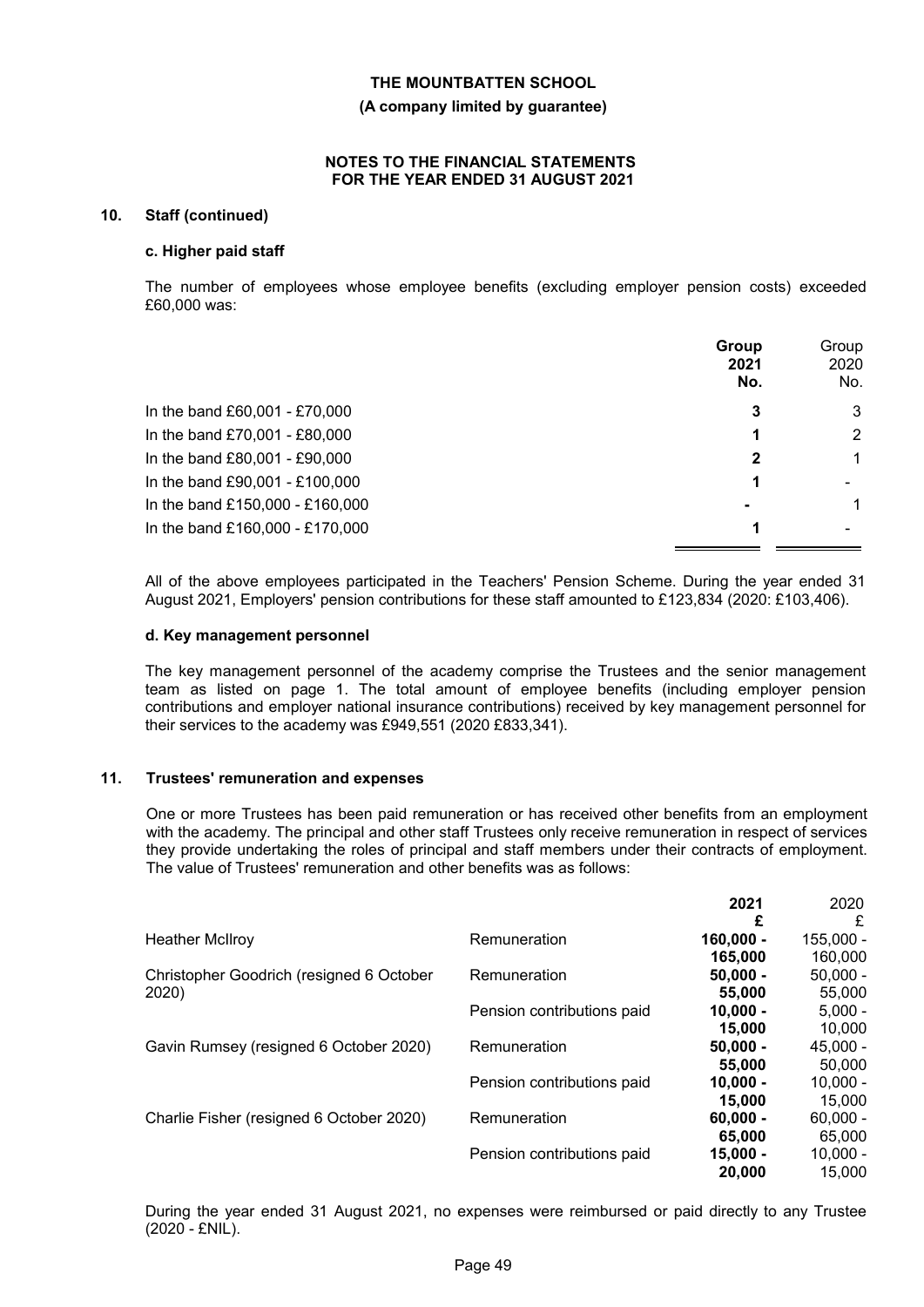**(A company limited by guarantee)**

#### **NOTES TO THE FINANCIAL STATEMENTS FOR THE YEAR ENDED 31 AUGUST 2021**

# **12. Trustees' and Officers' insurance**

In accordance with normal commercial practice, the academy has purchased insurance to protect Trustees and officers from claims arising from negligent acts, errors or omissions occurring whilst on academy business. The insurance provides cover up to £2,000,000 on any one claim and the cost for the year ended 31 August 2021 was £Nil (2020 - £Nil). The cost of this insurance is included in the total insurance cost.

#### **13. Tangible fixed assets**

#### **Group**

|                          | Long-term<br>leasehold<br>property<br>£ | <b>Furniture</b><br>and<br>equipment<br>£ | <b>Motor</b><br>vehicles<br>£ | <b>Total</b><br>£ |
|--------------------------|-----------------------------------------|-------------------------------------------|-------------------------------|-------------------|
| <b>Cost or valuation</b> |                                         |                                           |                               |                   |
| At 1 September 2020      | 31,278,044                              | 664,597                                   | 111,503                       | 32,054,144        |
| <b>Additions</b>         | 435,289                                 | 125,242                                   |                               | 560,531           |
| At 31 August 2021        | 31,713,333                              | 789,839                                   | 111,503                       | 32,614,675        |
| <b>Depreciation</b>      |                                         |                                           |                               |                   |
| At 1 September 2020      | 3,726,932                               | 613,412                                   | 91,806                        | 4,432,150         |
| Charge for the year      | 519,985                                 | 20,103                                    | 17,606                        | 557,694           |
| At 31 August 2021        | 4,246,917                               | 633,515                                   | 109,412                       | 4,989,844         |
| Net book value           |                                         |                                           |                               |                   |
| At 31 August 2021        | 27,466,416                              | 156,324                                   | 2,091                         | 27,624,831        |
| At 31 August 2020        | 27,551,112                              | 51,185                                    | 19,697                        | 27,621,994        |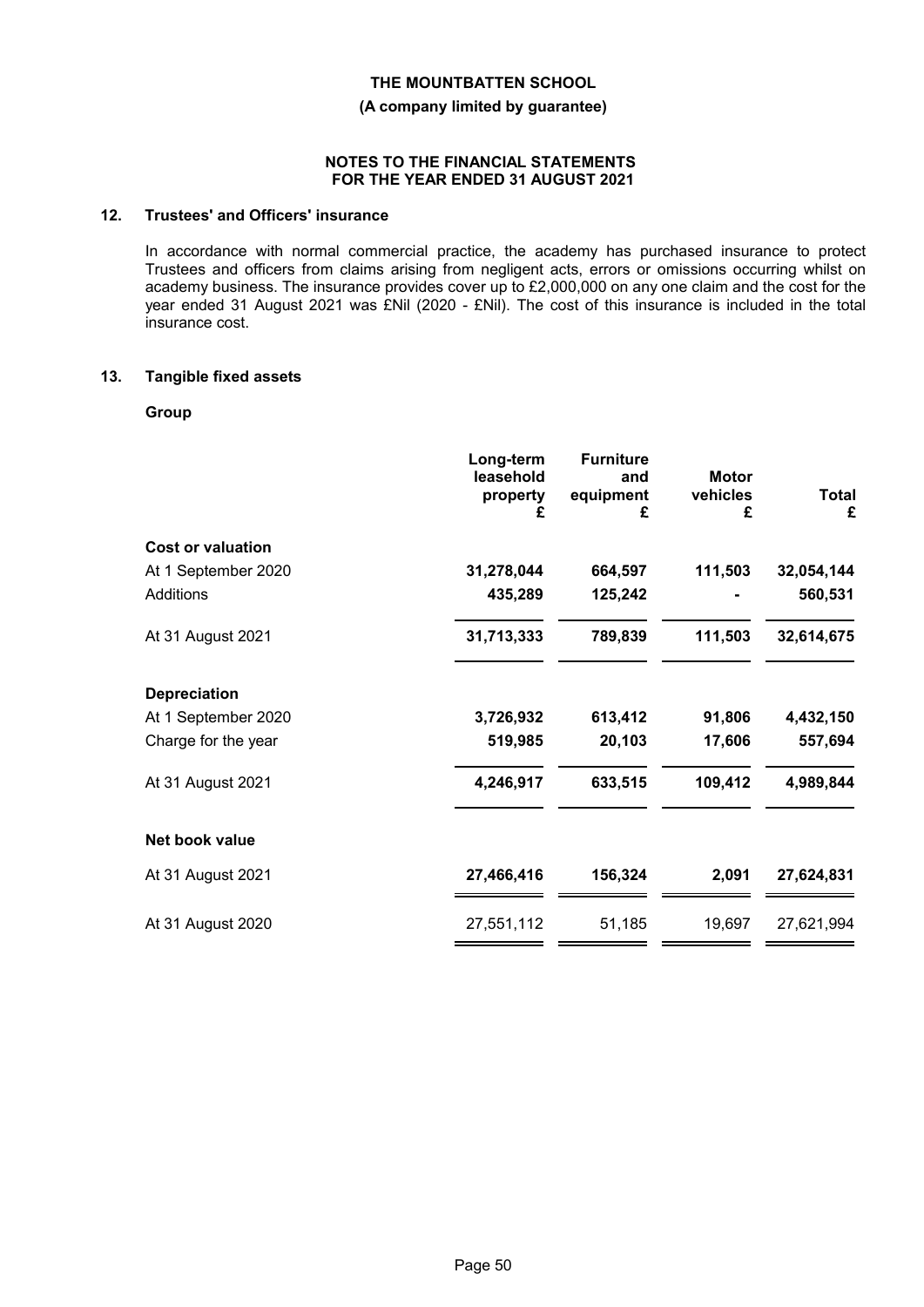**(A company limited by guarantee)**

# **NOTES TO THE FINANCIAL STATEMENTS FOR THE YEAR ENDED 31 AUGUST 2021**

# **13. Tangible fixed assets (continued)**

**Academy**

|                          | Long-term<br>leasehold<br>property<br>£ | <b>Furniture</b><br>and<br>equipment<br>£ | <b>Motor</b><br>vehicles<br>£ | <b>Total</b><br>£ |
|--------------------------|-----------------------------------------|-------------------------------------------|-------------------------------|-------------------|
| <b>Cost or valuation</b> |                                         |                                           |                               |                   |
| At 1 September 2020      | 31,278,044                              | 550,866                                   | 35,535                        | 31,864,445        |
| Additions                | 435,289                                 | 125,242                                   |                               | 560,531           |
| At 31 August 2021        | 31,713,333                              | 676,108                                   | 35,535                        | 32,424,976        |
| <b>Depreciation</b>      |                                         |                                           |                               |                   |
| At 1 September 2020      | 3,726,932                               | 507,120                                   | 29,859                        | 4,263,911         |
| Charge for the year      | 519,985                                 | 13,736                                    | 3,585                         | 537,306           |
| At 31 August 2021        | 4,246,917                               | 520,856                                   | 33,444                        | 4,801,217         |
| Net book value           |                                         |                                           |                               |                   |
| At 31 August 2021        | 27,466,416                              | 155,252                                   | 2,091                         | 27,623,759        |
| At 31 August 2020        | 27,551,112                              | 43,746                                    | 5,676                         | 27,600,534        |

# **14. Fixed asset investments**

|                          | Shares in<br>group<br>undertaking |
|--------------------------|-----------------------------------|
| Academy                  | s<br>£                            |
| <b>Cost or valuation</b> |                                   |
| At 1 September 2020      | 1                                 |
| At 31 August 2021        |                                   |
| Net book value           |                                   |
| At 31 August 2021        | 1                                 |
| At 31 August 2020        |                                   |
|                          |                                   |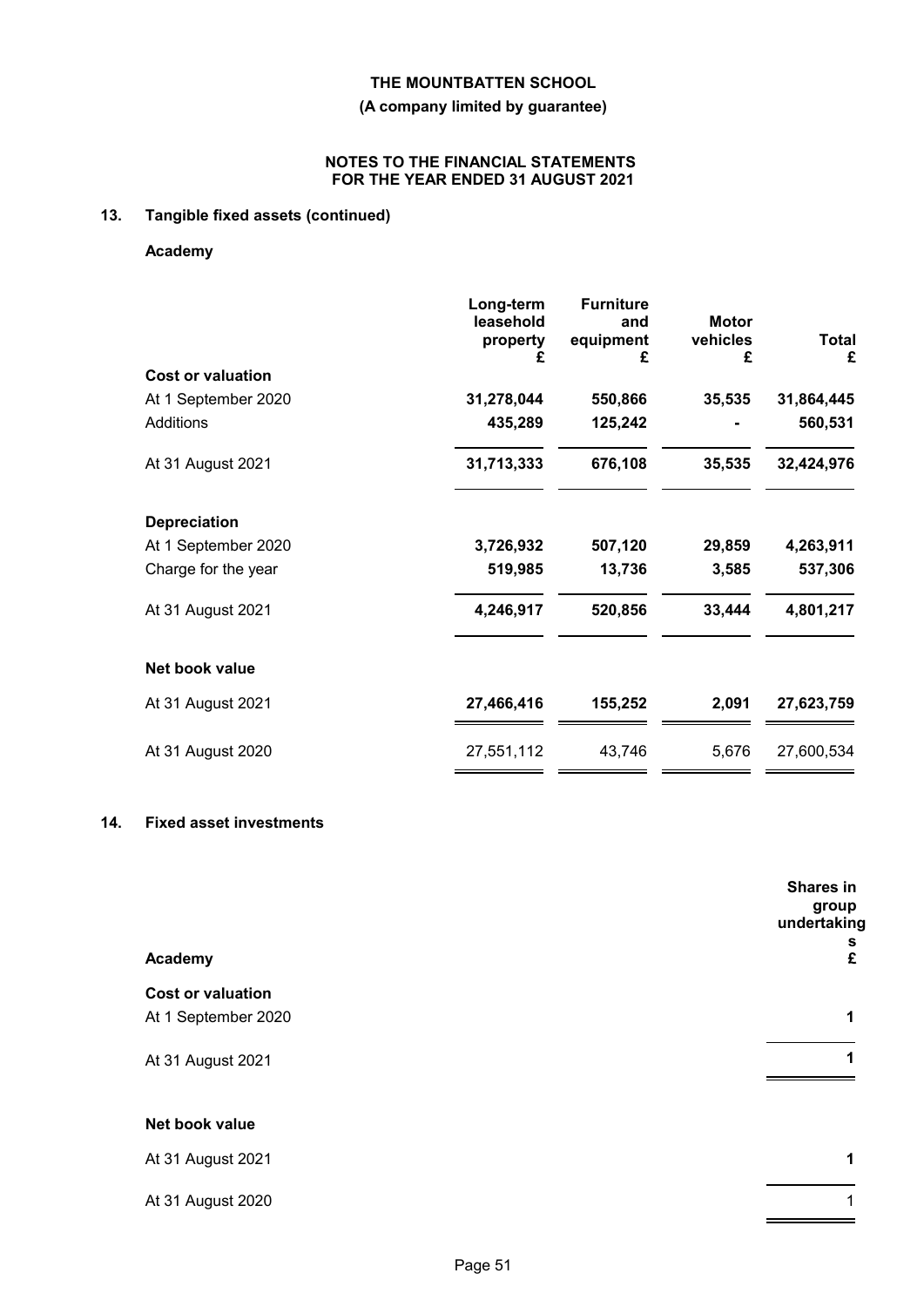### **(A company limited by guarantee)**

### **NOTES TO THE FINANCIAL STATEMENTS FOR THE YEAR ENDED 31 AUGUST 2021**

# **14. Fixed asset investments (continued)**

# **Principal subsidiaries**

The following was a subsidiary undertaking of the academy:

| <b>Name</b>                                                |               | Company<br>number       | <b>Holding</b>                     | Included in<br>consolidation |
|------------------------------------------------------------|---------------|-------------------------|------------------------------------|------------------------------|
| Mountbatten School Services Limited                        |               | 07889300                | 100% Yes                           |                              |
| The financial results of the subsidiary for the year were: |               |                         |                                    |                              |
| <b>Name</b>                                                | <b>Income</b> | <b>Expenditure</b><br>£ | <b>Profit for</b><br>the year<br>£ | <b>Net assets</b><br>£       |
| Mountbatten School Services Limited                        | 1,866,515     | (1,483,443)             | 383,072                            | 273                          |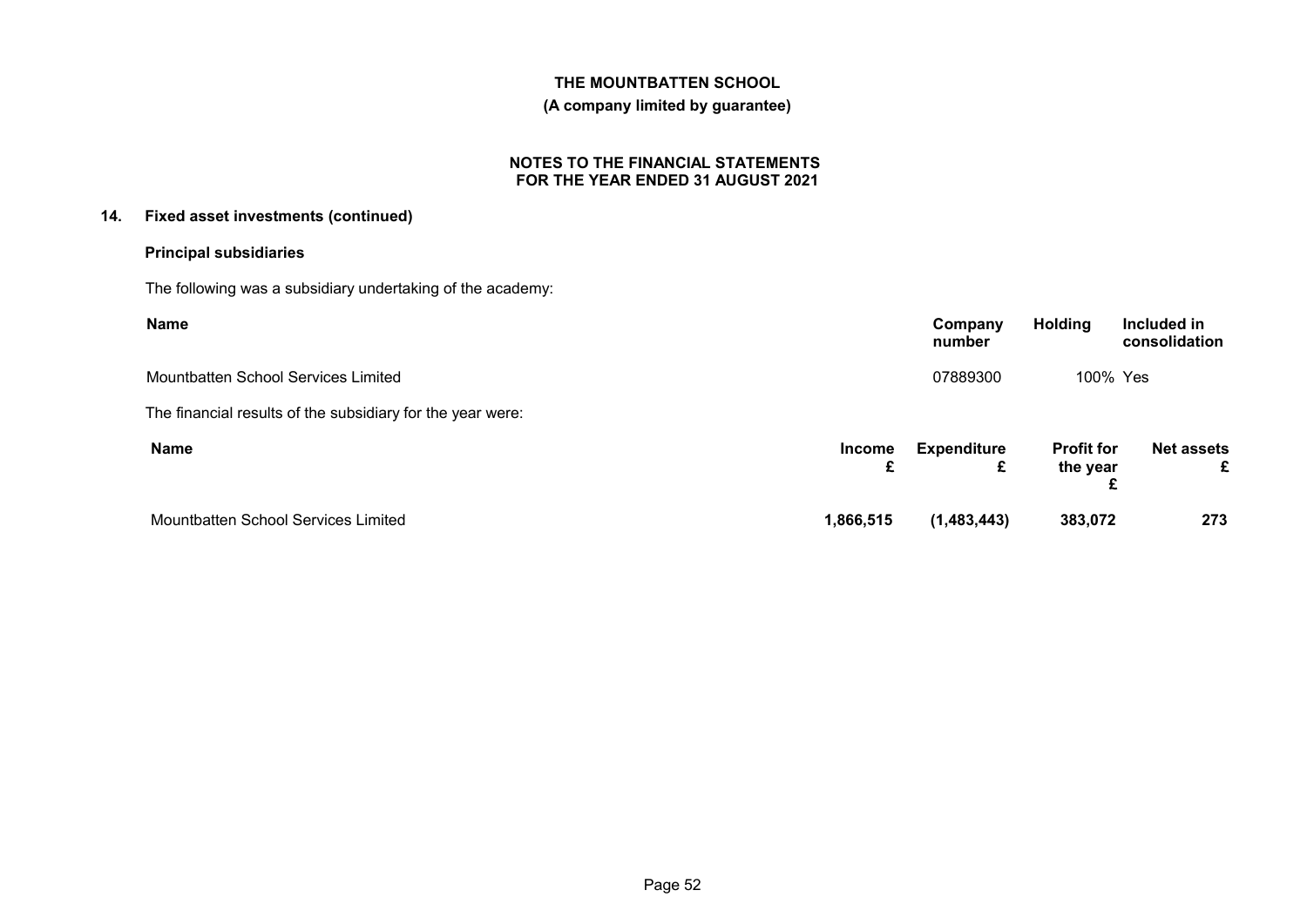# **(A company limited by guarantee)**

### **NOTES TO THE FINANCIAL STATEMENTS FOR THE YEAR ENDED 31 AUGUST 2021**

# **15. Stocks**

|              | Group | Group |
|--------------|-------|-------|
|              | 2021  | 2020  |
|              | £     | £     |
| <b>Stock</b> | 3,479 | 3,479 |

 $\blacksquare$ 

# **16. Debtors**

|                                    | Group<br>2021<br>£ | Group<br>2020<br>£ | Academy<br>2021<br>£ | Academy<br>2020<br>£ |
|------------------------------------|--------------------|--------------------|----------------------|----------------------|
| Due within one year                |                    |                    |                      |                      |
| Trade debtors                      | 11,189             | 6,656              | 471                  | 231                  |
| Amounts owed by group undertakings |                    |                    | 532,694              | 289,442              |
| Other debtors                      | 31,415             | 67,404             | 8,140                | 64,497               |
| Prepayments and accrued income     | 425,777            | 243,048            | 381,506              | 231,319              |
| VAT recoverable                    | 101,976            | 52,662             | 101,976              | 51,709               |
|                                    | 570,357            | 369,770            | 1,024,787            | 637,198              |
|                                    |                    |                    |                      |                      |

### **17. Current asset investments**

|               | Group   | Group   | Academy | Academy |
|---------------|---------|---------|---------|---------|
|               | 2021    | 2020    | 2021    | 2020    |
| Term deposits | 767.163 | 766,068 | 767.163 | 766,068 |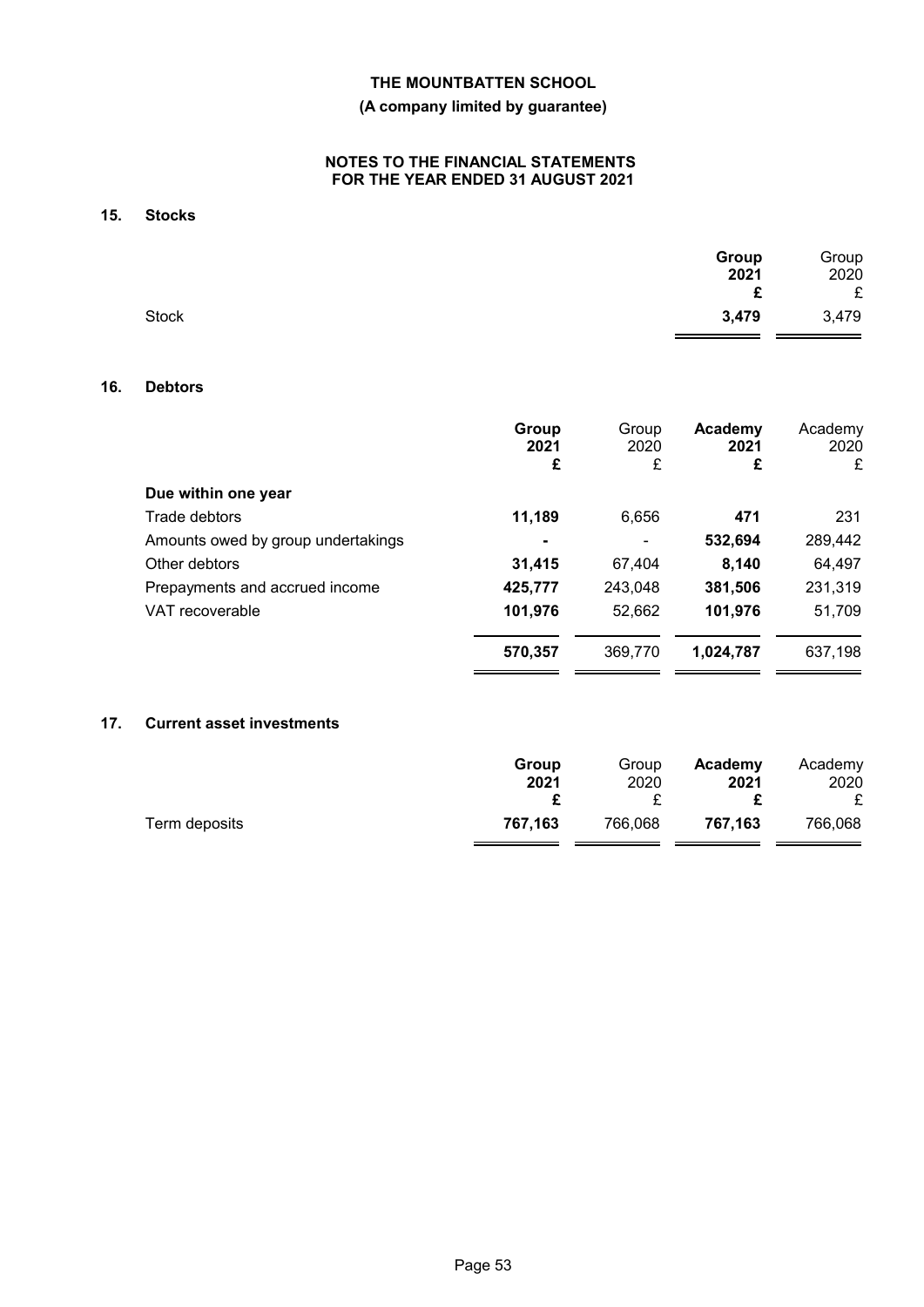#### **(A company limited by guarantee)**

#### **NOTES TO THE FINANCIAL STATEMENTS FOR THE YEAR ENDED 31 AUGUST 2021**

# **18. Creditors: Amounts falling due within one year**

|                                        | Group<br>2021<br>£ | Group<br>2020<br>£ | Academy<br>2021<br>£ | Academy<br>2020<br>£ |
|----------------------------------------|--------------------|--------------------|----------------------|----------------------|
| Salix Ioan                             | 2,644              | 2,644              | 2,644                | 2,644                |
| Trade creditors                        | 109,661            | 97,673             | 78,336               | 86,920               |
| Corporation tax                        | 3,773              |                    |                      |                      |
| Other taxation and social security     | 141,932            | 121,804            | 129,304              | 112,698              |
| Other creditors                        | 45,885             | 69,665             | 37,264               | 53,387               |
| Accruals and deferred income           | 624,319            | 763,373            | 413,766              | 359,383              |
|                                        | 928,214            | 1,055,159          | 661,314              | 615,032              |
|                                        | Group<br>2021<br>£ | Group<br>2020<br>£ | Academy<br>2021<br>£ | Academy<br>2020<br>£ |
| Deferred income at 1 September 2020    | 597,678            | 418,124            | 256,889              | 238,167              |
| Resources deferred during the year     | 316,176            | 597,678            | 279,063              | 256,889              |
| Amounts released from previous periods | (418, 124)         | (418, 124)         | (256, 889)           | (238, 167)           |
| Deferred income at 31 August 2021      | 495,730            | 597,678            | 279,063              | 256,889              |

Deferred income includes amounts paid in advance for trips, music tuition, rates relief, clubs for the term commencing September 2021.

# **19. Creditors: Amounts falling due after more than one year**

|            | Group<br>2021 | Group<br>2020 | Academy<br>2021 | Academy<br>2020<br>£ |
|------------|---------------|---------------|-----------------|----------------------|
| Salix Ioan | 13,804        | 16,448        | 13,804          | 16,448               |

The aggregate amount of liabilities payable or repayable wholly or in part more than five years after the reporting date is:

|                                     | Group | Group | Academy | Academy |
|-------------------------------------|-------|-------|---------|---------|
|                                     | 2021  | 2020  | 2021    | 2020    |
| Payable or repayable by instalments | 3,228 | 5.827 | 3,228   | 5.827   |

The Academy currently has two ESFA issued the school a non-interest bearing Salix loan with repayments due in instalments over a 7 and 8 year term respectively.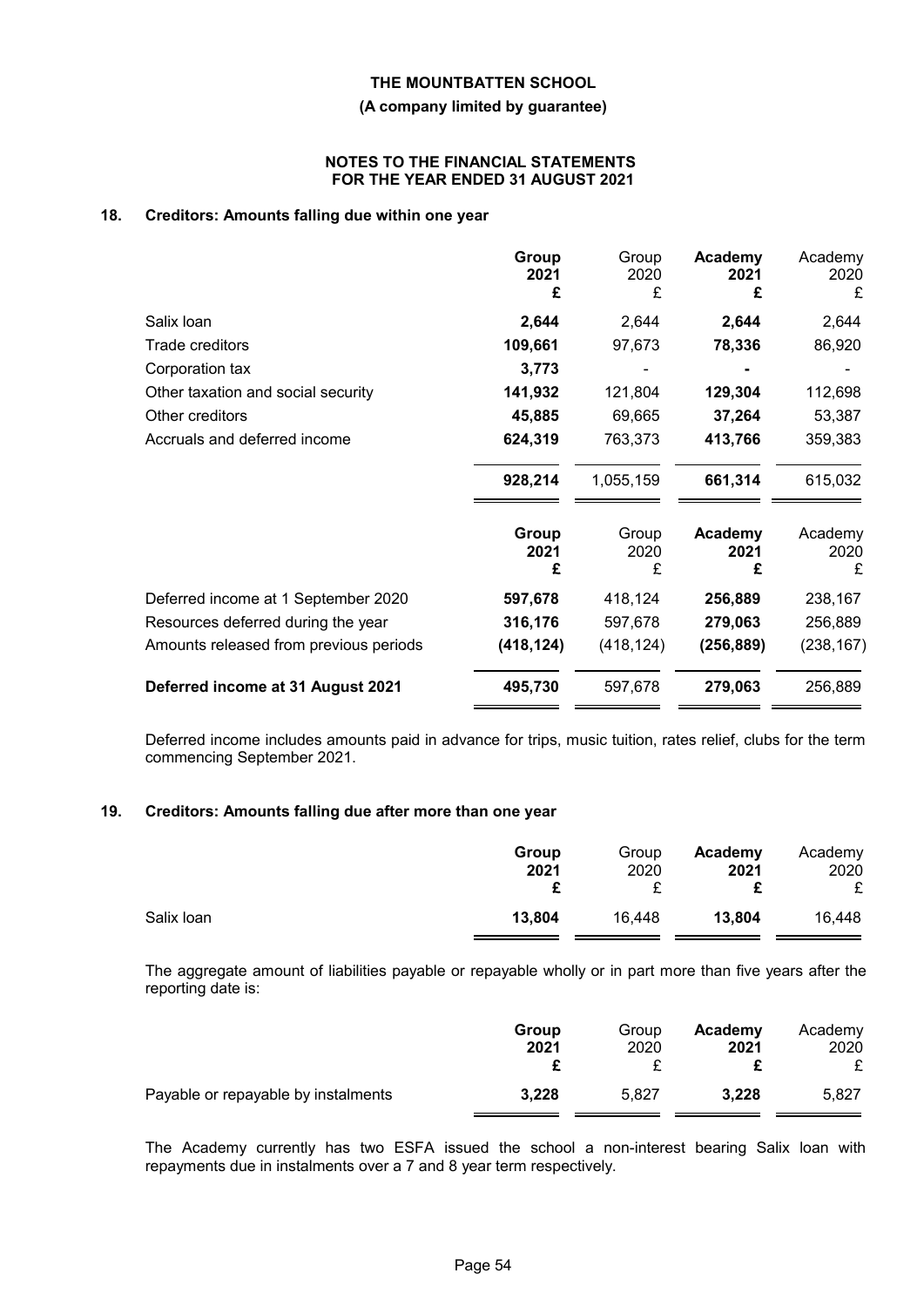**(A company limited by guarantee)**

### **NOTES TO THE FINANCIAL STATEMENTS FOR THE YEAR ENDED 31 AUGUST 2021**

# **20. Statement of funds**

|                                           | <b>Balance</b> at<br>1<br><b>September</b><br>2020<br>£ | £         | Income Expenditure<br>£ | <b>Taxation</b><br>£ | <b>Transfers</b><br>in/out<br>£ | Gains/<br>(Losses)<br>£ | <b>Balance at</b><br>31 August<br>2021<br>£ |
|-------------------------------------------|---------------------------------------------------------|-----------|-------------------------|----------------------|---------------------------------|-------------------------|---------------------------------------------|
| <b>Unrestricted</b><br>funds              |                                                         |           |                         |                      |                                 |                         |                                             |
| General<br>funds                          | 1,096,682                                               | 2,054,623 | (1, 365, 024)           | (3, 773)             | (961, 829)                      |                         | 820,679                                     |
| <b>Restricted</b><br>general<br>funds     |                                                         |           |                         |                      |                                 |                         |                                             |
| Genneral<br><b>Annual Grant</b><br>(GAG)  |                                                         | 7,120,000 | (6,995,679)             |                      |                                 |                         | 124,321                                     |
| Pupil                                     |                                                         |           |                         |                      |                                 |                         |                                             |
| premium                                   |                                                         | 188,736   | (188, 736)              |                      |                                 |                         |                                             |
| Local<br>Authority<br>Grants              | 14,068                                                  | 96,172    | (110, 240)              |                      |                                 |                         |                                             |
| Other<br>DfE/ESFA                         |                                                         |           |                         |                      |                                 |                         |                                             |
| grants                                    |                                                         | 453,327   | (453, 327)              |                      |                                 |                         |                                             |
| Covid catch<br>up                         |                                                         | 174,233   | (174, 233)              |                      |                                 |                         |                                             |
| Grants from                               |                                                         |           |                         |                      |                                 |                         |                                             |
| external<br>bodies                        |                                                         | 53,510    | (53, 510)               |                      |                                 |                         |                                             |
| Pension<br>reserve                        | (3,593,000)                                             |           | (372,000)               |                      |                                 | 121,000                 | (3,844,000)                                 |
|                                           | $(3,578,932)$ 8,085,978                                 |           | (8, 347, 725)           |                      |                                 | 121,000                 | (3,719,679)                                 |
|                                           |                                                         |           |                         |                      |                                 |                         |                                             |
| <b>Restricted</b><br>fixed asset<br>funds |                                                         |           |                         |                      |                                 |                         |                                             |
| Restricted<br>fixed asset                 |                                                         |           |                         |                      |                                 |                         |                                             |
| fund<br>Sinking fund                      | ?7,600,534<br>150,000                                   | 340,493   | (537, 306)              |                      | 220,038<br>25,000               |                         | 27,623,759<br>175,000                       |
| Designated                                |                                                         |           |                         |                      |                                 |                         |                                             |
| projects                                  |                                                         |           |                         |                      | 716,791                         |                         | 716,791                                     |
|                                           | ?7,750,534                                              | 340,493   | (537, 306)              |                      | 961,829                         |                         | 28,515,550                                  |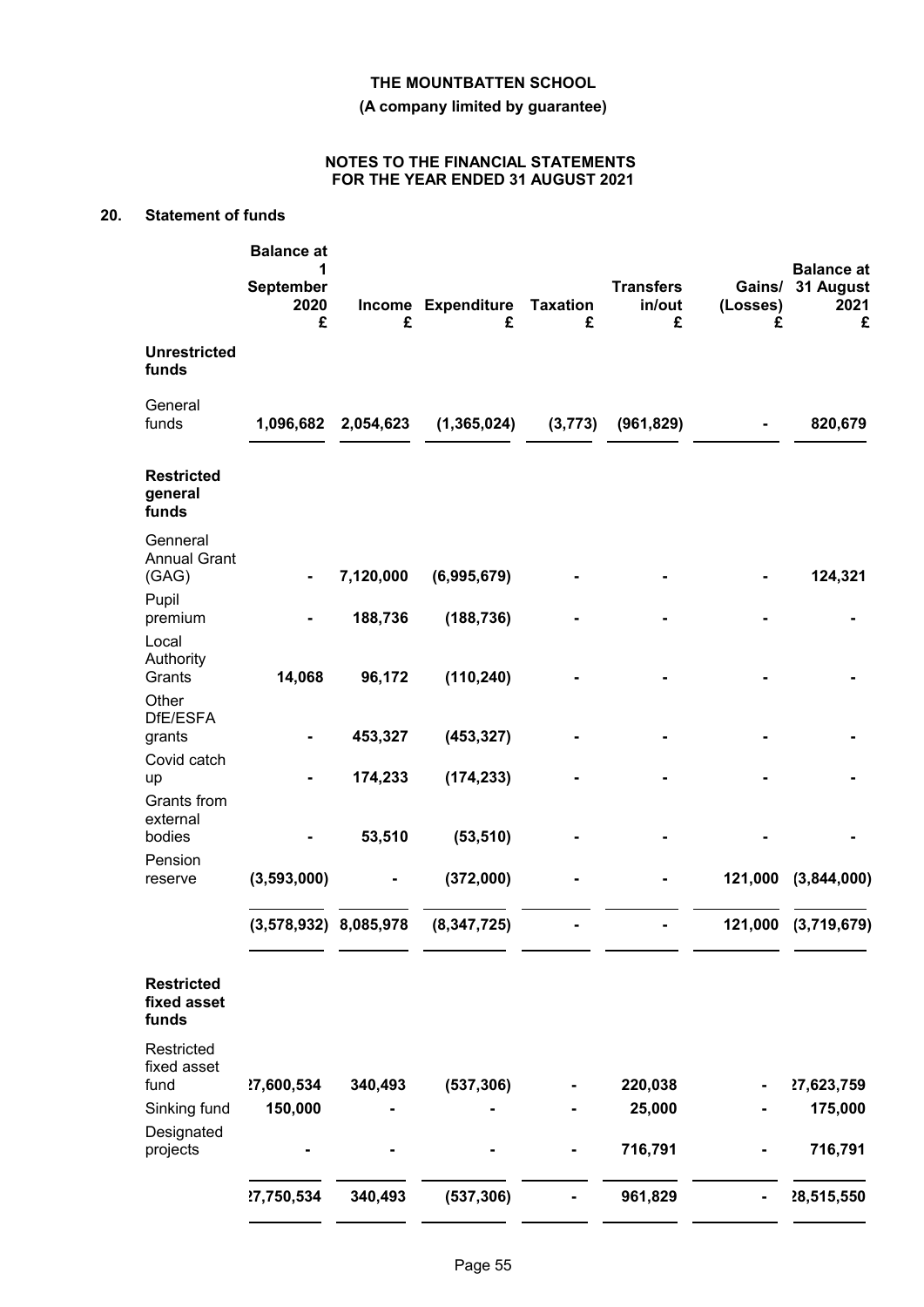#### **(A company limited by guarantee)**

#### **NOTES TO THE FINANCIAL STATEMENTS FOR THE YEAR ENDED 31 AUGUST 2021**

# **20. Statement of funds (continued)**

|                                            | <b>Balance at 1</b><br><b>September</b><br>2020 |            | <b>Income Expenditure</b> |         | Taxation       | <b>Transfers</b><br>in/out | Gains/<br>(Losses) | <b>Balance</b><br>31 Augu<br>20 |
|--------------------------------------------|-------------------------------------------------|------------|---------------------------|---------|----------------|----------------------------|--------------------|---------------------------------|
|                                            |                                                 | £          | £                         | £       | £              | £                          |                    |                                 |
| <b>Total</b><br><b>Restricted</b><br>funds | 4,171,602                                       | 8,426,471  | (8,885,031)               | ۰       | 961,829        | 121,000                    | 24,795,871         |                                 |
| <b>Total funds</b>                         | 25,268,284                                      | 10,481,094 | (10, 250, 055)            | (3,773) | $\blacksquare$ | 121,000                    | 25,616,550         |                                 |

The specific purposes for which the funds are to be applied are as follows:

#### **Unrestricted funds**

These funds are for the general use of the academy and may be used towards meeting any of the charitable objectives if the academy trust, at the discretion of the trustees.

#### **Restricted funds**

These funds include monies received from DfE/ESFA and other local authority grants which fund the academys' day to day running costs. Included within these funds are LGPS contributions and movements on the fund relating to the academy trust.

#### **Restricted fixed asset funds**

Included in these funds are assets transferred to the academy on conversion together with capital grants received and monies transferred from restricted funds to finance asst purchases. The amount £28,391,229 is represented by the net book value of fixed assets in the balance sheet, the sinking fund of £175,000 is to provide for future costs of maintaining the football pitch and £592,470 designated for future capital projects.

#### **Funds Transfers**

During the year funds were transferred from unrestricted funds to restricted fixed asset funds to fund to increase the balance of the sinking fund & for future capital projects.

There was a futher transfers from restricited fixed assets to restricted funds which relates to the devolved formula capital income which was spent on repairs and maintainance.

Under the funding agreement with the Secretary of State, the academy was not subject to a limit on the amount of GAG it could carry forward at 31 August 2021.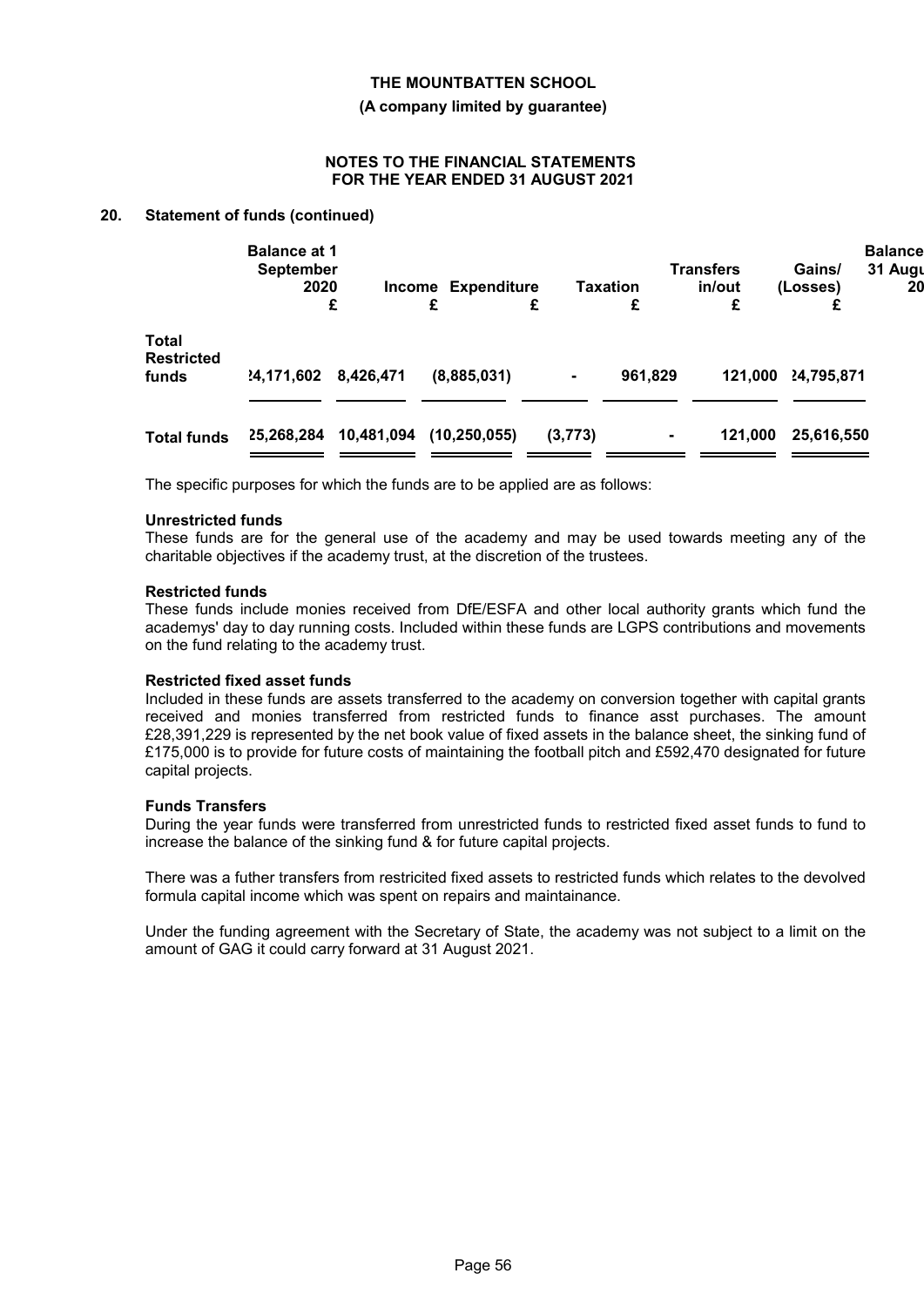# **(A company limited by guarantee)**

#### **NOTES TO THE FINANCIAL STATEMENTS FOR THE YEAR ENDED 31 AUGUST 2021**

# **20. Statement of funds (continued)**

Comparative information in respect of the preceding year is as follows:

| £<br>£<br>£<br><b>Unrestricted</b>                                                                           | £           |
|--------------------------------------------------------------------------------------------------------------|-------------|
| funds                                                                                                        |             |
| General funds<br>945,383<br>1,922,167<br>(1,626,012)<br>(144, 856)                                           | 1,096,682   |
| <b>Restricted</b><br>general funds                                                                           |             |
| Genneral<br><b>Annual Grant</b><br>6,729,824<br>(6,814,861)<br>85,037<br>(GAG)                               |             |
| 628,824<br>(628, 824)<br>Pupil premium                                                                       |             |
| <b>Local Authority</b>                                                                                       |             |
| Grants<br>30,217<br>(16, 149)                                                                                | 14,068      |
| Other<br>DfE/ESFA                                                                                            |             |
| 26,050<br>(26,050)<br>grants                                                                                 |             |
| Pension                                                                                                      |             |
| (2,727,000)<br>(277,000)<br>(589,000)<br>reserve                                                             | (3,593,000) |
| (2,727,000)<br>7,414,915<br>(7, 762, 884)<br>85,037<br>(589,000)                                             | (3,578,932) |
| <b>Restricted</b><br>fixed asset<br>funds                                                                    |             |
| <b>Restricted fixed</b>                                                                                      |             |
| asset fund<br>28,087,027<br>16,750<br>(538,062)<br>34,819                                                    | 27,600,534  |
| 25,000<br>Sinking fund<br>125,000                                                                            | 150,000     |
| 59,819<br>28,212,027<br>16,750<br>(538,062)                                                                  | 27,750,534  |
| <b>Total</b><br><b>Restricted</b><br>(8,300,946)<br>144,856<br>(589,000)<br>funds<br>25,485,027<br>7,431,665 | 24,171,602  |
| 26,430,410<br>(9,926,958)<br>(589,000)<br>9,353,832<br><b>Total funds</b>                                    | 25,268,284  |

Fund balances for each academy at 31 August 2021 and 31 August 2020 were zero, hence a breakdown by academy is not included in these accounts.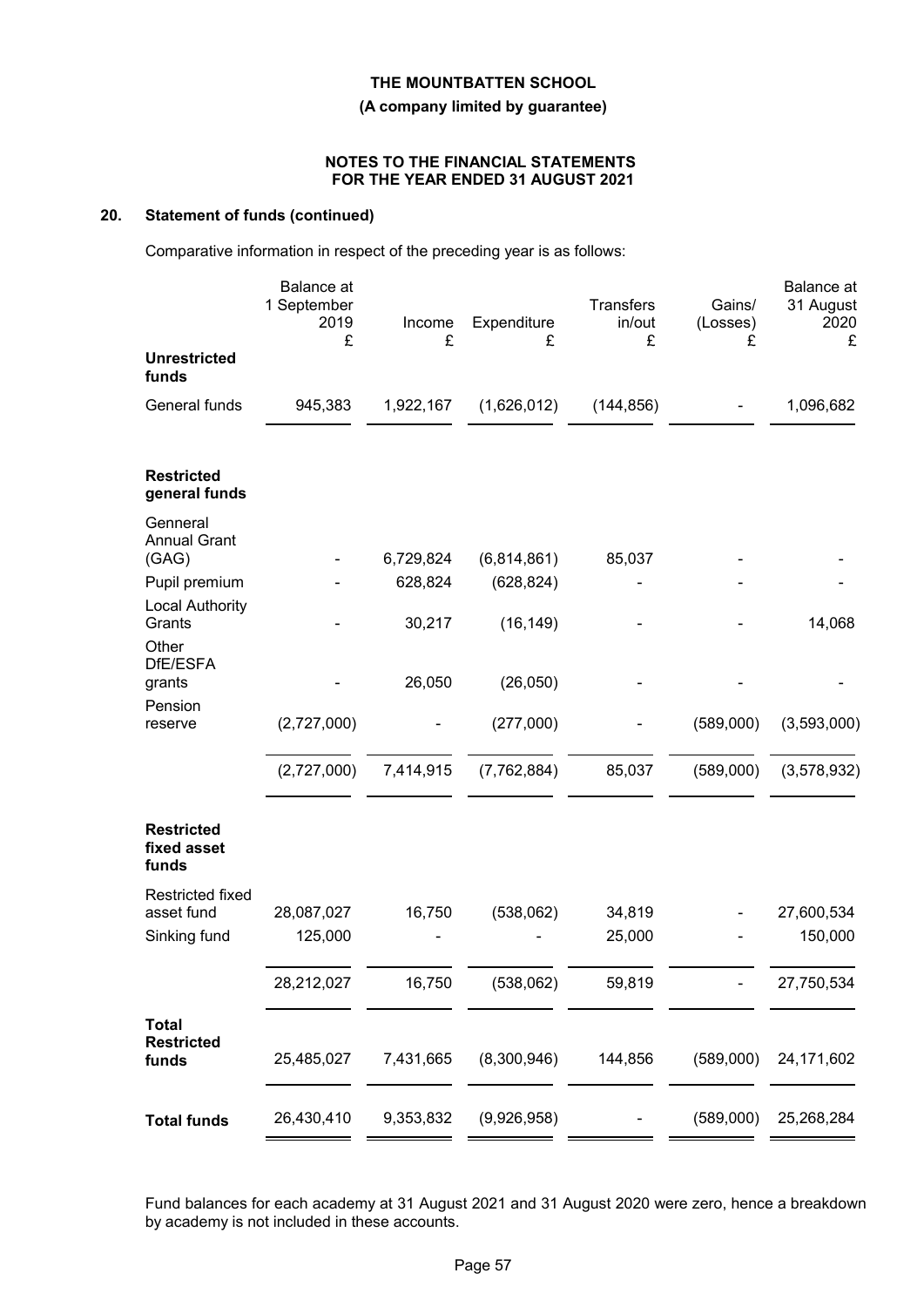**(A company limited by guarantee)**

### **NOTES TO THE FINANCIAL STATEMENTS FOR THE YEAR ENDED 31 AUGUST 2021**

# **20. Statement of funds (continued)**

Expenditure incurred by each academy during the year was as follows:

### **21. Analysis of net assets between funds**

# **Analysis of net assets between funds - current year**

|                                     | <b>Unrestricted</b><br>funds<br>2021<br>£ | <b>Restricted</b><br>funds<br>2021<br>£ | <b>Restricted</b><br>fixed asset<br>funds<br>2021<br>£ | Total<br>funds<br>2021<br>£ |
|-------------------------------------|-------------------------------------------|-----------------------------------------|--------------------------------------------------------|-----------------------------|
| Tangible fixed assets               | 1,072                                     |                                         | 27,623,759                                             | 27,624,831                  |
| Current assets                      | 1,054,545                                 | 831,401                                 | 891,791                                                | 2,777,737                   |
| Creditors due within one year       | (234, 938)                                | (693, 276)                              |                                                        | (928, 214)                  |
| Creditors due in more than one year |                                           | (13, 804)                               | -                                                      | (13, 804)                   |
| Pension scheme liability            | ۰                                         | (3,844,000)                             |                                                        | (3,844,000)                 |
| <b>Total</b>                        | 820,679                                   | (3,719,679)                             | 28,515,550                                             | 25,616,550                  |
|                                     |                                           |                                         |                                                        |                             |

# **Analysis of net assets between funds - prior year**

|                                     | Unrestricted<br>funds<br>2020<br>£ | Restricted<br>funds<br>2020<br>£ | Restricted<br>fixed asset<br>funds<br>2020<br>£ | Total<br>funds<br>2020<br>£ |
|-------------------------------------|------------------------------------|----------------------------------|-------------------------------------------------|-----------------------------|
| Tangible fixed assets               | 21,460                             |                                  | 27,600,534                                      | 27,621,994                  |
| <b>Current assets</b>               | 1,683,598                          | 477,299                          | 150,000                                         | 2,310,897                   |
| Creditors due within one year       | (608, 376)                         | (446, 783)                       |                                                 | (1,055,159)                 |
| Creditors due in more than one year |                                    | (16, 448)                        |                                                 | (16, 448)                   |
| Pension scheme liability            |                                    | (3,593,000)                      |                                                 | (3,593,000)                 |
| Total                               | 1,096,682                          | (3,578,932)                      | 27,750,534                                      | 25,268,284                  |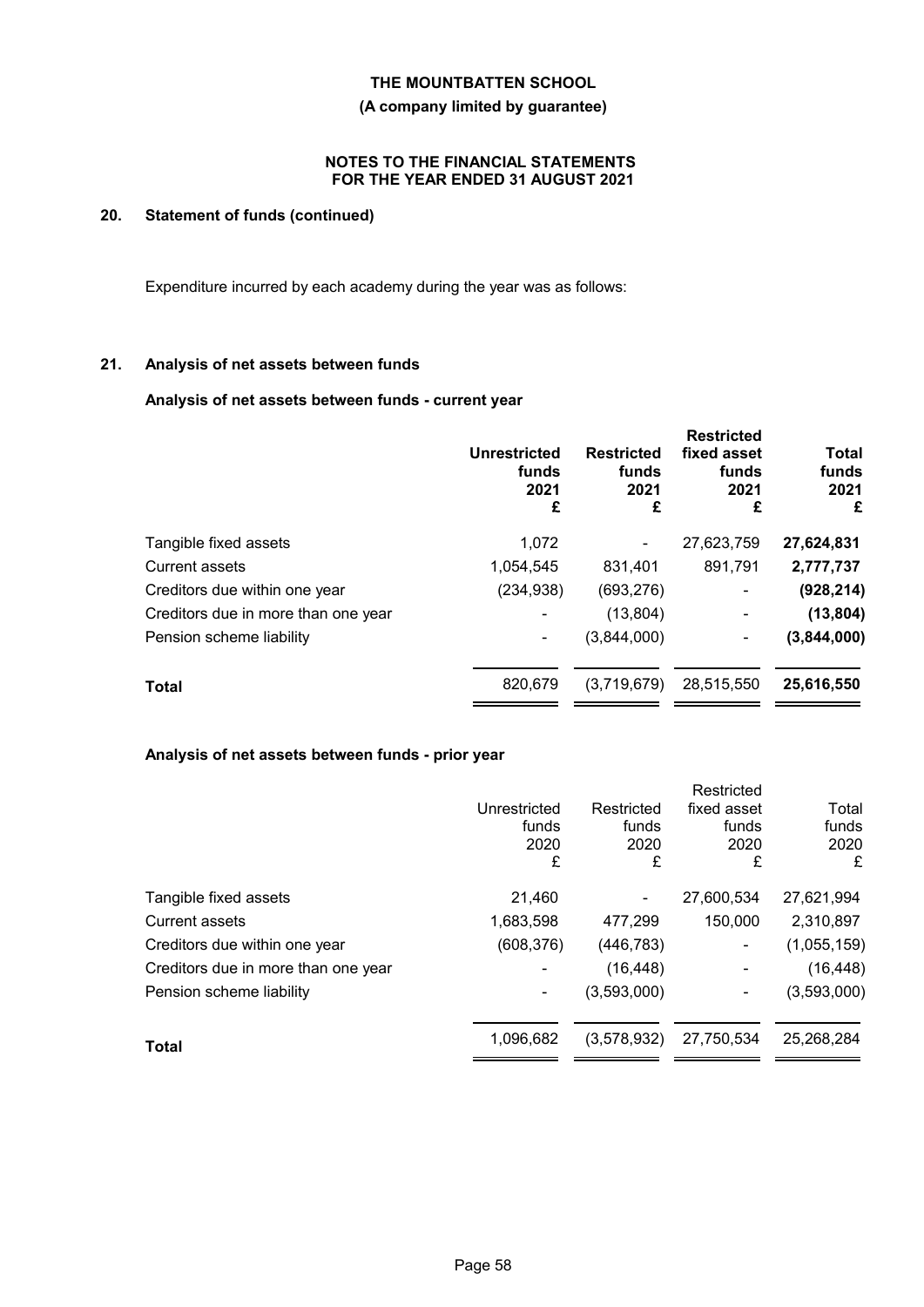**(A company limited by guarantee)**

### **NOTES TO THE FINANCIAL STATEMENTS FOR THE YEAR ENDED 31 AUGUST 2021**

# **22. Reconciliation of net income/(expenditure) to net cash flow from operating activities**

|     |                                                                                     | 2021<br>£          | 2020<br>£          |
|-----|-------------------------------------------------------------------------------------|--------------------|--------------------|
|     | Net income/(expenditure) for the year (as per Statement of financial<br>activities) | 227,266            | (573, 126)         |
|     | <b>Adjustments for:</b>                                                             |                    |                    |
|     | Depreciation                                                                        | 557,694            | 567,667            |
|     | (Increase)/decrease in current asset investment                                     | (1,095)            | (244, 847)         |
|     | Interest receivable                                                                 | (1, 516)           | (3,739)            |
|     | Decrease in stocks                                                                  |                    | 10,939             |
|     | (Increase)/decrease in debtors                                                      | (382, 171)         | 553,077            |
|     | Increase/(decrease) in creditors                                                    | 48,222             | (78, 661)          |
|     | Defined benefit pension scheme finance cost                                         | 372,000            | 277,000            |
|     | Disposal of tangible fixed assets                                                   |                    | 4,704              |
|     | Corporation tax charge                                                              | 3,773              |                    |
|     | Net cash provided by operating activities                                           | 824,173            | 513,014            |
| 23. | Cash flows from investing activities                                                |                    |                    |
|     |                                                                                     | Group<br>2021<br>£ | Group<br>2020<br>£ |
|     | Interest receivable                                                                 | 1,516              | 3,739              |
|     | Purchase of tangible fixed assets                                                   | (560, 531)         | (56, 274)          |
|     | Net cash used in investing activities                                               | (559, 015)         | (52, 535)          |

# **24. Analysis of cash and cash equivalents**

|                          | Group<br>2021 | Group<br>2020<br>£ |
|--------------------------|---------------|--------------------|
| Cash at bank and in hand | 1,436,738     | 1,171,580          |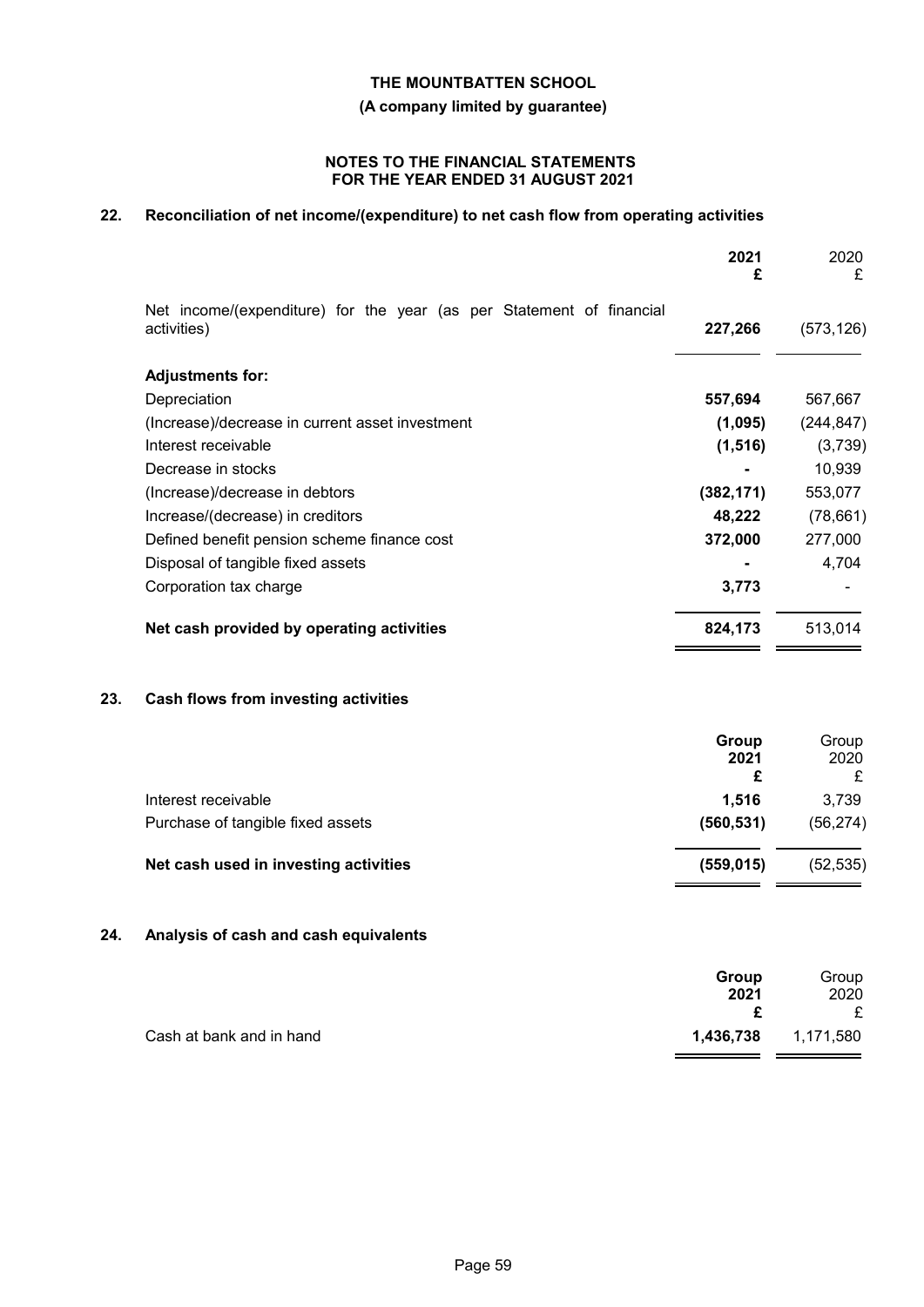#### **(A company limited by guarantee)**

#### **NOTES TO THE FINANCIAL STATEMENTS FOR THE YEAR ENDED 31 AUGUST 2021**

# **25. Analysis of changes in net debt**

|                              | At 1<br><b>September</b><br>2020<br>£ | £              | At 31<br>Cash flows August 2021<br>£ |
|------------------------------|---------------------------------------|----------------|--------------------------------------|
| Cash at bank and in hand     | 1,171,580                             | 265,158        | 1,436,738                            |
| Salix loan due within 1 year | (2,644)                               | $\blacksquare$ | (2,644)                              |
| Salix loan due after 1 year  | (16, 448)                             | 2,644          | (13, 804)                            |
| Term deposits                | 766,068                               | 1,095          | 767,163                              |
|                              | 1,918,556                             | 268,897        | 2,187,453                            |

#### **26. Pension commitments**

The academy's employees belong to two principal pension schemes: the Teachers' Pension Scheme England and Wales (TPS) for academic and related staff; and the Local Government Pension Scheme (LGPS) for non-teaching staff, which is managed by Hampshire County Council . Both are multi-employer defined benefit schemes.

The latest actuarial valuation of the TPS related to the period ended 31 March 2016 and of the LGPS 31 March 2019.

There were no outstanding or prepaid contributions at either the beginning or the end of the financial year.

# **Teachers' Pension Scheme**

The Teachers' Pension Scheme (TPS) is a statutory, contributory, defined benefit scheme, governed by the Teachers' Pension Scheme Regulations 2014. Membership is automatic for full-time teachers in academies. All teachers have the option to opt-out of the TPS following enrolment.

The TPS is an unfunded scheme to which both the member and employer makes contributions, as a percentage of salary - these contributions are credited to the Exchequer. Retirement and other pension benefits are paid by public funds provided by Parliament.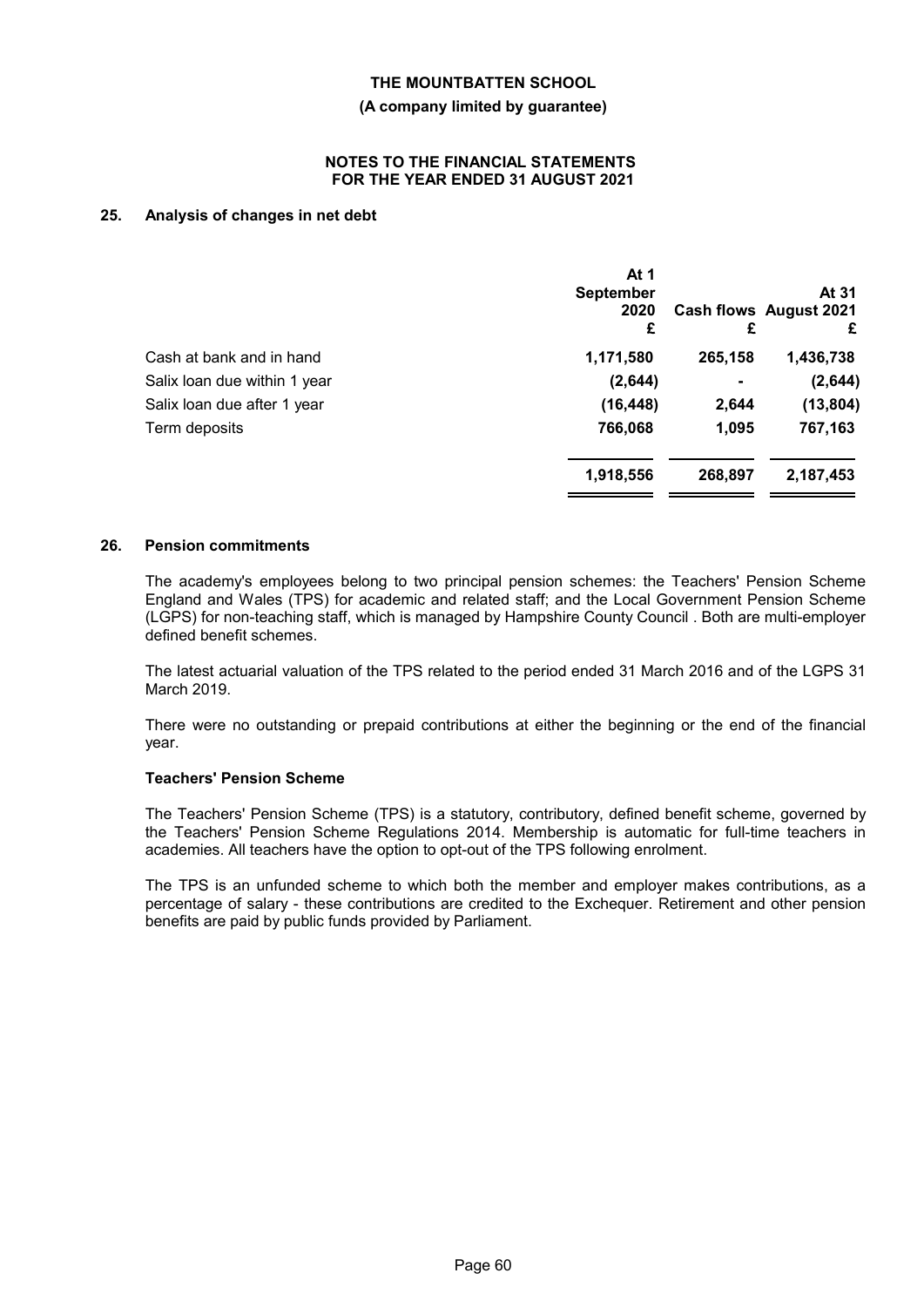#### **(A company limited by guarantee)**

#### **NOTES TO THE FINANCIAL STATEMENTS FOR THE YEAR ENDED 31 AUGUST 2021**

#### **26. Pension commitments (continued)**

### **Valuation of the Teachers' Pension Scheme**

The Government Actuary, using normal actuarial principles, conducts a formal actuarial review of the TPS in accordance with the Public Service Pensions (Valuations and Employer Cost Cap) Directions 2014 published by HM Treasury every 4 years. The aim of the review is to specify the level of future contributions. Actuarial scheme valuations are dependent on assumptions about the value of future costs, design of benefits and many other factors. The latest actuarial valuation of the TPS was carried out as at 31 March 2016. The valuation report was published by the Department for Education on 5 March 2019. The key elements of the valuation and subsequent consultation are:

- employer contribution rates set at 23.68% of pensionable pay (including a 0.08% administration levy)
- total scheme liabilities (pensions currently in payment and the estimated cost of future benefits) for service to the effective date of £218,100 million and notional assets (estimated future contributions together with the notional investments held at the valuation date) of £196,100 million, giving a notional past service deficit of £22,000 million
- the SCAPE rate, set by HMT, is used to determine the notional investment return. The current SCAPE rate is 2.4% above the rate of CPI, assumed real rate of return is 2.4% in excess of prices and 2% in excess of earnings. The rate of real earnings growth is assumed to be 2.2%. The assumed nominal rate of return including earnings growth is 4.45%.

The next valuation result is due to be implemented from 1 April 2023.

The employer's pension costs paid to TPS in the year amounted to £847,731 (2020 - £791,772).

A copy of the valuation report and supporting documentation is on the Teachers' Pensions website (https://www.teacherspensions.co.uk/news/employers/2019/04/teachers-pensions-valuation-report.aspx).

Under the definitions set out in FRS 102, the TPS is an unfunded multi-employer pension scheme. The Group has accounted for its contributions to the scheme as if it were a defined contribution scheme. The Group has set out above the information available on the scheme.

#### **Local Government Pension Scheme**

The LGPS is a funded defined benefit pension scheme, with the assets held in separate trusteeadministered funds. The total contribution made for the year ended 31 August 2021 was £261,000 (2020 - £294,000), of which employer's contributions totalled £197,000 (2020 - £231,000) and employees' contributions totalled £ 64,000 (2020 - £63,000). The agreed contribution rates for future years are 18.8 per cent for employers and 5.5-12.5 per cent for employees.

As described in note the LGPS obligation relates to the employees of the academy, who were the employees transferred as part of the conversion from the maintained school and new employees who were eligible to, and did, join the Scheme in the year. The obligation in respect of employees who transferred on conversion represents their cumulative service at both the predecessor school and the academy at the balance sheet date.

Parliament has agreed, at the request of the Secretary of State for Education, to a guarantee that, in the event of academy closure, outstanding Local Government Pension Scheme liabilities would be met by the Department for Education. The guarantee came into force on 18 July 2013.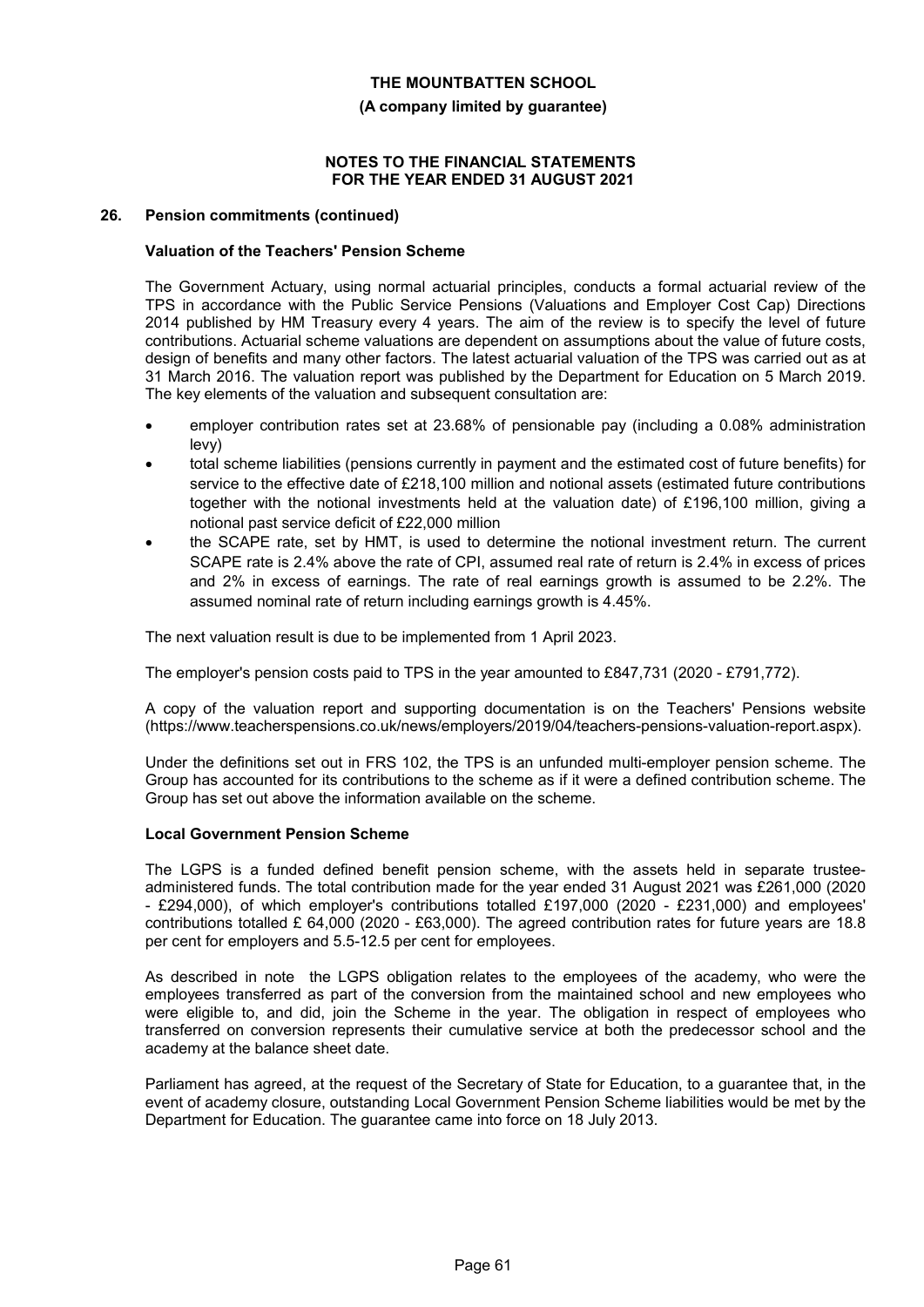#### **(A company limited by guarantee)**

#### **NOTES TO THE FINANCIAL STATEMENTS FOR THE YEAR ENDED 31 AUGUST 2021**

### **26. Pension commitments (continued)**

### **Principal actuarial assumptions**

|                                                    | 2021<br>% | 2020<br>$\%$ |
|----------------------------------------------------|-----------|--------------|
| Rate of increase in salaries                       | 3.7       | 3.3          |
| Rate of increase for pensions in payment/inflation | 3.7       | 3.3          |
| Discount rate for scheme liabilities               | 1.7       | 1.7          |
| Inflation assumption (CPI)                         | 2.7       | 2.3          |
| Pension increases                                  | 2.7       | 2.3          |
| Pension accounts revaluation rate                  | 2.7       | 2.3          |

The current mortality assumptions include sufficient allowance for future improvements in mortality rates. The assumed life expectations on retirement age 65 are:

|                      | 2021<br>Years | 2020<br>Years |
|----------------------|---------------|---------------|
| Retiring today       |               |               |
| Males                | 23.1          | 23.0          |
| Females              | 25.5          | 25.5          |
| Retiring in 20 years |               |               |
| Males                | 24.8          | 24.7          |
| Females              | 27.3          | 27.2          |

# **Share of scheme assets**

The Group's share of the assets in the scheme was:

|                              | 2021<br>£ | 2020<br>£ |
|------------------------------|-----------|-----------|
| Equities                     | 3,530,000 | 2,878,000 |
| Gilts                        | 1,113,000 | 985,000   |
| Property                     | 375,000   | 305,000   |
| Cash and other liquid assets | 43,000    | 81,000    |
| Other                        | 1,088,000 | 827,000   |
| Total market value of assets | 6,149,000 | 5,076,000 |

The actual return on scheme assets was £950,000 (2020 - £418,000).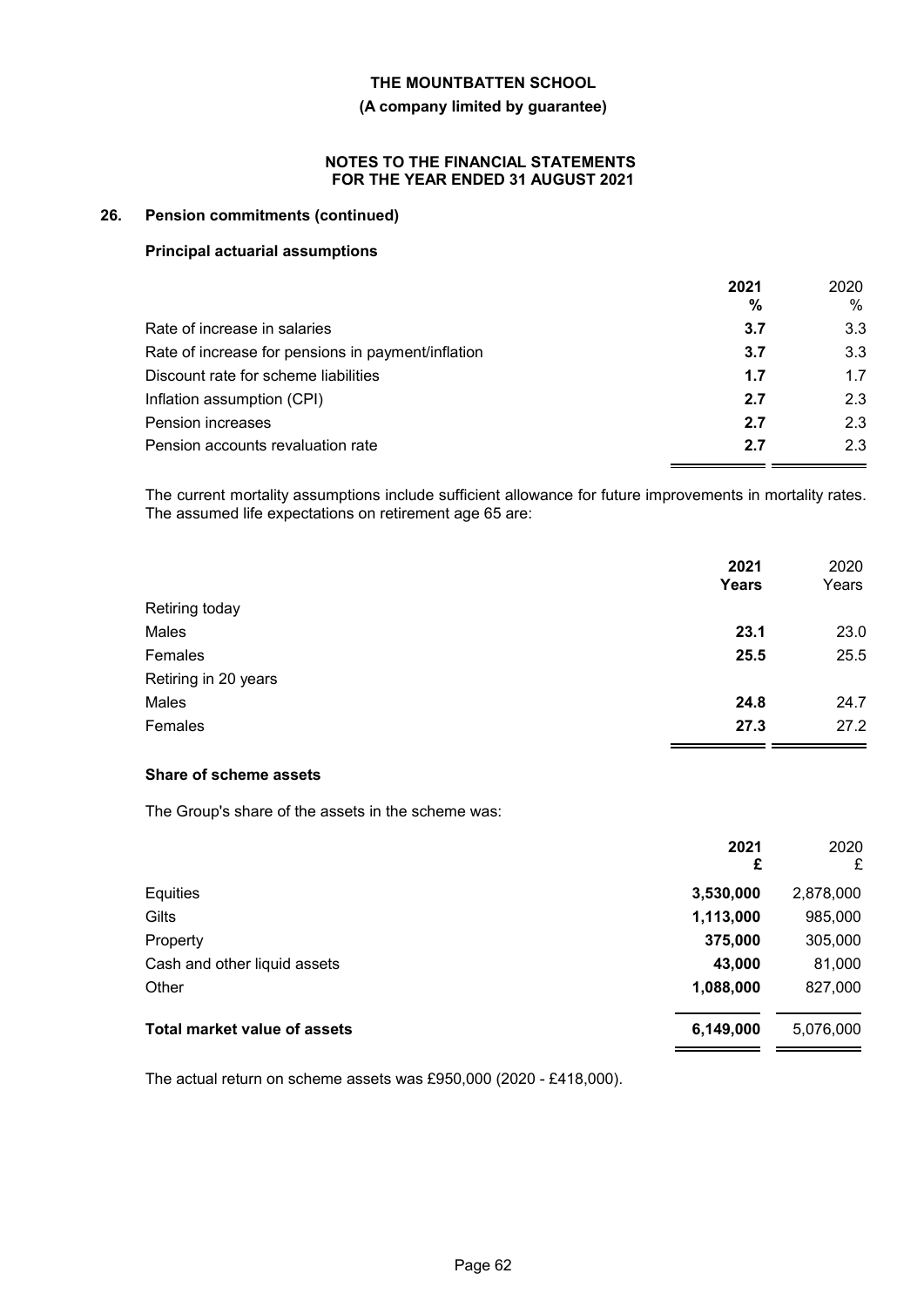# **(A company limited by guarantee)**

### **NOTES TO THE FINANCIAL STATEMENTS FOR THE YEAR ENDED 31 AUGUST 2021**

# **26. Pension commitments (continued)**

The amounts recognised in the Consolidated Statement of Financial Activities are as follows:

|                                                                                         | 2021<br>£ | 2020<br>£ |
|-----------------------------------------------------------------------------------------|-----------|-----------|
| Current service cost                                                                    | (509,000) | (455,000) |
| Past service cost                                                                       |           | (3,000)   |
| Interest cost                                                                           | (147,000) | (136,000) |
| Interest income                                                                         | 87,000    | 86,000    |
| <b>Employer contributions</b>                                                           | 197,000   | 231,000   |
| Total amount recognised in the Consolidated Statement of Financial<br><b>Activities</b> | (372,000) | (277,000) |
| Changes in the present value of the defined benefit obligations were as follows:        |           |           |
|                                                                                         | 2021<br>£ | 2020<br>£ |
| At 1 September                                                                          | 8,669,000 | 7,167,000 |
| Current service cost                                                                    | 509,000   | 455,000   |
| Interest cost                                                                           | 147,000   | 136,000   |
| Employee contributions                                                                  | 64,000    | 63,000    |
| <b>Actuarial losses</b>                                                                 | 742,000   | 921,000   |
| Benefits paid                                                                           | (138,000) | (76,000)  |
| Past service costs                                                                      |           | 3,000     |
| At 31 August                                                                            | 9,993,000 | 8,669,000 |

Changes in the fair value of the Group's share of scheme assets were as follows:

| 2021<br>£ | 2020<br>£ |
|-----------|-----------|
| 5,076,000 | 4,440,000 |
| 87,000    | 86,000    |
| 863,000   | 332,000   |
| 197,000   | 231,000   |
| 64,000    | 63,000    |
| (138,000) | (76,000)  |
| 6,149,000 | 5,076,000 |
|           |           |